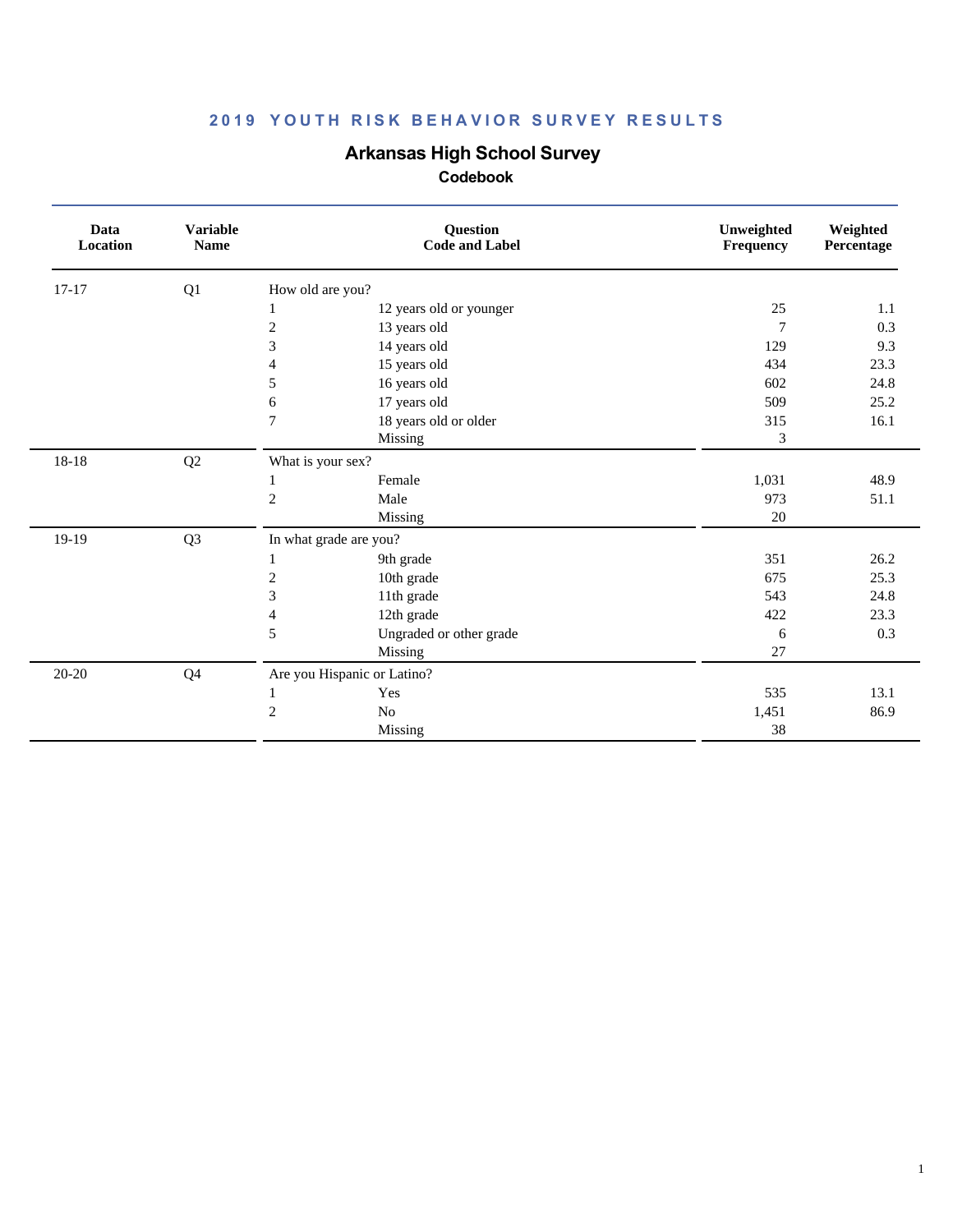# **Arkansas High School Survey**

| Data<br>Location | <b>Variable</b><br><b>Name</b> | Question<br><b>Code and Label</b>                                              | Unweighted<br>Frequency | Weighted<br>Percentage |
|------------------|--------------------------------|--------------------------------------------------------------------------------|-------------------------|------------------------|
| 21-28            | Q <sub>5</sub>                 | What is your race?                                                             |                         |                        |
|                  |                                | $\, {\rm H}$                                                                   | 11                      | 0.7                    |
|                  |                                | $\mathbf G$                                                                    | $\mathbf{1}$            | 0.1                    |
|                  |                                | ${\bf F}$                                                                      | $\,8\,$                 | 0.3                    |
|                  |                                | ${\bf E}$                                                                      | 1,232                   | 69.7                   |
|                  |                                | $\mathbf D$                                                                    | 82                      | 1.0                    |
|                  |                                | DE                                                                             | $\mathbf{1}$            | 0.0                    |
|                  |                                | ${\bf C}$                                                                      | 296                     | 21.4                   |
|                  |                                | C E                                                                            | 26                      | 0.9                    |
|                  |                                | CD                                                                             | $\sqrt{2}$              | 0.1                    |
|                  |                                | $\, {\bf B}$                                                                   | 54                      | 1.7                    |
|                  |                                | B E                                                                            | 11                      | 0.4                    |
|                  |                                | $\, {\bf B} \, {\bf D}$                                                        | $\sqrt{2}$              | $0.0\,$                |
|                  |                                | $\rm BC$                                                                       | $\mathbf{2}$            | 0.1                    |
|                  |                                | $\mathbf{A}$                                                                   | 65                      | 1.7                    |
|                  |                                | $A$ E                                                                          | 36                      | 1.4                    |
|                  |                                | A D                                                                            | $\sqrt{2}$              | $0.0\,$                |
|                  |                                | A C                                                                            | $\mathbf{2}$            | 0.1                    |
|                  |                                | $\mathbf A \mathbf C \mathbf E$                                                | $\sqrt{2}$              | 0.1                    |
|                  |                                | $\mathbf{A}\mathbf{B}$                                                         | $\mathbf{1}$            | 0.0                    |
|                  |                                | ABC                                                                            |                         | $0.0\,$                |
|                  |                                | ABC E                                                                          | 1                       | 0.1                    |
|                  |                                | <b>ABCDE</b>                                                                   | 4                       | 0.1                    |
|                  |                                |                                                                                | 182                     |                        |
| 29-32            | Q <sub>6</sub>                 | How tall are you without your shoes on? (Note: Data are in meters.)            |                         |                        |
| 33-38            | ${\bf Q}7$                     | How much do you weigh without your shoes on? (Note: Data are in<br>kilograms.) |                         |                        |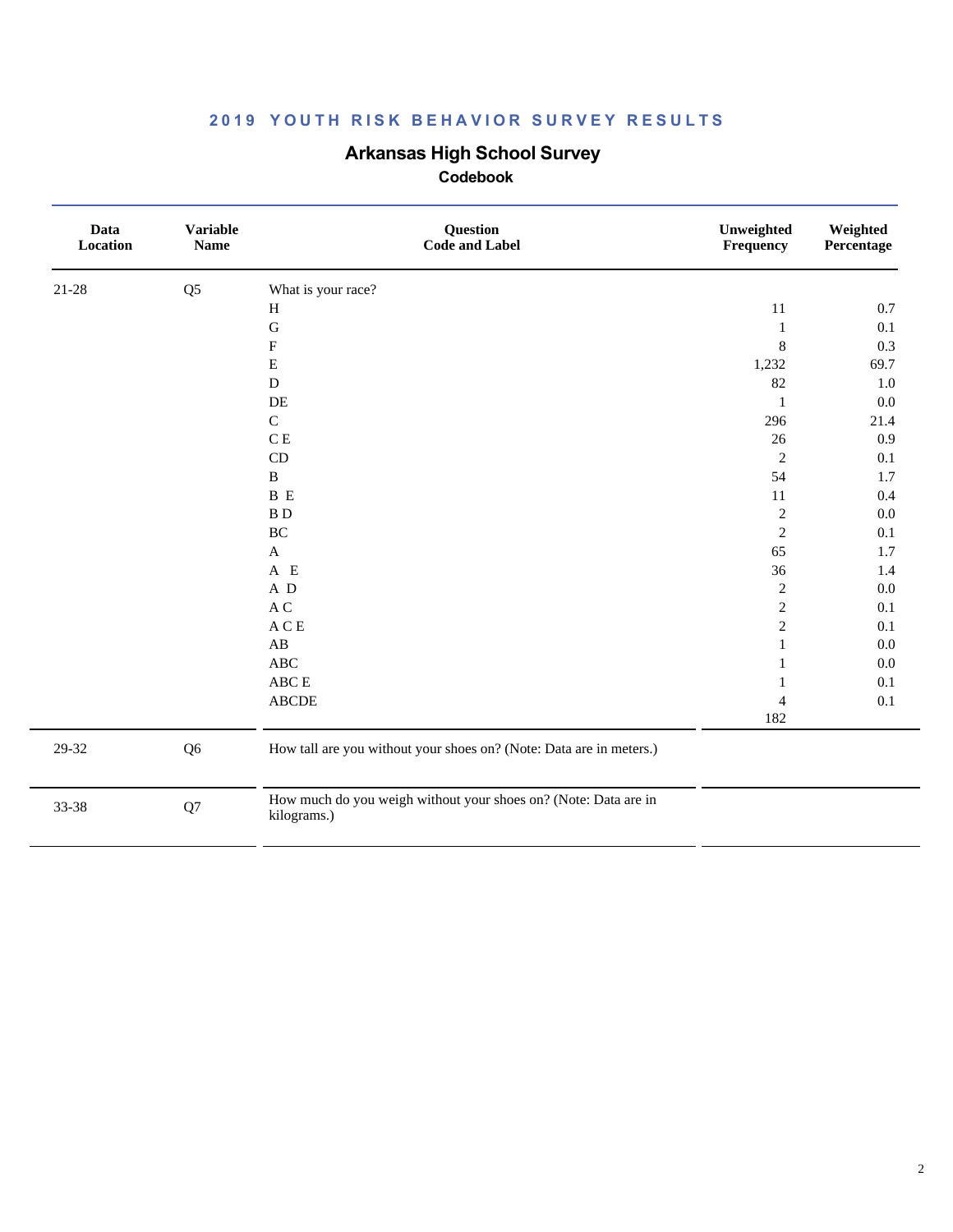# **Arkansas High School Survey**

| Data<br><b>Location</b> | <b>Variable</b><br><b>Name</b> | <b>Ouestion</b><br><b>Code and Label</b>                                                                                           | Unweighted<br>Frequency | Weighted<br>Percentage |
|-------------------------|--------------------------------|------------------------------------------------------------------------------------------------------------------------------------|-------------------------|------------------------|
| 39-39                   | Q8                             | How often do you wear a seat belt when riding in a car driven by<br>someone else?                                                  |                         |                        |
|                         |                                | $\mathbf{1}$<br>Never                                                                                                              | 93                      | 4.9                    |
|                         |                                | $\overline{c}$<br>Rarely                                                                                                           | 113                     | 6.6                    |
|                         |                                | 3<br>Sometimes                                                                                                                     | 214                     | 10.8                   |
|                         |                                | $\overline{4}$<br>Most of the time                                                                                                 | 480                     | 24.2                   |
|                         |                                | 5<br>Always                                                                                                                        | 1,109                   | 53.5                   |
|                         |                                | Missing                                                                                                                            | 15                      |                        |
| 40-40                   | Q <sub>9</sub>                 | During the past 30 days, how many times did you ride in a car or other<br>vehicle driven by someone who had been drinking alcohol? |                         |                        |
|                         |                                | 0 times<br>$\mathbf{1}$                                                                                                            | 1,627                   | 80.5                   |
|                         |                                | $\overline{c}$<br>1 time                                                                                                           | 164                     | 8.1                    |
|                         |                                | 3<br>2 or 3 times                                                                                                                  | 118                     | 6.2                    |
|                         |                                | $\overline{4}$<br>4 or 5 times                                                                                                     | 34                      | 1.6                    |
|                         |                                | 5<br>6 or more times                                                                                                               | 62                      | 3.5                    |
|                         |                                | Missing                                                                                                                            | 19                      |                        |
| $41 - 41$               | Q10                            | During the past 30 days, how many times did you drive a car or other<br>vehicle when you had been drinking alcohol?                |                         |                        |
|                         |                                | $\mathbf{1}$<br>I did not drive a car or other vehicle during the past<br>30 days                                                  | 644                     | 34.7                   |
|                         |                                | $0 \times$<br>$\mathfrak{2}$                                                                                                       | 1,068                   | 60.9                   |
|                         |                                | 3<br>1 time                                                                                                                        | 30                      | 1.7                    |
|                         |                                | $\overline{4}$<br>2 or 3 times                                                                                                     | 19                      | 1.0                    |
|                         |                                | 5<br>4 or 5 times                                                                                                                  | 5                       | 0.3                    |
|                         |                                | 6<br>6 or more times                                                                                                               | 18                      | 1.3                    |
|                         |                                | Missing                                                                                                                            | 240                     |                        |
| 42-42                   | Q11                            | During the past 30 days, on how many days did you text or e-mail<br>while driving a car or other vehicle?                          |                         |                        |
|                         |                                | 1<br>I did not drive a car or other vehicle during the past<br>30 days                                                             | 647                     | 34.1                   |
|                         |                                | $\mathfrak{2}$<br>$0 \, \text{days}$                                                                                               | 674                     | 35.4                   |
|                         |                                | 3<br>1 or 2 days                                                                                                                   | 148                     | 8.2                    |
|                         |                                | $\overline{4}$<br>3 to 5 days                                                                                                      | 94                      | 4.8                    |
|                         |                                | 5<br>6 to 9 days                                                                                                                   | 45                      | 2.1                    |
|                         |                                | 6<br>10 to 19 days                                                                                                                 | 42                      | 2.6                    |
|                         |                                | $\boldsymbol{7}$<br>20 to 29 days                                                                                                  | 44                      | 3.2                    |
|                         |                                | 8<br>All 30 days                                                                                                                   | 141                     | 9.6                    |
|                         |                                | Missing                                                                                                                            | 189                     |                        |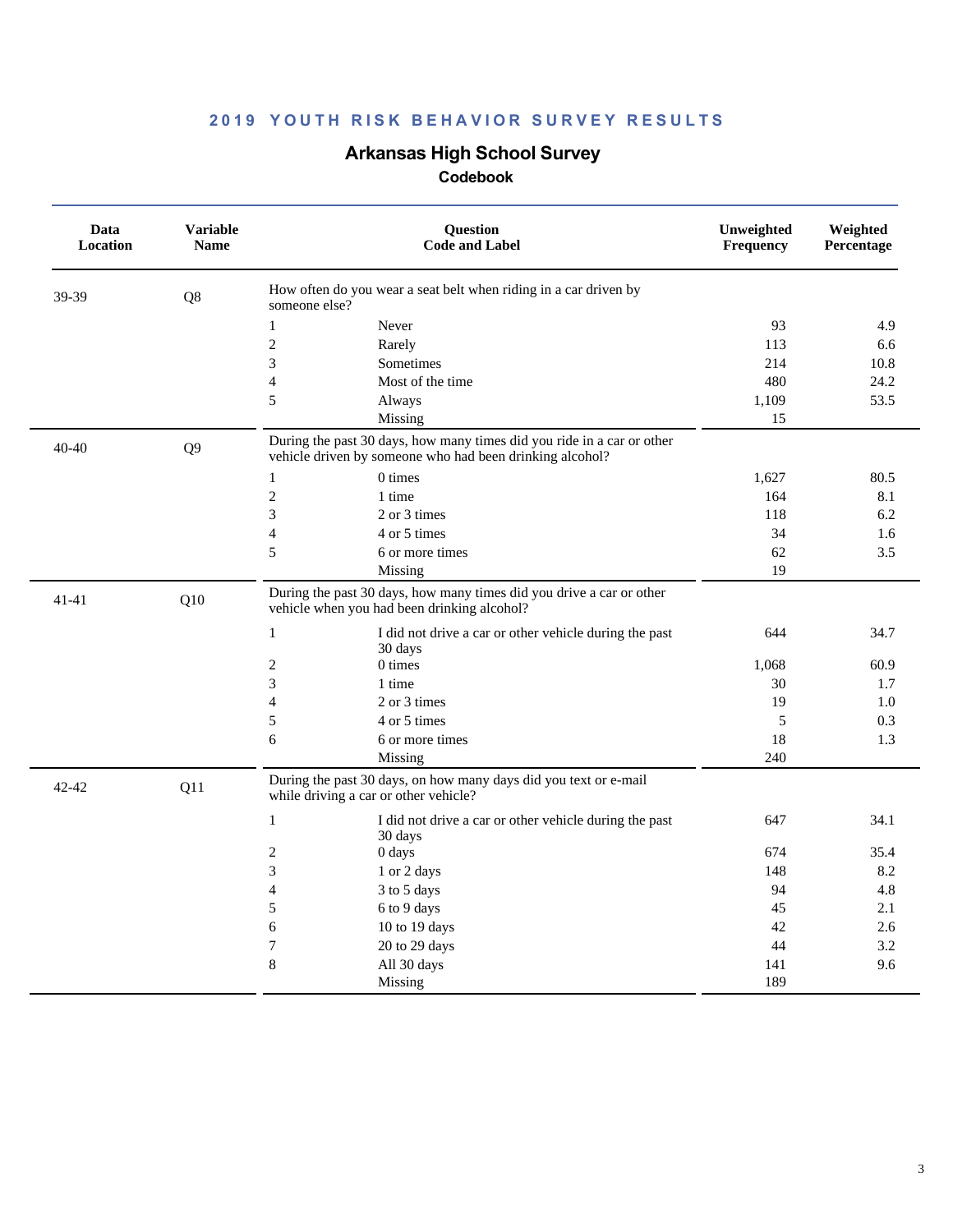# **Arkansas High School Survey**

| Data<br>Location | <b>Variable</b><br><b>Name</b> | <b>Question</b><br><b>Code and Label</b>                                                                                                                  | Unweighted<br><b>Frequency</b> | Weighted<br>Percentage |
|------------------|--------------------------------|-----------------------------------------------------------------------------------------------------------------------------------------------------------|--------------------------------|------------------------|
| $43 - 43$        | Q12                            | During the past 30 days, on how many days did you carry a weapon<br>such as a gun, knife, or club?                                                        |                                |                        |
|                  |                                | 0 days<br>1                                                                                                                                               | 1,593                          | 78.8                   |
|                  |                                | $\overline{c}$<br>1 day                                                                                                                                   | 86                             | 4.2                    |
|                  |                                | 3<br>2 or 3 days                                                                                                                                          | 77                             | 4.4                    |
|                  |                                | $\overline{\mathcal{L}}$<br>4 or 5 days                                                                                                                   | 36                             | 1.9                    |
|                  |                                | 5<br>6 or more days                                                                                                                                       | 161                            | 10.8                   |
|                  |                                | Missing                                                                                                                                                   | 71                             |                        |
| 44-44            | Q13                            | During the past 30 days, on how many days did you carry a weapon<br>such as a gun, knife, or club on school property?                                     |                                |                        |
|                  |                                | $\mathbf{1}$<br>0 days                                                                                                                                    | 1,890                          | 94.7                   |
|                  |                                | $\overline{c}$<br>1 day                                                                                                                                   | 26                             | 1.5                    |
|                  |                                | 3<br>2 or 3 days                                                                                                                                          | 14                             | 0.9                    |
|                  |                                | $\overline{\mathcal{L}}$<br>4 or 5 days                                                                                                                   | 11                             | 0.6                    |
|                  |                                | 5<br>6 or more days                                                                                                                                       | 39                             | 2.3                    |
|                  |                                | Missing                                                                                                                                                   | 44                             |                        |
| 45-45            | Q14                            | During the past 12 months, on how many days did you carry a gun?                                                                                          |                                |                        |
|                  |                                | 0 days<br>1                                                                                                                                               | 1,860                          | 92.3                   |
|                  |                                | $\overline{c}$<br>1 day                                                                                                                                   | 39                             | 1.8                    |
|                  |                                | 3<br>2 or 3 days                                                                                                                                          | 47                             | 2.5                    |
|                  |                                | $\overline{\mathcal{L}}$<br>4 or 5 days                                                                                                                   | 19                             | 0.7                    |
|                  |                                | 5<br>6 or more days                                                                                                                                       | 48                             | 2.8                    |
|                  |                                | Missing                                                                                                                                                   | 11                             |                        |
| $46 - 46$        | Q15                            | During the past 30 days, on how many days did you not go to school<br>because you felt you would be unsafe at school or on your way to or<br>from school? |                                |                        |
|                  |                                | 0 days<br>1                                                                                                                                               | 1,780                          | 90.7                   |
|                  |                                | $\mathfrak{2}$<br>1 day                                                                                                                                   | 88                             | 4.5                    |
|                  |                                | 3<br>2 or 3 days                                                                                                                                          | 58                             | 2.9                    |
|                  |                                | 4 or 5 days<br>4                                                                                                                                          | 18                             | 0.6                    |
|                  |                                | 6 or more days<br>5                                                                                                                                       | 28                             | 1.3                    |
|                  |                                | Missing                                                                                                                                                   | 52                             |                        |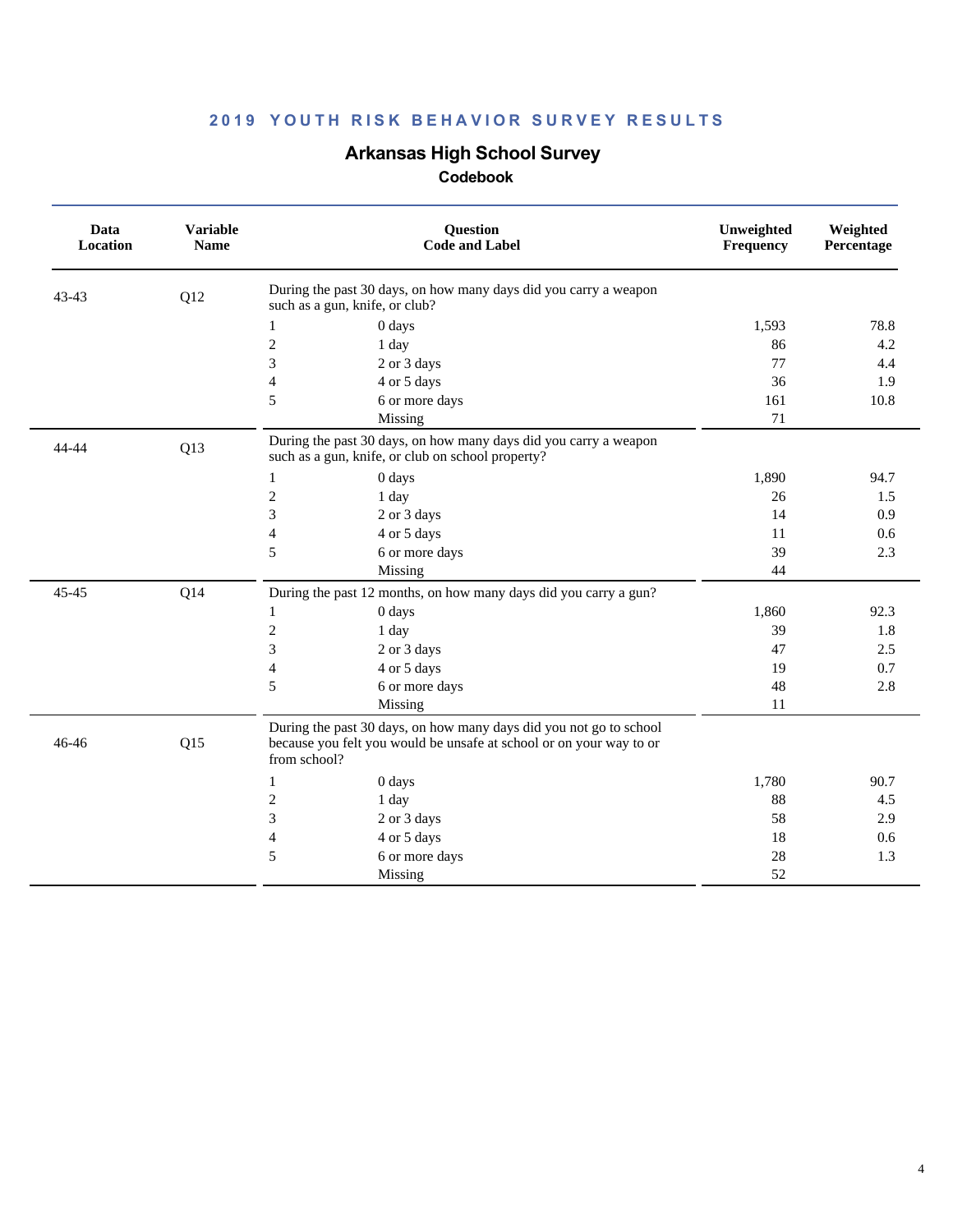# **Arkansas High School Survey**

| Data<br>Location | <b>Variable</b><br><b>Name</b> | Question<br><b>Code and Label</b>                                                                                                                     | Unweighted<br>Frequency | Weighted<br>Percentage |
|------------------|--------------------------------|-------------------------------------------------------------------------------------------------------------------------------------------------------|-------------------------|------------------------|
| 47-47            | Q16                            | During the past 12 months, how many times has someone threatened or<br>injured you with a weapon such as a gun, knife, or club on school<br>property? |                         |                        |
|                  |                                | $0 \times$<br>1                                                                                                                                       | 1,862                   | 91.9                   |
|                  |                                | $\overline{c}$<br>1 time                                                                                                                              | 76                      | 4.1                    |
|                  |                                | 3<br>2 or 3 times                                                                                                                                     | 35                      | 1.8                    |
|                  |                                | 4 or 5 times<br>$\overline{4}$                                                                                                                        | 20                      | 0.8                    |
|                  |                                | 6 or 7 times<br>5                                                                                                                                     | 6                       | 0.3                    |
|                  |                                | 8 or 9 times<br>6                                                                                                                                     | $\overline{c}$          | 0.0                    |
|                  |                                | $\tau$<br>10 or 11 times                                                                                                                              | $\overline{2}$          | 0.1                    |
|                  |                                | 8<br>12 or more times                                                                                                                                 | 16                      | 1.0                    |
|                  |                                | Missing                                                                                                                                               | 5                       |                        |
| 48-48            | Q17                            | During the past 12 months, how many times were you in a physical<br>fight?                                                                            |                         |                        |
|                  |                                | 0 times<br>1                                                                                                                                          | 1,566                   | 77.8                   |
|                  |                                | $\overline{c}$<br>1 time                                                                                                                              | 168                     | 9.4                    |
|                  |                                | 3<br>2 or 3 times                                                                                                                                     | 129                     | 7.4                    |
|                  |                                | $\overline{4}$<br>4 or 5 times                                                                                                                        | 38                      | 1.8                    |
|                  |                                | 5<br>6 or 7 times                                                                                                                                     | 15                      | 0.7                    |
|                  |                                | 6<br>8 or 9 times                                                                                                                                     | 11                      | 0.7                    |
|                  |                                | $\tau$<br>10 or 11 times                                                                                                                              | 5                       | 0.3                    |
|                  |                                | 8<br>12 or more times                                                                                                                                 | 30                      | 1.9                    |
|                  |                                | Missing                                                                                                                                               | 62                      |                        |
| 49-49            | Q18                            | During the past 12 months, how many times were you in a physical<br>fight on school property?                                                         |                         |                        |
|                  |                                | 0 times<br>$\mathbf{1}$                                                                                                                               | 1,800                   | 91.7                   |
|                  |                                | $\mathfrak{2}$<br>1 time                                                                                                                              | 92                      | 5.1                    |
|                  |                                | 3<br>2 or 3 times                                                                                                                                     | 33                      | 2.0                    |
|                  |                                | 4 or 5 times<br>$\overline{4}$                                                                                                                        | 9                       | 0.4                    |
|                  |                                | 5<br>6 or 7 times                                                                                                                                     | 4                       | 0.2                    |
|                  |                                | 8 or 9 times<br>6                                                                                                                                     | $\mathbf{0}$            | 0.0                    |
|                  |                                | 10 or 11 times<br>7                                                                                                                                   | $\mathbf 2$             | 0.2                    |
|                  |                                | 8<br>12 or more times                                                                                                                                 | 8                       | 0.4                    |
|                  |                                | Missing                                                                                                                                               | 76                      |                        |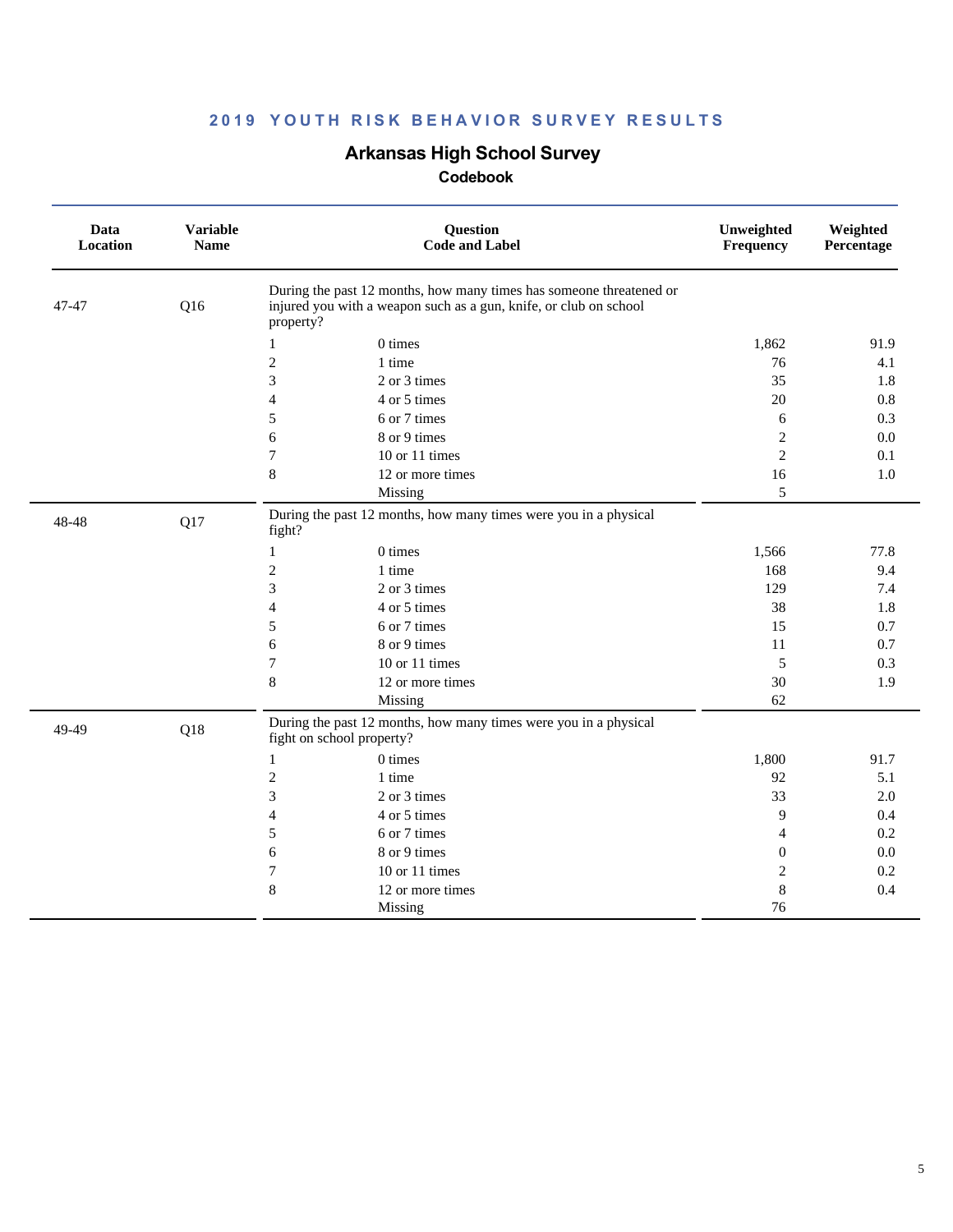# **Arkansas High School Survey**

| Data<br>Location | <b>Variable</b><br><b>Name</b> | Question<br><b>Code and Label</b>                                                                                                                        | Unweighted<br>Frequency | Weighted<br>Percentage |
|------------------|--------------------------------|----------------------------------------------------------------------------------------------------------------------------------------------------------|-------------------------|------------------------|
| 50-50            | Q19                            | Have you ever been physically forced to have sexual intercourse when<br>you did not want to?                                                             |                         |                        |
|                  |                                | 1<br>Yes                                                                                                                                                 | 258                     | 12.6                   |
|                  |                                | $\overline{c}$<br>N <sub>o</sub>                                                                                                                         | 1,726                   | 87.4                   |
|                  |                                | Missing                                                                                                                                                  | 40                      |                        |
| 51-51            | Q20                            | During the past 12 months, how many times did anyone force you to do<br>sexual things that you did not want to do?                                       |                         |                        |
|                  |                                | 0 times<br>$\mathbf{1}$                                                                                                                                  | 1,688                   | 86.6                   |
|                  |                                | $\mathfrak{2}$<br>1 time                                                                                                                                 | 115                     | 5.9                    |
|                  |                                | 3<br>2 or 3 times                                                                                                                                        | 81                      | 4.4                    |
|                  |                                | 4 or 5 times<br>4                                                                                                                                        | 31                      | 1.4                    |
|                  |                                | 5<br>6 or more times                                                                                                                                     | 35                      | 1.8                    |
|                  |                                | Missing                                                                                                                                                  | 74                      |                        |
| 52-52            | Q21                            | During the past 12 months, how many times did someone you were<br>dating or going out with force you to do sexual things that you did not<br>want to do? |                         |                        |
|                  |                                | $\mathbf{1}$<br>I did not date or go out with anyone during the past<br>12 months                                                                        | 658                     | 34.4                   |
|                  |                                | 0 times<br>2                                                                                                                                             | 1,101                   | 60.1                   |
|                  |                                | 3<br>1 time                                                                                                                                              | 38                      | 2.1                    |
|                  |                                | $\overline{4}$<br>2 or 3 times                                                                                                                           | 34                      | 1.6                    |
|                  |                                | 5<br>4 or 5 times                                                                                                                                        | 11                      | 0.4                    |
|                  |                                | 6<br>6 or more times                                                                                                                                     | 20                      | 1.3                    |
|                  |                                | Missing                                                                                                                                                  | 162                     |                        |
| 53-53            | Q22                            | During the past 12 months, how many times did someone you were<br>dating or going out with physically hurt you on purpose?                               |                         |                        |
|                  |                                | $\mathbf{1}$<br>I did not date or go out with anyone during the past<br>12 months                                                                        | 653                     | 33.3                   |
|                  |                                | 2<br>0 times                                                                                                                                             | 1,126                   | 60.0                   |
|                  |                                | 3<br>1 time                                                                                                                                              | 46                      | 2.1                    |
|                  |                                | 2 or 3 times<br>4                                                                                                                                        | 40                      | 2.4                    |
|                  |                                | 5<br>4 or 5 times                                                                                                                                        | 12                      | 0.7                    |
|                  |                                | 6<br>6 or more times                                                                                                                                     | 24                      | 1.5                    |
|                  |                                | Missing                                                                                                                                                  | 123                     |                        |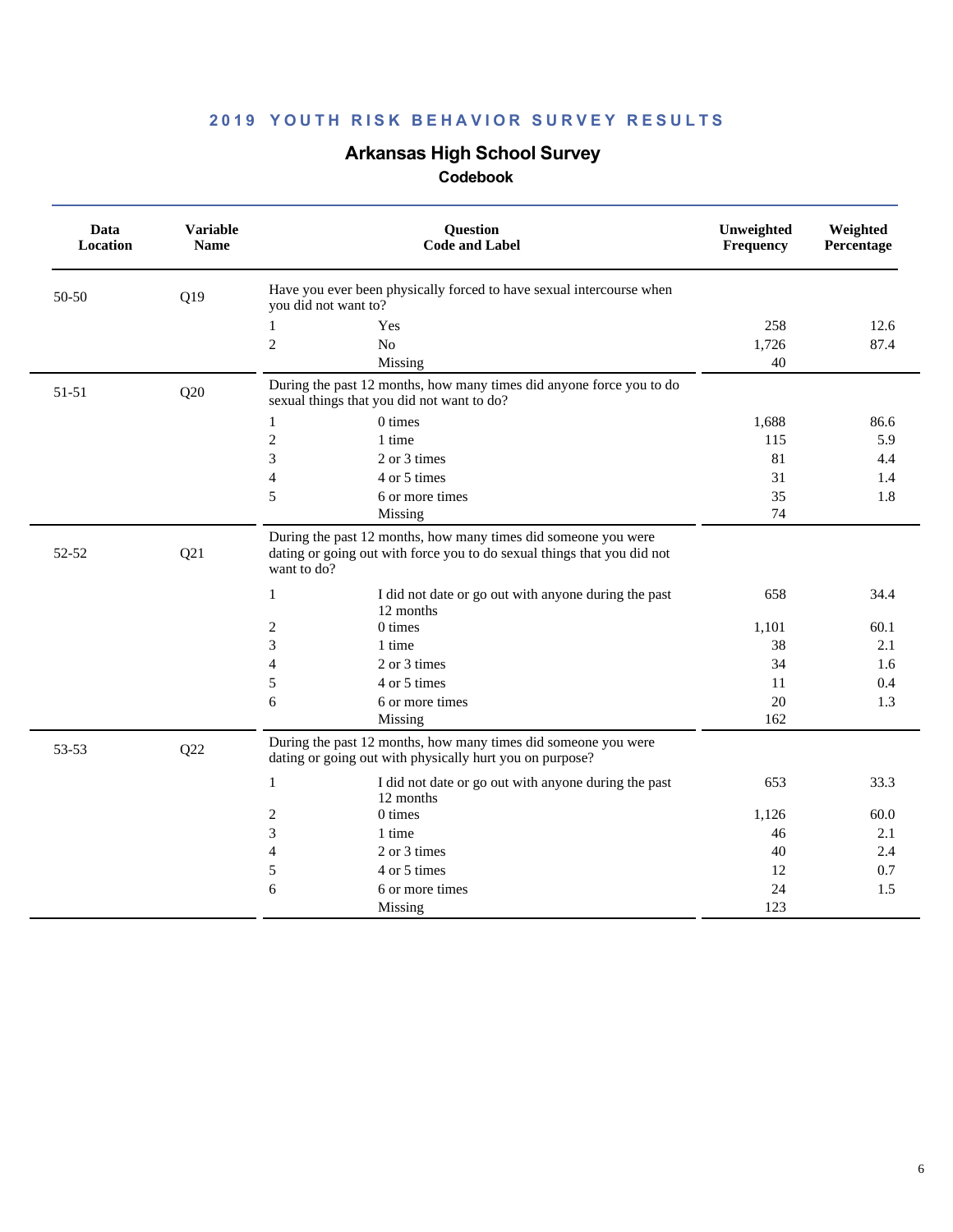### **Arkansas High School Survey**

| Data<br>Location | <b>Variable</b><br><b>Name</b> |                   | Question<br><b>Code and Label</b>                                                                                                              | Unweighted<br>Frequency | Weighted<br>Percentage |
|------------------|--------------------------------|-------------------|------------------------------------------------------------------------------------------------------------------------------------------------|-------------------------|------------------------|
| 54-54            | Q23                            | property?         | During the past 12 months, have you ever been bullied on school                                                                                |                         |                        |
|                  |                                | $\mathbf{1}$      | Yes                                                                                                                                            | 438                     | 22.6                   |
|                  |                                | $\overline{c}$    | No                                                                                                                                             | 1,528                   | 77.4                   |
|                  |                                |                   | Missing                                                                                                                                        | 58                      |                        |
| 55-55            | Q24                            |                   | During the past 12 months, have you ever been electronically bullied?                                                                          |                         |                        |
|                  |                                | $\mathbf{1}$      | Yes                                                                                                                                            | 343                     | 17.4                   |
|                  |                                | $\overline{c}$    | N <sub>o</sub>                                                                                                                                 | 1,643                   | 82.6                   |
|                  |                                |                   | Missing                                                                                                                                        | 38                      |                        |
| 56-56            | Q25                            | usual activities? | During the past 12 months, did you ever feel so sad or hopeless almost<br>every day for two weeks or more in a row that you stopped doing some |                         |                        |
|                  |                                | 1                 | Yes                                                                                                                                            | 744                     | 35.9                   |
|                  |                                | $\overline{2}$    | No                                                                                                                                             | 1,228                   | 64.1                   |
|                  |                                |                   | Missing                                                                                                                                        | 52                      |                        |
| 57-57            | Q26                            | suicide?          | During the past 12 months, did you ever seriously consider attempting                                                                          |                         |                        |
|                  |                                | $\mathbf{1}$      | Yes                                                                                                                                            | 408                     | 19.7                   |
|                  |                                | $\mathfrak{2}$    | $\rm No$                                                                                                                                       | 1,575                   | 80.3                   |
|                  |                                |                   | Missing                                                                                                                                        | 41                      |                        |
| 58-58            | Q27                            | attempt suicide?  | During the past 12 months, did you make a plan about how you would                                                                             |                         |                        |
|                  |                                | $\mathbf{1}$      | Yes                                                                                                                                            | 368                     | 17.9                   |
|                  |                                | $\overline{c}$    | No                                                                                                                                             | 1,605                   | 82.1                   |
|                  |                                |                   | Missing                                                                                                                                        | 51                      |                        |
| 59-59            | Q28                            | suicide?          | During the past 12 months, how many times did you actually attempt                                                                             |                         |                        |
|                  |                                | $\mathbf{1}$      | 0 times                                                                                                                                        | 1,521                   | 88.5                   |
|                  |                                | $\mathfrak{2}$    | 1 time                                                                                                                                         | 110                     | 6.6                    |
|                  |                                | 3                 | 2 or 3 times                                                                                                                                   | 68                      | 3.7                    |
|                  |                                | $\overline{4}$    | 4 or 5 times                                                                                                                                   | 11                      | 0.4                    |
|                  |                                | 5                 | 6 or more times                                                                                                                                | 15                      | 0.8                    |
|                  |                                |                   | Missing                                                                                                                                        | 299                     |                        |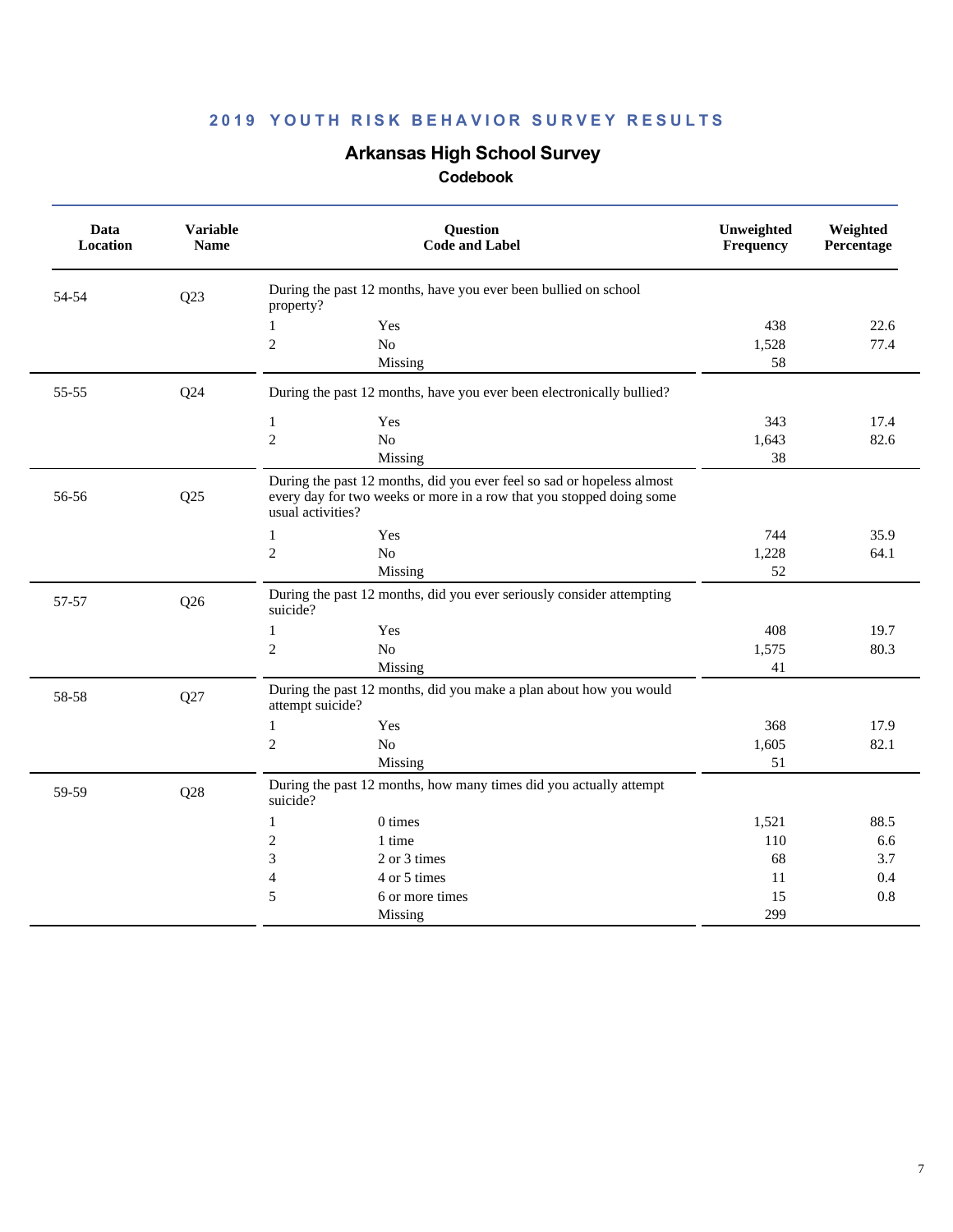### **Arkansas High School Survey**

| Data<br>Location | <b>Variable</b><br><b>Name</b> | <b>Question</b><br><b>Code and Label</b>                                                                                                                           | Unweighted<br>Frequency | Weighted<br>Percentage |
|------------------|--------------------------------|--------------------------------------------------------------------------------------------------------------------------------------------------------------------|-------------------------|------------------------|
| 60-60            | Q29                            | If you attempted suicide during the past 12 months, did any attempt<br>result in an injury, poisoning, or overdose that had to be treated by a<br>doctor or nurse? |                         |                        |
|                  |                                | I did not attempt suicide during the past 12 months<br>$\mathbf{1}$                                                                                                | 1,514                   | 89.0                   |
|                  |                                | $\boldsymbol{2}$<br>Yes                                                                                                                                            | 84                      | 4.5                    |
|                  |                                | 3<br>$\rm No$                                                                                                                                                      | 110                     | 6.5                    |
|                  |                                | Missing                                                                                                                                                            | 316                     |                        |
| 61-61            | Q30                            | Have you ever tried cigarette smoking, even one or two puffs?                                                                                                      |                         |                        |
|                  |                                | Yes<br>1                                                                                                                                                           | 515                     | 32.7                   |
|                  |                                | $\overline{c}$<br>$\rm No$                                                                                                                                         | 1,309                   | 67.3                   |
|                  |                                | Missing                                                                                                                                                            | 200                     |                        |
| 62-62            | Q31                            | How old were you when you first tried cigarette smoking, even one or<br>two puffs?                                                                                 |                         |                        |
|                  |                                | $\mathbf{1}$<br>I have never tried cigarette smoking, not even one or<br>two puffs                                                                                 | 1,321                   | 66.6                   |
|                  |                                | 8 years old or younger<br>2                                                                                                                                        | 87                      | 4.7                    |
|                  |                                | 3<br>9 or 10 years old                                                                                                                                             | 50                      | 3.0                    |
|                  |                                | 11 or 12 years old<br>$\overline{4}$                                                                                                                               | 77                      | 5.3                    |
|                  |                                | 13 or 14 years old<br>5                                                                                                                                            | 153                     | 9.8                    |
|                  |                                | 6<br>15 or 16 years old                                                                                                                                            | 135                     | 8.1                    |
|                  |                                | $\tau$<br>17 years old or older                                                                                                                                    | 43                      | 2.6                    |
|                  |                                | Missing                                                                                                                                                            | 158                     |                        |
| 63-63            | Q32                            | During the past 30 days, on how many days did you smoke cigarettes?                                                                                                |                         |                        |
|                  |                                | 0 days<br>1                                                                                                                                                        | 1,743                   | 90.3                   |
|                  |                                | $\mathbf{2}$<br>1 or 2 days                                                                                                                                        | 52                      | 3.2                    |
|                  |                                | 3<br>3 to 5 days                                                                                                                                                   | 30                      | 1.9                    |
|                  |                                | 6 to 9 days<br>4                                                                                                                                                   | 22                      | 1.6                    |
|                  |                                | 5<br>10 to 19 days                                                                                                                                                 | 16                      | 1.0                    |
|                  |                                | 6<br>20 to 29 days                                                                                                                                                 | 12                      | 0.7                    |
|                  |                                | $\boldsymbol{7}$<br>All 30 days                                                                                                                                    | 23                      | 1.5                    |
|                  |                                | Missing                                                                                                                                                            | 126                     |                        |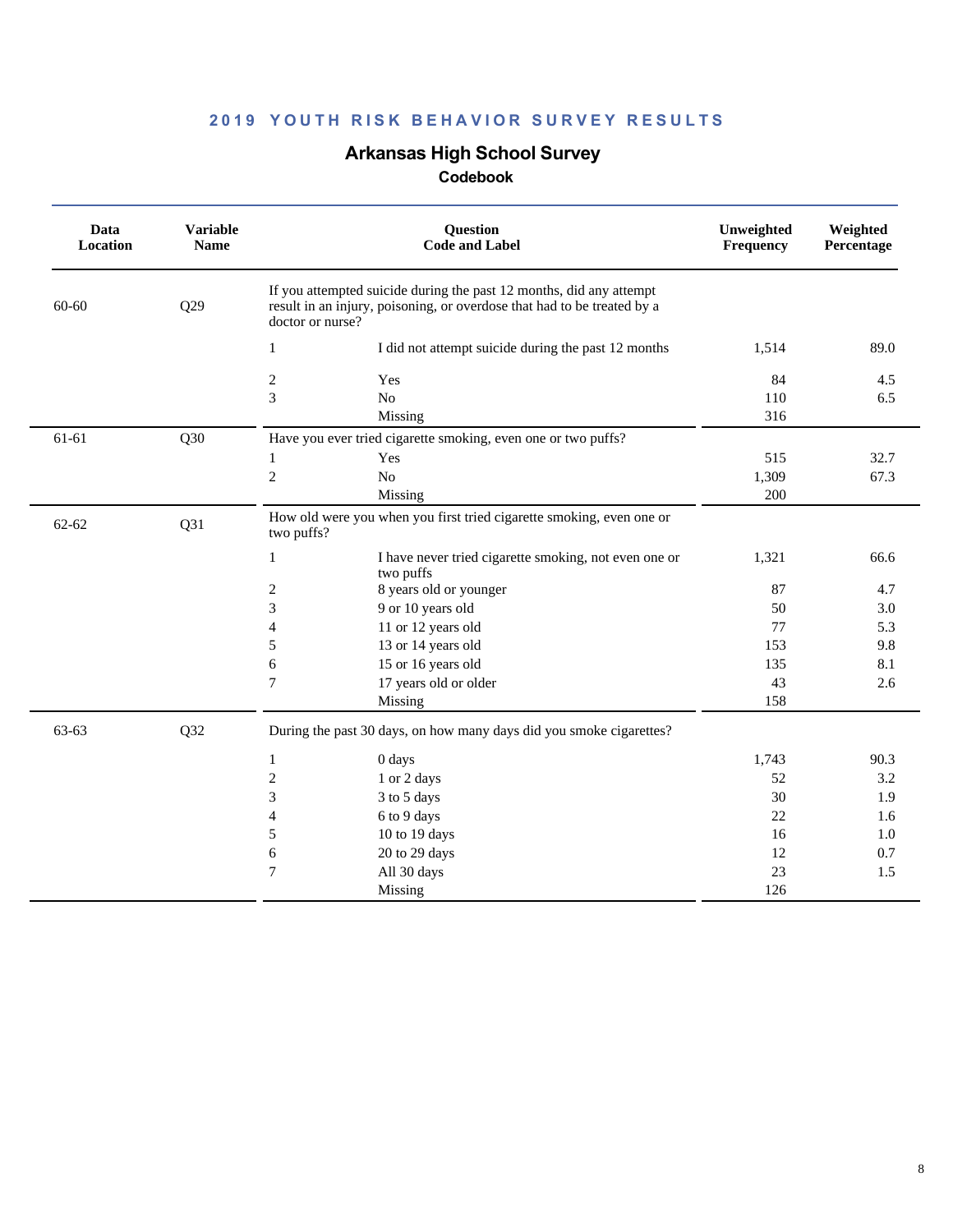### **Arkansas High School Survey**

| Data<br>Location | <b>Variable</b><br><b>Name</b> | Question<br><b>Code and Label</b>                                                                                        | Unweighted<br>Frequency | Weighted<br>Percentage |
|------------------|--------------------------------|--------------------------------------------------------------------------------------------------------------------------|-------------------------|------------------------|
| 64-64            | Q33                            | During the past 30 days, on the days you smoked, how many cigarettes<br>did you smoke per day?                           |                         |                        |
|                  |                                | I did not smoke cigarettes during the past 30 days<br>1                                                                  | 1,737                   | 90.3                   |
|                  |                                | $\boldsymbol{2}$<br>Less than 1 cigarette per day                                                                        | 52                      | 3.3                    |
|                  |                                | 3<br>1 cigarette per day                                                                                                 | 31                      | 1.9                    |
|                  |                                | 2 to 5 cigarettes per day<br>4                                                                                           | 49                      | 3.3                    |
|                  |                                | 5<br>6 to 10 cigarettes per day                                                                                          | 13                      | 0.8                    |
|                  |                                | 6<br>11 to 20 cigarettes per day                                                                                         | 2                       | 0.1                    |
|                  |                                | 7<br>More than 20 cigarettes per day                                                                                     | 5                       | 0.3                    |
|                  |                                | Missing                                                                                                                  | 135                     |                        |
| 65-65            | $Q$ 34                         | Have you ever used an electronic vapor product?                                                                          |                         |                        |
|                  |                                | Yes<br>1                                                                                                                 | 952                     | 51.5                   |
|                  |                                | $\mathbf{2}$<br>No                                                                                                       | 965                     | 48.5                   |
|                  |                                | Missing                                                                                                                  | 107                     |                        |
| 66-66            | Q35                            | During the past 30 days, on how many days did you use an electronic<br>vapor product?                                    |                         |                        |
|                  |                                | 0 days<br>1                                                                                                              | 1,301                   | 75.7                   |
|                  |                                | $\overline{c}$<br>1 or 2 days                                                                                            | 76                      | 5.4                    |
|                  |                                | 3<br>3 to 5 days                                                                                                         | 51                      | 3.4                    |
|                  |                                | 4<br>6 to 9 days                                                                                                         | 37                      | 2.5                    |
|                  |                                | 10 to 19 days<br>5                                                                                                       | 39                      | 2.9                    |
|                  |                                | 20 to 29 days<br>6                                                                                                       | 27                      | 1.6                    |
|                  |                                | 7<br>All 30 days                                                                                                         | 110                     | 8.5                    |
|                  |                                | Missing                                                                                                                  | 383                     |                        |
| 67-67            | Q <sub>36</sub>                | During the past 30 days, how did you usually get your own electronic<br>vapor products?                                  |                         |                        |
|                  |                                | 1<br>I did not use any electronic vapor products during<br>the past 30 days                                              | 1,304                   | 75.6                   |
|                  |                                | 2<br>I bought them in a store such as a convenience store,<br>supermarket, discount store, gas station, or vape<br>store | 64                      | 4.9                    |
|                  |                                | 3<br>I got them on the Internet                                                                                          | 14                      | 1.1                    |
|                  |                                | 4<br>I gave someone else money to buy them for me                                                                        | 71                      | 5.1                    |
|                  |                                | 5<br>I borrowed them from someone else                                                                                   | 108                     | 7.3                    |
|                  |                                | A person who can legally buy these products gave<br>6<br>them to me                                                      | 40                      | 2.9                    |
|                  |                                | I took them from a store or another person<br>7                                                                          | 7                       | 0.6                    |
|                  |                                | $\,8\,$<br>I got them some other way                                                                                     | 41                      | 2.5                    |
|                  |                                | Missing                                                                                                                  | 375                     |                        |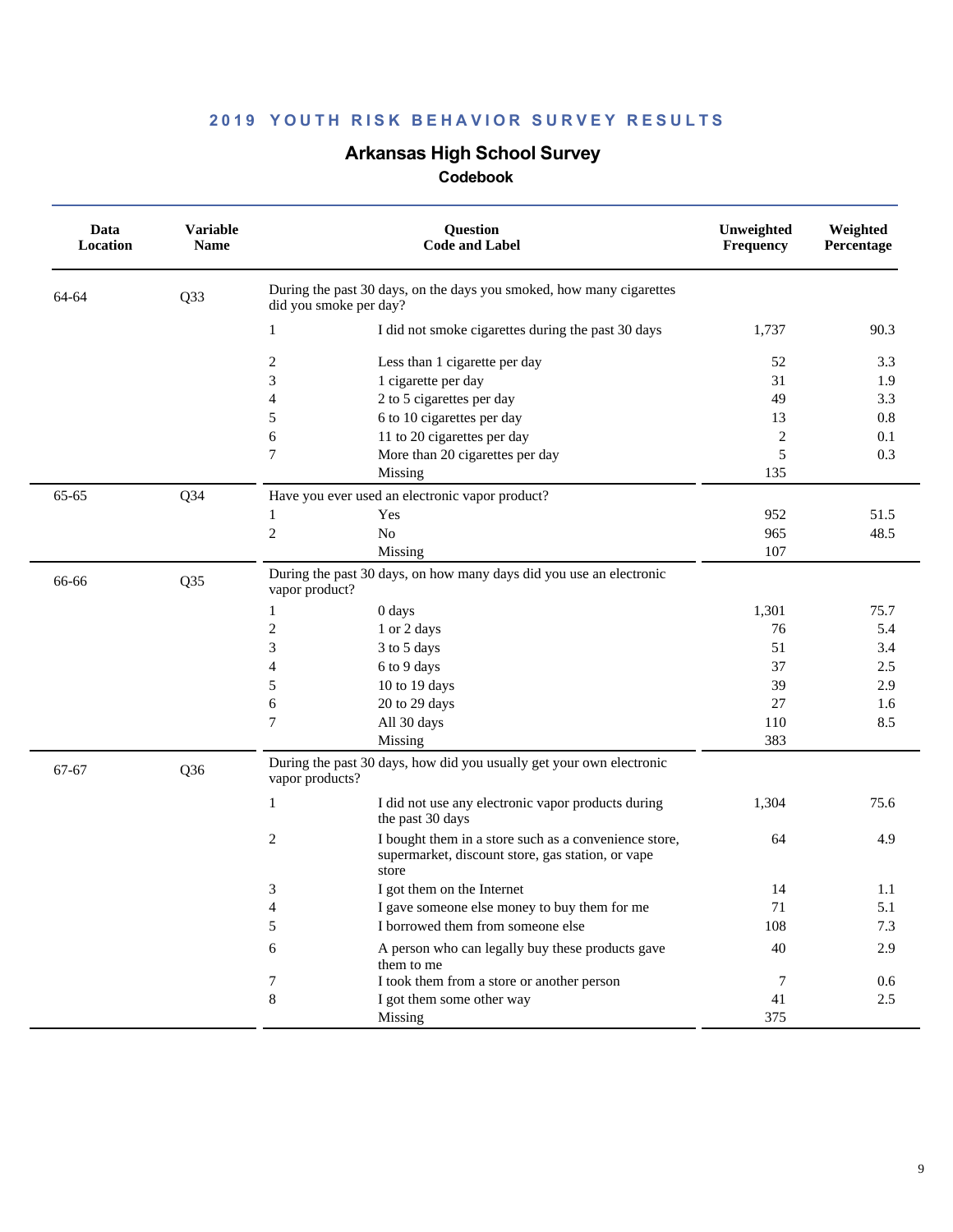### **Arkansas High School Survey**

| Data<br>Location | <b>Variable</b><br>Name | Question<br><b>Code and Label</b>                                                                                                                                                               | Unweighted<br>Frequency | Weighted<br>Percentage |
|------------------|-------------------------|-------------------------------------------------------------------------------------------------------------------------------------------------------------------------------------------------|-------------------------|------------------------|
| 68-68            | Q37                     | During the past 30 days, on how many days did you use chewing<br>tobacco, snuff, dip, snus, or dissolvable tobacco products, such as<br>Copenhagen, Grizzly, Skoal, or Camel Snus?              |                         |                        |
|                  |                         | 0 days<br>1                                                                                                                                                                                     | 1,851                   | 92.7                   |
|                  |                         | $\overline{c}$<br>1 or 2 days                                                                                                                                                                   | 41                      | 2.7                    |
|                  |                         | 3<br>3 to 5 days                                                                                                                                                                                | 25                      | 1.6                    |
|                  |                         | 4<br>6 to 9 days                                                                                                                                                                                | 12                      | 0.9                    |
|                  |                         | 5<br>10 to 19 days                                                                                                                                                                              | 10                      | 0.4                    |
|                  |                         | 6<br>20 to 29 days                                                                                                                                                                              | 4                       | 0.3                    |
|                  |                         | 7<br>All 30 days                                                                                                                                                                                | 20                      | 1.5                    |
|                  |                         | Missing                                                                                                                                                                                         | 61                      |                        |
| 69-69            | Q38                     | During the past 30 days, on how many days did you smoke cigars,<br>cigarillos, or little cigars?                                                                                                |                         |                        |
|                  |                         | 0 days                                                                                                                                                                                          | 1,807                   | 91.6                   |
|                  |                         | $\sqrt{2}$<br>1 or 2 days                                                                                                                                                                       | 58                      | 3.3                    |
|                  |                         | 3<br>3 to 5 days                                                                                                                                                                                | 31                      | 1.7                    |
|                  |                         | 4<br>6 to 9 days                                                                                                                                                                                | 21                      | 1.4                    |
|                  |                         | 5<br>10 to 19 days                                                                                                                                                                              | 17                      | 1.2                    |
|                  |                         | 6<br>20 to 29 days                                                                                                                                                                              | $\overline{4}$          | 0.2                    |
|                  |                         | $\tau$<br>All 30 days                                                                                                                                                                           | 13                      | 0.6                    |
|                  |                         | Missing                                                                                                                                                                                         | 73                      |                        |
| 70-70            | Q39                     | During the past 12 months, did you ever try to quit using all tobacco<br>products, including cigarettes, cigars, smokeless tobacco, shisha or<br>hookah tobacco, and electronic vapor products? |                         |                        |
|                  |                         | I did not use any tobacco products during the past<br>1<br>12 months                                                                                                                            | 1,152                   | 64.8                   |
|                  |                         | Yes<br>2                                                                                                                                                                                        | 234                     | 15.0                   |
|                  |                         | 3<br>$\rm No$                                                                                                                                                                                   | 277                     | 20.2                   |
|                  |                         | Missing                                                                                                                                                                                         | 361                     |                        |
| 71-71            | Q40                     | How old were you when you had your first drink of alcohol other than<br>a few sips?                                                                                                             |                         |                        |
|                  |                         | I have never had a drink of alcohol other than a few<br>1<br>sips                                                                                                                               | 924                     | 47.6                   |
|                  |                         | 2<br>8 years old or younger                                                                                                                                                                     | 151                     | 8.3                    |
|                  |                         | 3<br>9 or 10 years old                                                                                                                                                                          | 85                      | 4.6                    |
|                  |                         | $\overline{4}$<br>11 or 12 years old                                                                                                                                                            | 139                     | 8.4                    |
|                  |                         | 5<br>13 or 14 years old                                                                                                                                                                         | 239                     | 12.9                   |
|                  |                         | $\epsilon$<br>15 or 16 years old                                                                                                                                                                | 297                     | 15.2                   |
|                  |                         | $\boldsymbol{7}$<br>17 years old or older                                                                                                                                                       | 66                      | $3.0\,$                |
|                  |                         | Missing                                                                                                                                                                                         | 123                     |                        |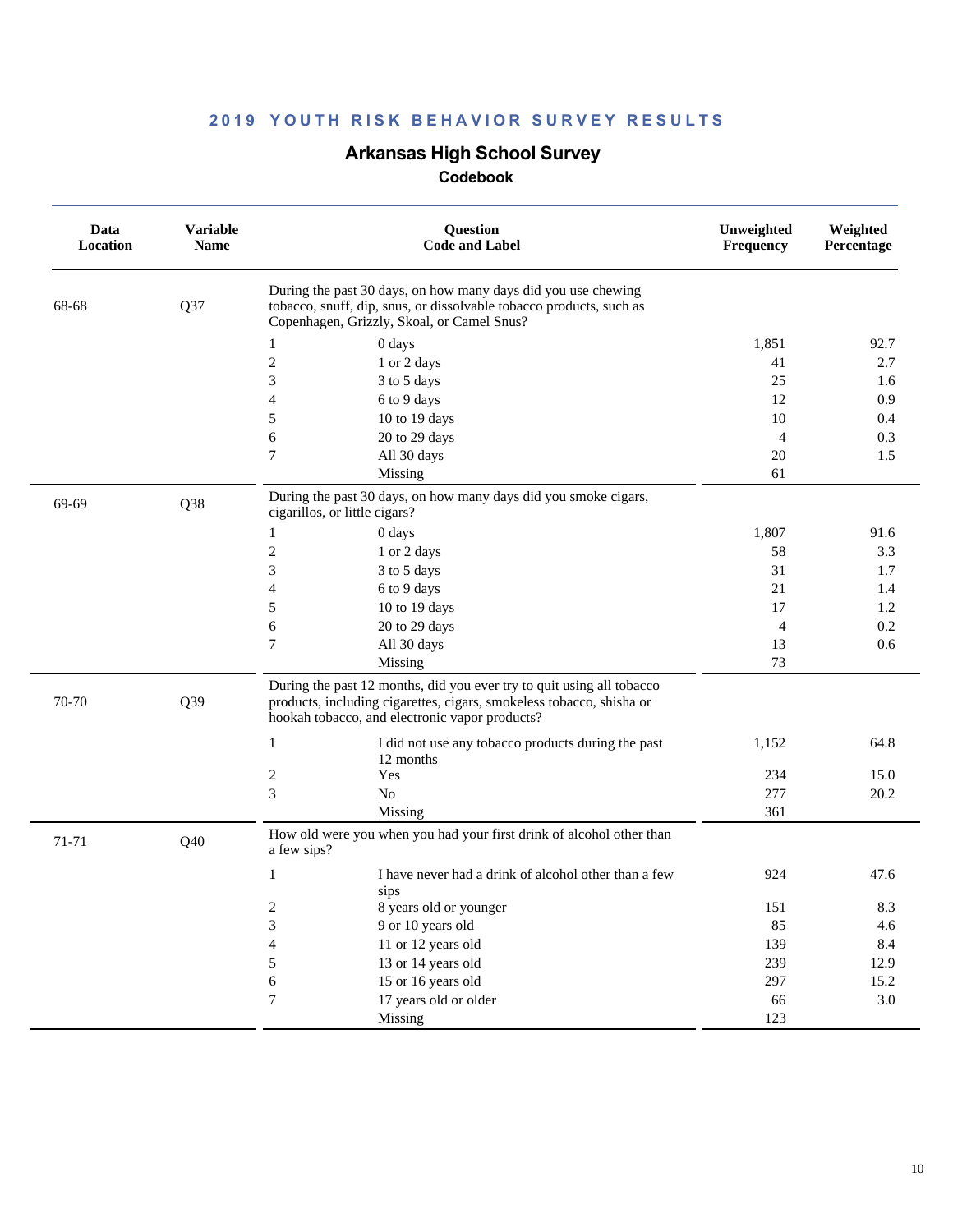### **Arkansas High School Survey**

| Data<br>Location | <b>Variable</b><br><b>Name</b> | <b>Question</b><br><b>Code and Label</b>                                                                                                                                                                                                                  | Unweighted<br>Frequency | Weighted<br>Percentage |
|------------------|--------------------------------|-----------------------------------------------------------------------------------------------------------------------------------------------------------------------------------------------------------------------------------------------------------|-------------------------|------------------------|
| 72-72            | Q <sub>41</sub>                | During the past 30 days, on how many days did you have at least one<br>drink of alcohol?                                                                                                                                                                  |                         |                        |
|                  |                                | 0 days<br>1                                                                                                                                                                                                                                               | 1,352                   | 74.6                   |
|                  |                                | 2<br>1 or 2 days                                                                                                                                                                                                                                          | 203                     | 11.3                   |
|                  |                                | 3<br>3 to 5 days                                                                                                                                                                                                                                          | 110                     | 6.6                    |
|                  |                                | $\overline{4}$<br>6 to 9 days                                                                                                                                                                                                                             | 55                      | 3.5                    |
|                  |                                | 10 to 19 days<br>5                                                                                                                                                                                                                                        | 39                      | 2.5                    |
|                  |                                | 20 to 29 days<br>6                                                                                                                                                                                                                                        | 8                       | 0.4                    |
|                  |                                | 7<br>All 30 days                                                                                                                                                                                                                                          | 15                      | 1.0                    |
|                  |                                | Missing                                                                                                                                                                                                                                                   | 242                     |                        |
| 73-73            | Q <sub>42</sub>                | During the past 30 days, on how many days did you have 4 or more<br>drinks of alcohol in a row, that is, within a couple of hours (if you are<br>female) or 5 or more drinks of alcohol in a row, that is, within a couple<br>of hours (if you are male)? |                         |                        |
|                  |                                | $\mathbf{1}$<br>0 days                                                                                                                                                                                                                                    | 1,643                   | 87.8                   |
|                  |                                | $\mathfrak{2}$<br>1 day                                                                                                                                                                                                                                   | 52                      | 3.0                    |
|                  |                                | 3<br>2 days                                                                                                                                                                                                                                               | 54                      | 3.1                    |
|                  |                                | $\overline{4}$<br>3 to 5 days                                                                                                                                                                                                                             | 53                      | 3.4                    |
|                  |                                | 5<br>6 to 9 days                                                                                                                                                                                                                                          | 27                      | 1.6                    |
|                  |                                | 6<br>10 to 19 days                                                                                                                                                                                                                                        | 10                      | 0.7                    |
|                  |                                | $\tau$<br>20 or more days                                                                                                                                                                                                                                 | $\tau$                  | 0.4                    |
|                  |                                | Missing                                                                                                                                                                                                                                                   | 178                     |                        |
| 74-74            | Q <sub>43</sub>                | During the past 30 days, what is the largest number of alcoholic drinks<br>you had in a row, that is, within a couple of hours?                                                                                                                           |                         |                        |
|                  |                                | $\mathbf{1}$<br>I did not drink alcohol during the past 30 days                                                                                                                                                                                           | 1,358                   | 77.9                   |
|                  |                                | 2<br>1 or 2 drinks                                                                                                                                                                                                                                        | 120                     | 7.3                    |
|                  |                                | 3<br>3 drinks                                                                                                                                                                                                                                             | 22                      | $1.2\,$                |
|                  |                                | $\overline{4}$<br>4 drinks                                                                                                                                                                                                                                | 30                      | 1.5                    |
|                  |                                | 5<br>5 drinks                                                                                                                                                                                                                                             | 38                      | 2.4                    |
|                  |                                | 6<br>6 or 7 drinks                                                                                                                                                                                                                                        | 47                      | 3.4                    |
|                  |                                | 7<br>8 or 9 drinks                                                                                                                                                                                                                                        | 30                      | 2.0                    |
|                  |                                | $\,8\,$<br>10 or more drinks                                                                                                                                                                                                                              | 64                      | 4.3                    |
|                  |                                | Missing                                                                                                                                                                                                                                                   | 315                     |                        |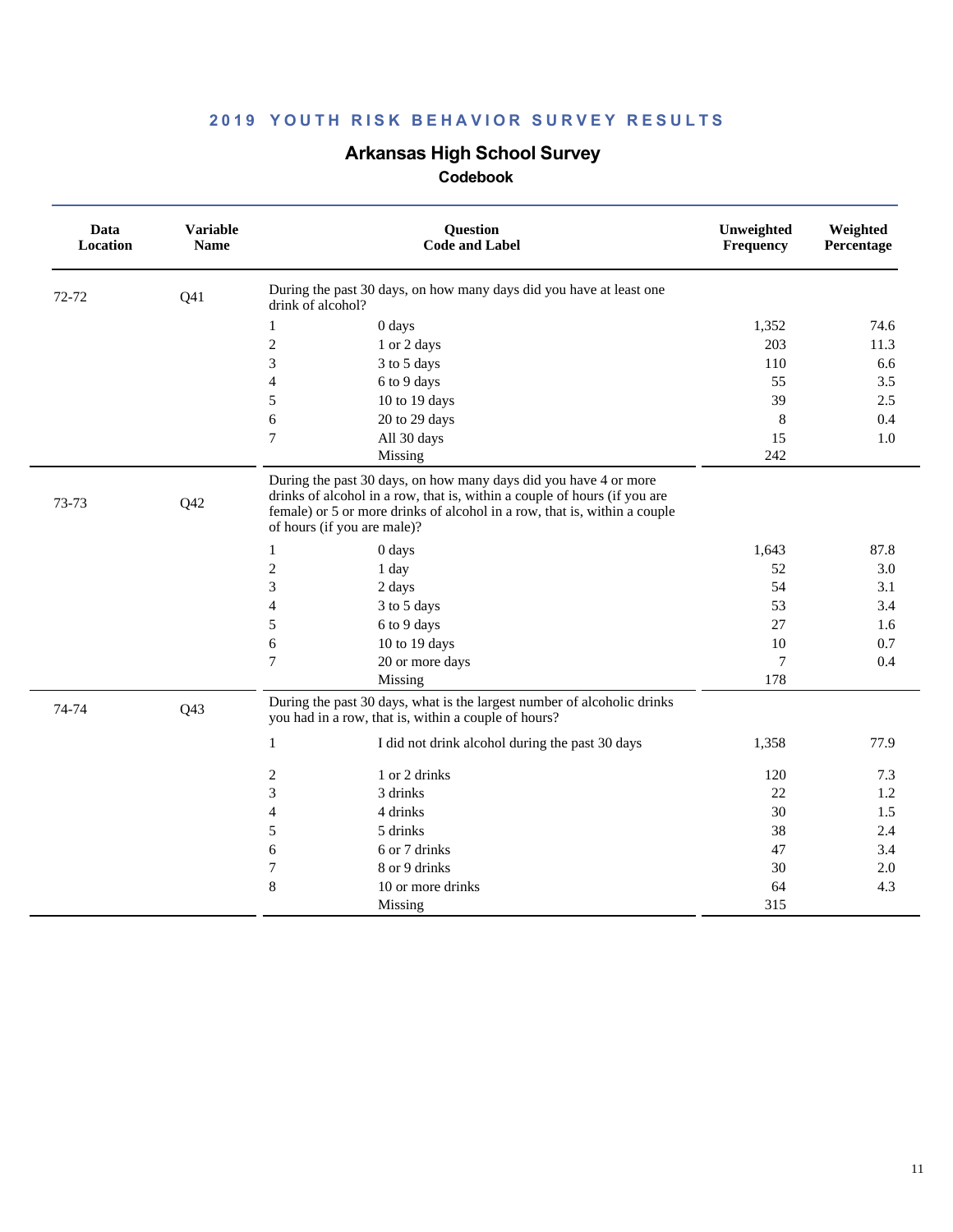### **Arkansas High School Survey**

| Data<br>Location | <b>Variable</b><br><b>Name</b> |                | <b>Question</b><br><b>Code and Label</b>                                                                            | Unweighted<br>Frequency | Weighted<br>Percentage |
|------------------|--------------------------------|----------------|---------------------------------------------------------------------------------------------------------------------|-------------------------|------------------------|
| 75-75            | Q44                            | drank?         | During the past 30 days, how did you usually get the alcohol you                                                    |                         |                        |
|                  |                                | 1              | I did not drink alcohol during the past 30 days                                                                     | 1,349                   | 74.3                   |
|                  |                                | $\overline{c}$ | I bought it in a store such as a liquor store,<br>convenience store, supermarket, discount store, or<br>gas station | 21                      | 1.4                    |
|                  |                                | 3              | I bought it at a restaurant, bar, or club                                                                           | 15                      | 0.9                    |
|                  |                                | $\overline{4}$ | I bought it at a public event such as a concert or<br>sporting event                                                | 7                       | 0.3                    |
|                  |                                | 5              | I gave someone else money to buy it for me                                                                          | 100                     | 6.6                    |
|                  |                                | 6              | Someone gave it to me                                                                                               | 151                     | 8.5                    |
|                  |                                | $\overline{7}$ | I took it from a store or family member                                                                             | 56                      | 3.1                    |
|                  |                                | 8              | I got it some other way                                                                                             | 89                      | 5.0                    |
|                  |                                |                | Missing                                                                                                             | 236                     |                        |
| 76-76            | Q <sub>45</sub>                |                | During your life, how many times have you used marijuana?                                                           |                         |                        |
|                  |                                | 1              | $0 \times$                                                                                                          | 1,291                   | 66.1                   |
|                  |                                | $\overline{c}$ | 1 or 2 times                                                                                                        | 156                     | 8.6                    |
|                  |                                | 3              | 3 to 9 times                                                                                                        | 151                     | 8.0                    |
|                  |                                | $\overline{4}$ | 10 to 19 times                                                                                                      | 61                      | 3.4                    |
|                  |                                | 5              | 20 to 39 times                                                                                                      | 55                      | 3.0                    |
|                  |                                | 6              | 40 to 99 times                                                                                                      | 61                      | 3.6                    |
|                  |                                | $\overline{7}$ | 100 or more times                                                                                                   | 127                     | 7.3                    |
|                  |                                |                | Missing                                                                                                             | 122                     |                        |
| 77-77            | Q46                            |                | How old were you when you tried marijuana for the first time?                                                       |                         |                        |
|                  |                                | 1              | I have never tried marijuana                                                                                        | 1,305                   | 66.1                   |
|                  |                                | $\overline{c}$ | 8 years old or younger                                                                                              | 39                      | 1.8                    |
|                  |                                | 3              | 9 or 10 years old                                                                                                   | 29                      | 1.8                    |
|                  |                                | 4              | 11 or 12 years old                                                                                                  | 62                      | 4.0                    |
|                  |                                | 5              | 13 or 14 years old                                                                                                  | 209                     | 11.6                   |
|                  |                                | 6              | 15 or 16 years old                                                                                                  | 234                     | 12.2                   |
|                  |                                | 7              | 17 years old or older                                                                                               | 47                      | 2.6                    |
|                  |                                |                | Missing                                                                                                             | 99                      |                        |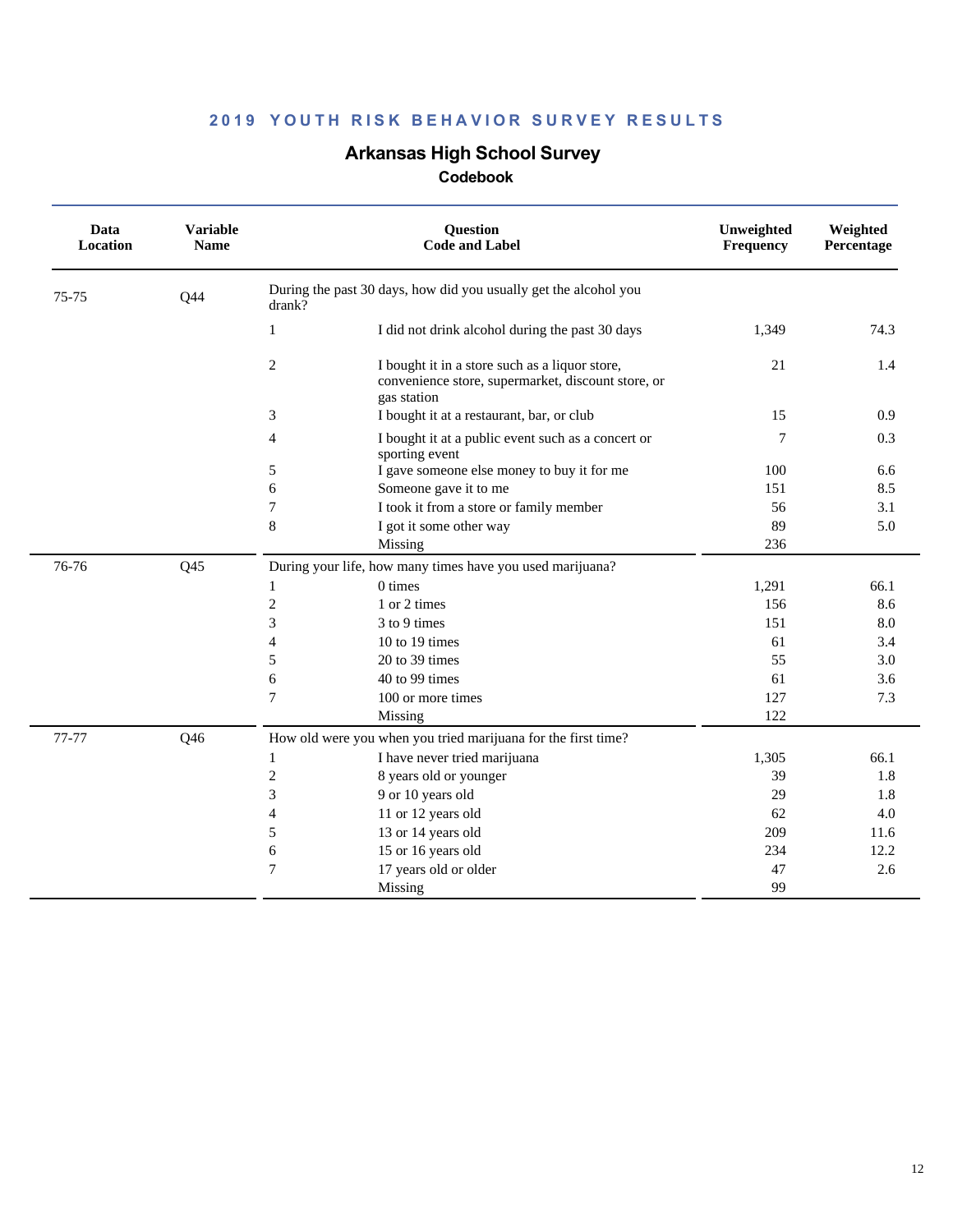### **Arkansas High School Survey**

| Data<br>Location | <b>Variable</b><br><b>Name</b> | Question<br><b>Code and Label</b>                                                                                                                                     | Unweighted<br>Frequency | Weighted<br>Percentage |
|------------------|--------------------------------|-----------------------------------------------------------------------------------------------------------------------------------------------------------------------|-------------------------|------------------------|
| 78-78            | Q47                            | During the past 30 days, how many times did you use marijuana?                                                                                                        |                         |                        |
|                  |                                | 0 times<br>$\mathbf{1}$                                                                                                                                               | 1,604                   | 82.5                   |
|                  |                                | $\overline{c}$<br>1 or 2 times                                                                                                                                        | 131                     | 7.3                    |
|                  |                                | 3<br>3 to 9 times                                                                                                                                                     | 74                      | 3.7                    |
|                  |                                | 10 to 19 times<br>4                                                                                                                                                   | 39                      | 1.8                    |
|                  |                                | 20 to 39 times<br>5                                                                                                                                                   | 28                      | 1.5                    |
|                  |                                | 6<br>40 or more times                                                                                                                                                 | 51                      | 3.2                    |
|                  |                                | Missing                                                                                                                                                               | 97                      |                        |
| 79-79            | Q48                            | During your life, how many times have you used synthetic marijuana?                                                                                                   |                         |                        |
|                  |                                | 0 times<br>$\mathbf{1}$                                                                                                                                               | 1,816                   | 92.7                   |
|                  |                                | $\overline{c}$<br>1 or 2 times                                                                                                                                        | 72                      | 3.6                    |
|                  |                                | 3<br>3 to 9 times                                                                                                                                                     | 26                      | 1.1                    |
|                  |                                | 10 to 19 times<br>4                                                                                                                                                   | 29                      | 1.2                    |
|                  |                                | 5<br>20 to 39 times                                                                                                                                                   | 10                      | 0.5                    |
|                  |                                | 6<br>40 or more times                                                                                                                                                 | 20                      | 0.9                    |
|                  |                                | Missing                                                                                                                                                               | 51                      |                        |
| 80-80            | Q49                            | During your life, how many times have you taken prescription pain<br>medicine without a doctor's prescription or differently than how a<br>doctor told you to use it? |                         |                        |
|                  |                                | 0 times<br>$\mathbf{1}$                                                                                                                                               | 1,632                   | 82.1                   |
|                  |                                | $\overline{c}$<br>1 or 2 times                                                                                                                                        | 156                     | 8.4                    |
|                  |                                | 3<br>3 to 9 times                                                                                                                                                     | 88                      | 4.4                    |
|                  |                                | $\overline{4}$<br>10 to 19 times                                                                                                                                      | 35                      | 2.0                    |
|                  |                                | 5<br>20 to 39 times                                                                                                                                                   | 28                      | 1.5                    |
|                  |                                | 6<br>40 or more times                                                                                                                                                 | 26                      | 1.6                    |
|                  |                                | Missing                                                                                                                                                               | 59                      |                        |
| 81-81            | Q50                            | During your life, how many times have you used any form of cocaine,<br>including powder, crack, or freebase?                                                          |                         |                        |
|                  |                                | 0 times<br>$\mathbf{1}$                                                                                                                                               | 1,807                   | 94.3                   |
|                  |                                | $\overline{c}$<br>1 or 2 times                                                                                                                                        | 53                      | 2.8                    |
|                  |                                | 3<br>3 to 9 times                                                                                                                                                     | 28                      | 1.1                    |
|                  |                                | $\overline{\mathbf{4}}$<br>10 to 19 times                                                                                                                             | 14                      | 0.5                    |
|                  |                                | 5<br>20 to 39 times                                                                                                                                                   | 10                      | 0.4                    |
|                  |                                | 6<br>40 or more times                                                                                                                                                 | 17                      | 0.8                    |
|                  |                                | Missing                                                                                                                                                               | 95                      |                        |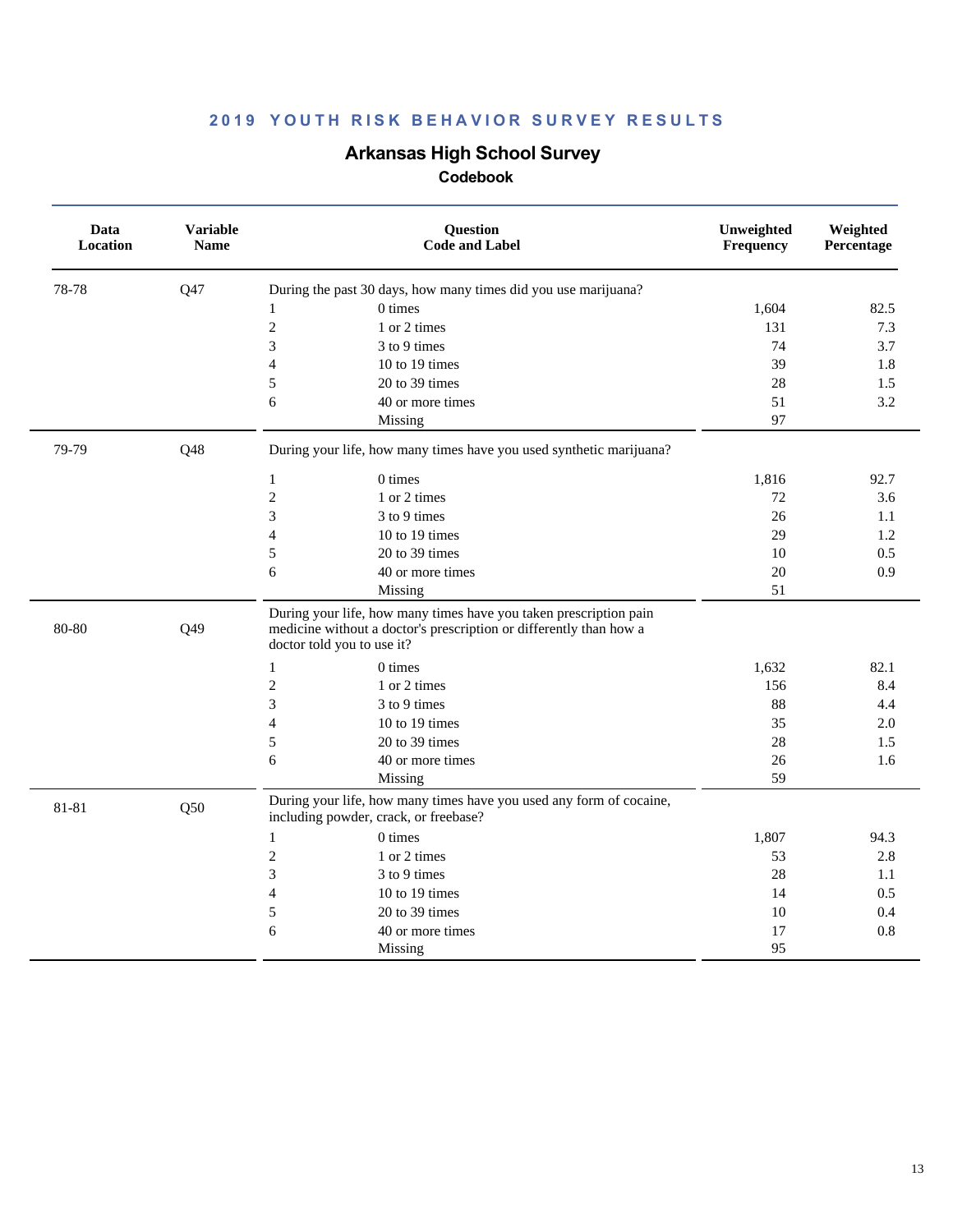# **Arkansas High School Survey**

| Data<br><b>Location</b> | <b>Variable</b><br><b>Name</b> | Question<br><b>Code and Label</b>                                                                                                                       | Unweighted<br>Frequency | Weighted<br>Percentage |
|-------------------------|--------------------------------|---------------------------------------------------------------------------------------------------------------------------------------------------------|-------------------------|------------------------|
| 82-82                   | Q51                            | During your life, how many times have you sniffed glue, breathed the<br>contents of aerosol spray cans, or inhaled any paints or sprays to get<br>high? |                         |                        |
|                         |                                | 0 times<br>$\mathbf{1}$                                                                                                                                 | 1,805                   | 91.2                   |
|                         |                                | $\overline{c}$<br>1 or 2 times                                                                                                                          | 77                      | 4.0                    |
|                         |                                | 3<br>3 to 9 times                                                                                                                                       | 46                      | 2.7                    |
|                         |                                | $\overline{4}$<br>10 to 19 times                                                                                                                        | 17                      | 0.8                    |
|                         |                                | 5<br>20 to 39 times                                                                                                                                     | $\overline{7}$          | 0.3                    |
|                         |                                | 6<br>40 or more times                                                                                                                                   | 20                      | 1.0                    |
|                         |                                | Missing                                                                                                                                                 | 52                      |                        |
| 83-83                   | Q52                            | During your life, how many times have you used heroin (also called<br>smack, junk, or China White)?                                                     |                         |                        |
|                         |                                | $\mathbf{1}$<br>0 times                                                                                                                                 | 1,876                   | 95.3                   |
|                         |                                | $\overline{2}$<br>1 or 2 times                                                                                                                          | 38                      | 2.2                    |
|                         |                                | 3<br>3 to 9 times                                                                                                                                       | 21                      | 1.2                    |
|                         |                                | $\overline{4}$<br>10 to 19 times                                                                                                                        | 11                      | 0.5                    |
|                         |                                | 5<br>20 to 39 times                                                                                                                                     | 6                       | 0.1                    |
|                         |                                | 6<br>40 or more times                                                                                                                                   | 16                      | 0.7                    |
|                         |                                | Missing                                                                                                                                                 | 56                      |                        |
| 84-84                   | Q53                            | During your life, how many times have you used methamphetamines<br>(also called speed, crystal meth, crank, ice, or meth)?                              |                         |                        |
|                         |                                | 0 times<br>$\mathbf{1}$                                                                                                                                 | 1,853                   | 95.1                   |
|                         |                                | $\overline{c}$<br>1 or 2 times                                                                                                                          | 39                      | 2.3                    |
|                         |                                | 3<br>3 to 9 times                                                                                                                                       | 18                      | 1.0                    |
|                         |                                | $\overline{4}$<br>10 to 19 times                                                                                                                        | 14                      | 0.4                    |
|                         |                                | 5<br>20 to 39 times                                                                                                                                     | 6                       | 0.3                    |
|                         |                                | 6<br>40 or more times                                                                                                                                   | 20                      | 0.9                    |
|                         |                                | Missing                                                                                                                                                 | 74                      |                        |
| 85-85                   | Q54                            | During your life, how many times have you used ecstasy (also called<br>MDMA)?                                                                           |                         |                        |
|                         |                                | 0 times<br>1                                                                                                                                            | 1,854                   | 93.9                   |
|                         |                                | $\overline{2}$<br>1 or 2 times                                                                                                                          | 58                      | 3.1                    |
|                         |                                | 3<br>3 to 9 times                                                                                                                                       | 23                      | 1.1                    |
|                         |                                | $\overline{4}$<br>$10$ to $19$ times                                                                                                                    | 14                      | 0.7                    |
|                         |                                | 5<br>20 to 39 times                                                                                                                                     | 6                       | 0.4                    |
|                         |                                | 6<br>40 or more times                                                                                                                                   | 14                      | 0.7                    |
|                         |                                | Missing                                                                                                                                                 | 55                      |                        |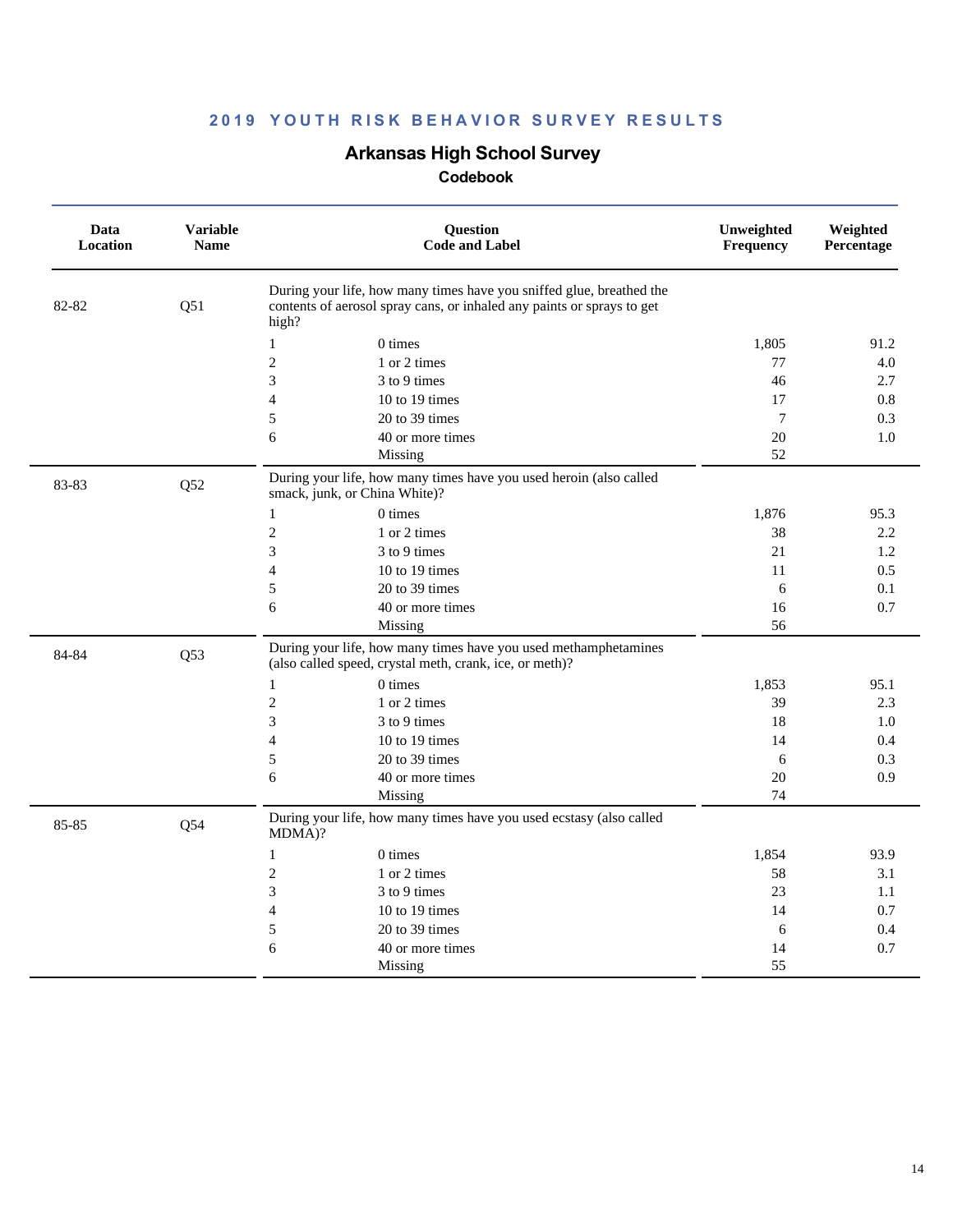# **Arkansas High School Survey**

| Data<br><b>Location</b> | <b>Variable</b><br><b>Name</b> | <b>Question</b><br><b>Code and Label</b>                                                                   | Unweighted<br>Frequency | Weighted<br>Percentage |
|-------------------------|--------------------------------|------------------------------------------------------------------------------------------------------------|-------------------------|------------------------|
| 86-86                   | Q55                            | During your life, how many times have you taken steroid pills or shots<br>without a doctor's prescription? |                         |                        |
|                         |                                | 0 times<br>1                                                                                               | 1,884                   | 95.0                   |
|                         |                                | $\overline{c}$<br>1 or 2 times                                                                             | 46                      | 2.0                    |
|                         |                                | 3<br>3 to 9 times                                                                                          | 28                      | 1.6                    |
|                         |                                | $\overline{4}$<br>10 to 19 times                                                                           | 11                      | 0.6                    |
|                         |                                | 5<br>20 to 39 times                                                                                        | 5                       | 0.4                    |
|                         |                                | 6<br>40 or more times                                                                                      | 9                       | 0.5                    |
|                         |                                | Missing                                                                                                    | 41                      |                        |
| 87-87                   | Q56                            | During your life, how many times have you used a needle to inject any<br>illegal drug into your body?      |                         |                        |
|                         |                                | 0 times<br>1                                                                                               | 1,878                   | 95.6                   |
|                         |                                | $\overline{c}$<br>1 time                                                                                   | 48                      | 2.5                    |
|                         |                                | 3<br>2 or more times                                                                                       | 37                      | 1.9                    |
|                         |                                | Missing                                                                                                    | 61                      |                        |
| 88-88                   | Q57                            | During the past 12 months, has anyone offered, sold, or given you an<br>illegal drug on school property?   |                         |                        |
|                         |                                | Yes<br>1                                                                                                   | 528                     | 26.7                   |
|                         |                                | $\overline{c}$<br>No                                                                                       | 1,425                   | 73.3                   |
|                         |                                | Missing                                                                                                    | 71                      |                        |
| 89-89                   | Q58                            | Have you ever had sexual intercourse?                                                                      |                         |                        |
|                         |                                | Yes<br>1                                                                                                   | 656                     | 42.7                   |
|                         |                                | $\sqrt{2}$<br>No                                                                                           | 997                     | 57.3                   |
|                         |                                | Missing                                                                                                    | 371                     |                        |
| 90-90                   | Q59                            | How old were you when you had sexual intercourse for the first time?                                       |                         |                        |
|                         |                                | $\mathbf{1}$<br>I have never had sexual intercourse                                                        | 992                     | 56.9                   |
|                         |                                | $\sqrt{2}$<br>11 years old or younger                                                                      | 51                      | 3.3                    |
|                         |                                | 3<br>12 years old                                                                                          | 23                      | 1.1                    |
|                         |                                | 13 years old<br>$\overline{4}$                                                                             | 63                      | 4.6                    |
|                         |                                | 5<br>14 years old                                                                                          | 112                     | 7.0                    |
|                         |                                | 6<br>15 years old                                                                                          | 173                     | 11.2                   |
|                         |                                | 7<br>16 years old                                                                                          | 168                     | 10.9                   |
|                         |                                | $\bf 8$<br>17 years old or older                                                                           | 75                      | 5.0                    |
|                         |                                | Missing                                                                                                    | 367                     |                        |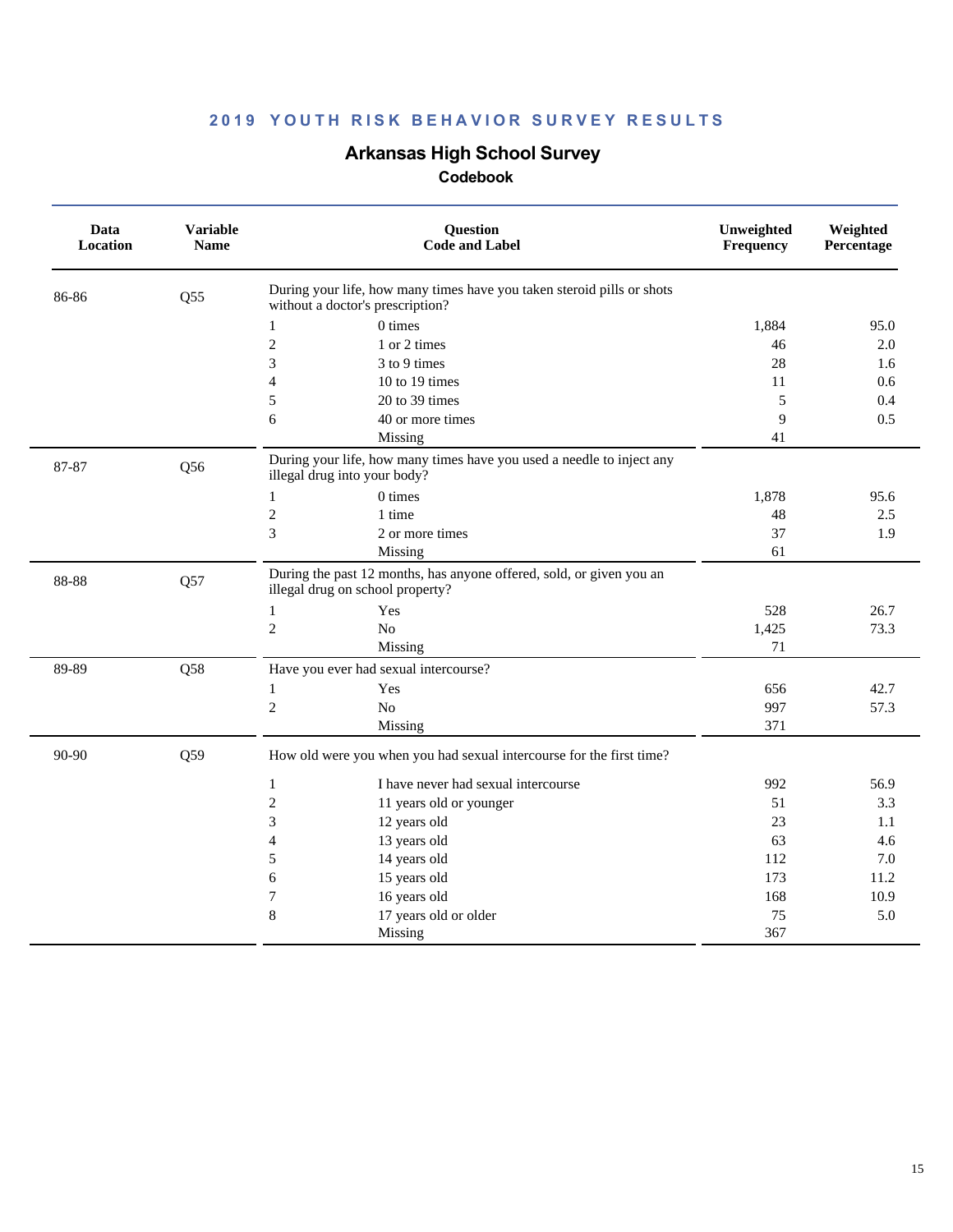# **Arkansas High School Survey**

| Data<br>Location | <b>Variable</b><br><b>Name</b> | Question<br><b>Code and Label</b>                                                      | Unweighted<br>Frequency | Weighted<br>Percentage |
|------------------|--------------------------------|----------------------------------------------------------------------------------------|-------------------------|------------------------|
| 91-91            | Q60                            | During your life, with how many people have you had sexual<br>intercourse?             |                         |                        |
|                  |                                | I have never had sexual intercourse<br>1                                               | 998                     | 56.9                   |
|                  |                                | $\mathfrak{2}$<br>1 person                                                             | 283                     | 17.7                   |
|                  |                                | 3<br>2 people                                                                          | 138                     | 7.9                    |
|                  |                                | $\overline{4}$<br>3 people                                                             | 83                      | 6.2                    |
|                  |                                | 5<br>4 people                                                                          | 55                      | 3.9                    |
|                  |                                | 6<br>5 people                                                                          | 26                      | 1.5                    |
|                  |                                | 6 or more people<br>7                                                                  | 85                      | 5.8                    |
|                  |                                | Missing                                                                                | 356                     |                        |
| 92-92            | Q61                            | During the past 3 months, with how many people did you have sexual<br>intercourse?     |                         |                        |
|                  |                                | $\mathbf{1}$<br>I have never had sexual intercourse                                    | 996                     | 57.0                   |
|                  |                                | $\overline{c}$<br>I have had sexual intercourse, but not during the<br>past 3 months   | 192                     | 13.2                   |
|                  |                                | 3<br>1 person                                                                          | 365                     | 23.2                   |
|                  |                                | $\overline{4}$<br>2 people                                                             | 63                      | 3.6                    |
|                  |                                | 5<br>3 people                                                                          | 16                      | 1.5                    |
|                  |                                | 6<br>4 people                                                                          | 16                      | 0.7                    |
|                  |                                | $\tau$<br>5 people                                                                     | 1                       | 0.0                    |
|                  |                                | 8<br>6 or more people                                                                  | 13                      | 0.8                    |
|                  |                                | Missing                                                                                | 362                     |                        |
| 93-93            | Q62                            | Did you drink alcohol or use drugs before you had sexual intercourse<br>the last time? |                         |                        |
|                  |                                | I have never had sexual intercourse<br>$\mathbf{1}$                                    | 993                     | 57.2                   |
|                  |                                | $\sqrt{2}$<br>Yes                                                                      | 122                     | 7.7                    |
|                  |                                | 3<br>N <sub>o</sub>                                                                    | 533                     | 35.1                   |
|                  |                                | Missing                                                                                | 376                     |                        |
| 94-94            | Q63                            | The last time you had sexual intercourse, did you or your partner use a<br>condom?     |                         |                        |
|                  |                                | I have never had sexual intercourse<br>1                                               | 996                     | 57.5                   |
|                  |                                | $\mathfrak{2}$<br>Yes                                                                  | 313                     | 20.3                   |
|                  |                                | 3<br>N <sub>o</sub>                                                                    | 331                     | 22.1                   |
|                  |                                | Missing                                                                                | 384                     |                        |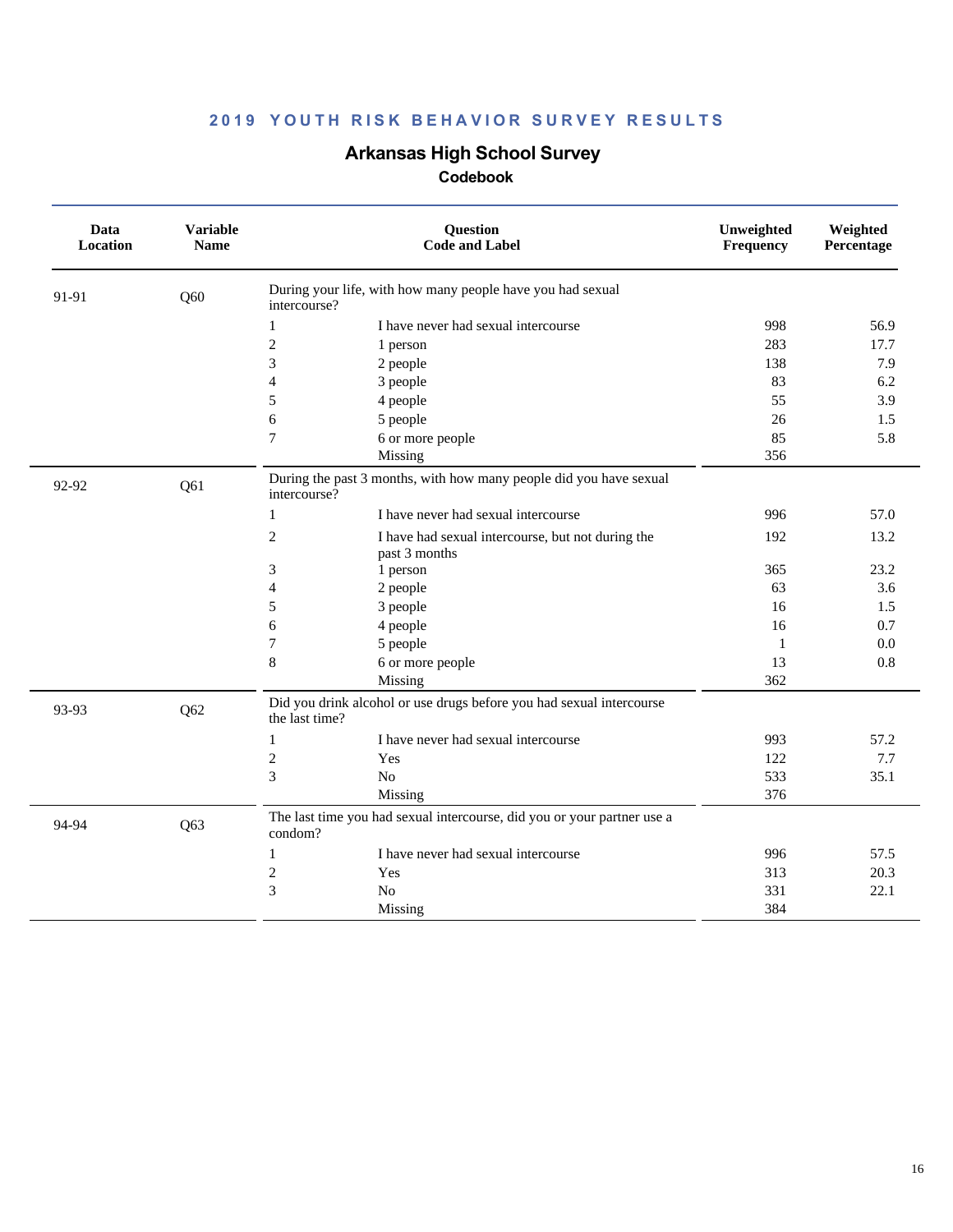# **Arkansas High School Survey**

| Data<br><b>Location</b> | <b>Variable</b><br><b>Name</b> | <b>Question</b><br><b>Code and Label</b>                                                                       | Unweighted<br>Frequency | Weighted<br>Percentage |
|-------------------------|--------------------------------|----------------------------------------------------------------------------------------------------------------|-------------------------|------------------------|
| 95-95                   | Q64                            | The last time you had sexual intercourse, what one method did you or<br>your partner use to prevent pregnancy? |                         |                        |
|                         |                                | I have never had sexual intercourse<br>$\mathbf{1}$                                                            | 995                     | 57.4                   |
|                         |                                | $\boldsymbol{2}$<br>No method was used to prevent pregnancy                                                    | 150                     | 9.2                    |
|                         |                                | 3<br>Birth control pills                                                                                       | 110                     | 7.2                    |
|                         |                                | Condoms<br>$\overline{4}$                                                                                      | 239                     | 16.1                   |
|                         |                                | 5<br>An IUD (such as Mirena or ParaGard) or implant<br>(such as Implanon or Nexplanon)                         | 21                      | 1.5                    |
|                         |                                | 6<br>A shot (such as Depo-Provera), patch (such as Ortho<br>Evra), or birth control ring (such as NuvaRing)    | 33                      | 2.6                    |
|                         |                                | 7<br>Withdrawal or some other method                                                                           | 78                      | 4.9                    |
|                         |                                | 8<br>Not sure                                                                                                  | 19                      | 1.0                    |
|                         |                                | Missing                                                                                                        | 379                     |                        |
| 96-96                   | Q65                            | During your life, with whom have you had sexual contact?                                                       |                         |                        |
|                         |                                | I have never had sexual contact<br>1                                                                           | 836                     | 44.3                   |
|                         |                                | $\mathfrak{2}$<br>Females                                                                                      | 452                     | 27.3                   |
|                         |                                | 3<br>Males                                                                                                     | 401                     | 23.3                   |
|                         |                                | $\overline{4}$<br>Females and males                                                                            | 91                      | 5.1                    |
|                         |                                | Missing                                                                                                        | 244                     |                        |
| 97-97                   | Q66                            | Which of the following best describes you?                                                                     |                         |                        |
|                         |                                | Heterosexual (straight)<br>1                                                                                   | 1,631                   | 83.7                   |
|                         |                                | $\boldsymbol{2}$<br>Gay or lesbian                                                                             | 73                      | 3.7                    |
|                         |                                | 3<br><b>Bisexual</b>                                                                                           | 159                     | 8.4                    |
|                         |                                | Not sure<br>$\overline{4}$                                                                                     | 92                      | 4.1                    |
|                         |                                | Missing                                                                                                        | 69                      |                        |
| 98-98                   | Q67                            | How do you describe your weight?                                                                               |                         |                        |
|                         |                                | Very underweight<br>$\mathbf{1}$                                                                               | 115                     | 5.6                    |
|                         |                                | $\mathfrak{2}$<br>Slightly underweight                                                                         | 281                     | 14.1                   |
|                         |                                | 3<br>About the right weight                                                                                    | 885                     | 45.1                   |
|                         |                                | Slightly overweight<br>$\overline{4}$                                                                          | 533                     | 27.3                   |
|                         |                                | 5<br>Very overweight                                                                                           | 146                     | 7.9                    |
|                         |                                | Missing                                                                                                        | 64                      |                        |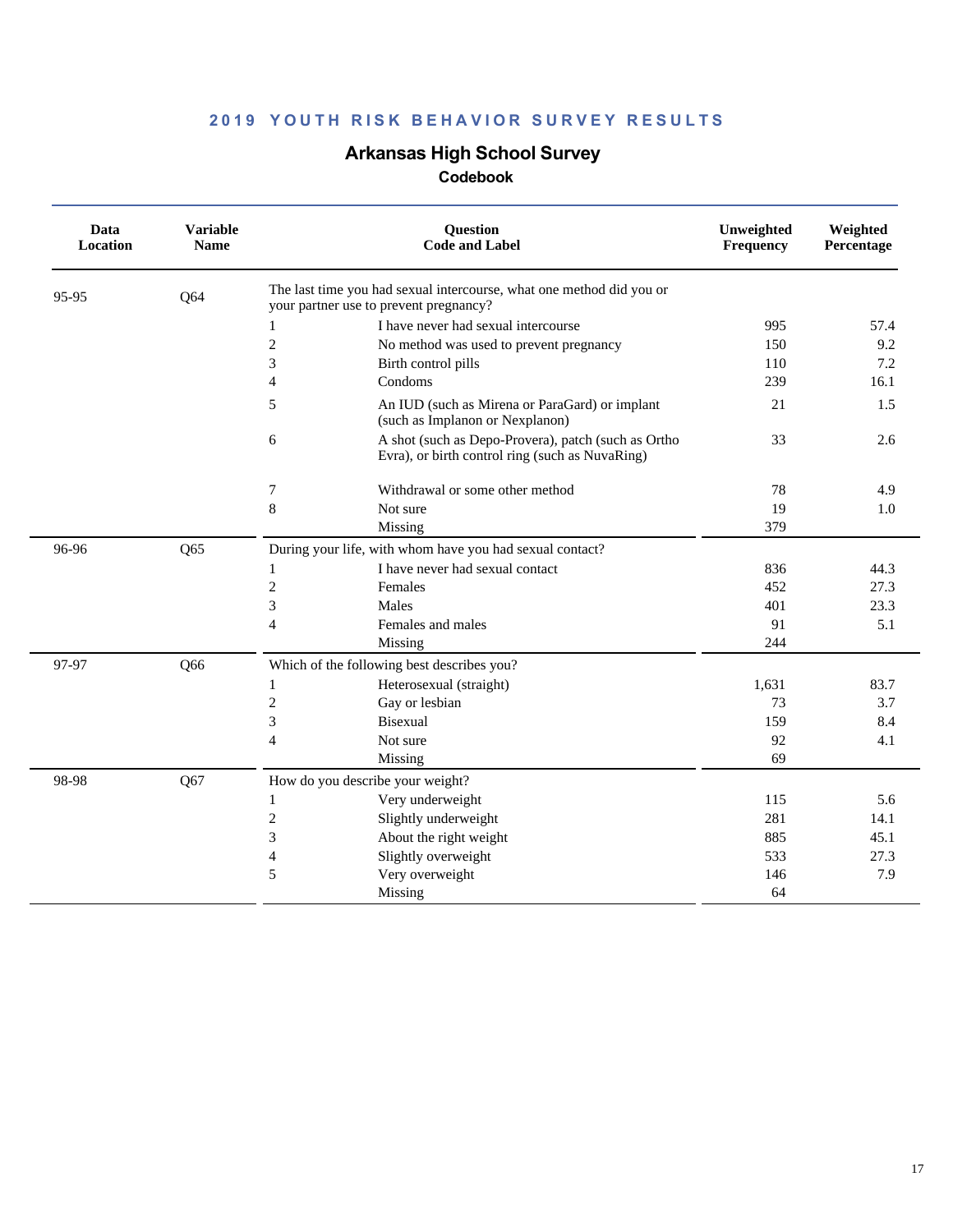# **Arkansas High School Survey**

| Data<br>Location | <b>Variable</b><br><b>Name</b> | Question<br><b>Code and Label</b>                                                                                            | Unweighted<br>Frequency | Weighted<br>Percentage |
|------------------|--------------------------------|------------------------------------------------------------------------------------------------------------------------------|-------------------------|------------------------|
| 99-99            | Q68                            | Which of the following are you trying to do about your weight?                                                               |                         |                        |
|                  |                                | Lose weight<br>1                                                                                                             | 973                     | 48.9                   |
|                  |                                | $\overline{c}$<br>Gain weight                                                                                                | 385                     | 20.7                   |
|                  |                                | 3<br>Stay the same weight                                                                                                    | 287                     | 14.6                   |
|                  |                                | 4<br>I am not trying to do anything about my weight                                                                          | 306                     | 15.9                   |
|                  |                                | Missing                                                                                                                      | 73                      |                        |
| 100-100          | Q69                            | During the past 7 days, how many times did you drink 100% fruit<br>juices such as orange juice, apple juice, or grape juice? |                         |                        |
|                  |                                | $\mathbf{1}$<br>I did not drink 100% fruit juice during the past 7<br>days                                                   | 652                     | 36.1                   |
|                  |                                | $\overline{c}$<br>1 to 3 times during the past 7 days                                                                        | 659                     | 33.2                   |
|                  |                                | 3<br>4 to 6 times during the past 7 days                                                                                     | 301                     | 13.9                   |
|                  |                                | $\overline{4}$<br>1 time per day                                                                                             | 108                     | 4.8                    |
|                  |                                | 5<br>2 times per day                                                                                                         | 107                     | 5.4                    |
|                  |                                | 6<br>3 times per day                                                                                                         | 43                      | 2.1                    |
|                  |                                | 7<br>4 or more times per day                                                                                                 | 87                      | 4.5                    |
|                  |                                | Missing                                                                                                                      | 67                      |                        |
| 101-101          | Q70                            | During the past 7 days, how many times did you eat fruit?                                                                    |                         |                        |
|                  |                                | I did not eat fruit during the past 7 days<br>$\mathbf{1}$                                                                   | 368                     | 22.2                   |
|                  |                                | $\overline{c}$<br>1 to 3 times during the past 7 days                                                                        | 724                     | 37.7                   |
|                  |                                | 3<br>4 to 6 times during the past 7 days                                                                                     | 365                     | 16.7                   |
|                  |                                | 4<br>1 time per day                                                                                                          | 181                     | 9.3                    |
|                  |                                | 2 times per day<br>5                                                                                                         | 159                     | 7.5                    |
|                  |                                | 6<br>3 times per day                                                                                                         | 56                      | 2.4                    |
|                  |                                | $\boldsymbol{7}$<br>4 or more times per day                                                                                  | 98                      | 4.2                    |
|                  |                                | Missing                                                                                                                      | 73                      |                        |
| 102-102          | Q71                            | During the past 7 days, how many times did you eat green salad?                                                              |                         |                        |
|                  |                                | $\,1$<br>I did not eat green salad during the past 7 days                                                                    | 997                     | 52.7                   |
|                  |                                | 2<br>1 to 3 times during the past 7 days                                                                                     | 668                     | 34.5                   |
|                  |                                | 3<br>4 to 6 times during the past 7 days                                                                                     | 131                     | 6.0                    |
|                  |                                | $\overline{\mathcal{A}}$<br>1 time per day                                                                                   | 82                      | 3.8                    |
|                  |                                | 5<br>2 times per day                                                                                                         | 26                      | 1.4                    |
|                  |                                | 6<br>3 times per day                                                                                                         | 9                       | 0.5                    |
|                  |                                | 7<br>4 or more times per day                                                                                                 | 24                      | 1.2                    |
|                  |                                | Missing                                                                                                                      | 87                      |                        |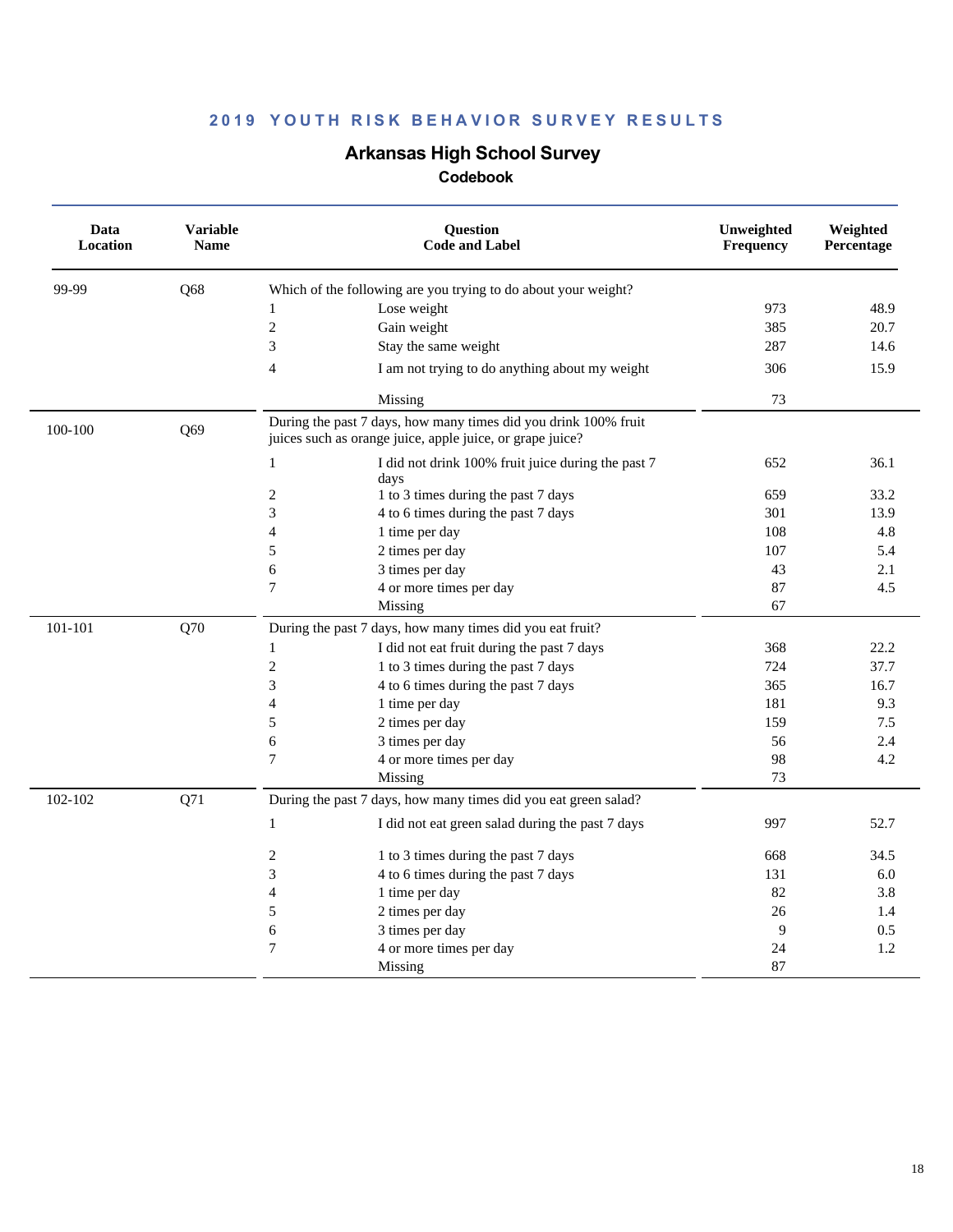# **Arkansas High School Survey**

| Data<br>Location | <b>Variable</b><br><b>Name</b> | <b>Question</b><br><b>Code and Label</b>                             | Unweighted<br>Frequency | Weighted<br>Percentage |
|------------------|--------------------------------|----------------------------------------------------------------------|-------------------------|------------------------|
| 103-103          | Q72                            | During the past 7 days, how many times did you eat potatoes?         |                         |                        |
|                  |                                | I did not eat potatoes during the past 7 days<br>1                   | 782                     | 40.0                   |
|                  |                                | 1 to 3 times during the past 7 days<br>2                             | 825                     | 42.2                   |
|                  |                                | 3<br>4 to 6 times during the past 7 days                             | 202                     | 11.0                   |
|                  |                                | $\overline{4}$<br>1 time per day                                     | 66                      | 2.8                    |
|                  |                                | 5<br>2 times per day                                                 | 32                      | 1.6                    |
|                  |                                | 3 times per day<br>6                                                 | 12                      | 0.8                    |
|                  |                                | 7<br>4 or more times per day                                         | 32                      | 1.7                    |
|                  |                                | Missing                                                              | 73                      |                        |
| 104-104          | Q73                            | During the past 7 days, how many times did you eat carrots?          |                         |                        |
|                  |                                | I did not eat carrots during the past 7 days                         | 1,190                   | 63.5                   |
|                  |                                | $\mathfrak{2}$<br>1 to 3 times during the past 7 days                | 536                     | 26.5                   |
|                  |                                | 3<br>4 to 6 times during the past 7 days                             | 110                     | 5.3                    |
|                  |                                | 1 time per day<br>4                                                  | 60                      | 2.6                    |
|                  |                                | 5<br>2 times per day                                                 | 22                      | 0.8                    |
|                  |                                | 3 times per day<br>6                                                 | 9                       | 0.4                    |
|                  |                                | $\overline{7}$<br>4 or more times per day                            | 20                      | 0.9                    |
|                  |                                | Missing                                                              | 77                      |                        |
| 105-105          | Q74                            | During the past 7 days, how many times did you eat other vegetables? |                         |                        |
|                  |                                | I did not eat other vegetables during the past 7 days<br>1           | 527                     | 29.2                   |
|                  |                                | 1 to 3 times during the past 7 days<br>2                             | 710                     | 35.6                   |
|                  |                                | 3<br>4 to 6 times during the past 7 days                             | 381                     | 18.4                   |
|                  |                                | 1 time per day<br>4                                                  | 127                     | 7.2                    |
|                  |                                | 5<br>2 times per day                                                 | 94                      | 5.6                    |
|                  |                                | 3 times per day<br>6                                                 | 39                      | 1.7                    |
|                  |                                | 7<br>4 or more times per day                                         | 51                      | 2.3                    |
|                  |                                | Missing                                                              | 95                      |                        |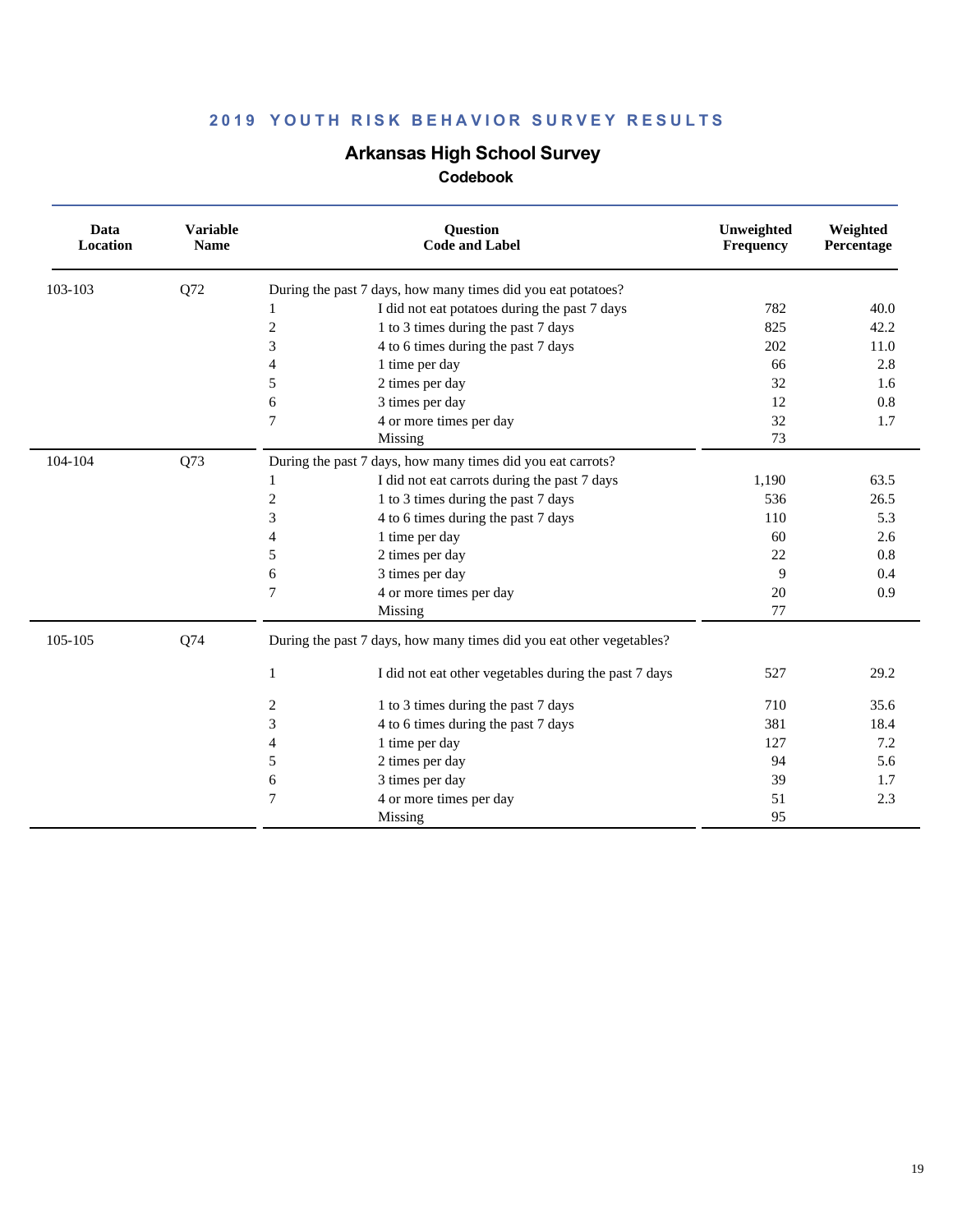### **Arkansas High School Survey**

| Data<br>Location | <b>Variable</b><br><b>Name</b> | <b>Question</b><br><b>Code and Label</b>                                                                                                                                                                                                                                                                              | Unweighted<br>Frequency                                       | Weighted<br>Percentage                                        |
|------------------|--------------------------------|-----------------------------------------------------------------------------------------------------------------------------------------------------------------------------------------------------------------------------------------------------------------------------------------------------------------------|---------------------------------------------------------------|---------------------------------------------------------------|
| 106-106          | Q75                            | During the past 7 days, how many times did you drink a can, bottle, or<br>glass of soda or pop, such as Coke, Pepsi, or Sprite?                                                                                                                                                                                       |                                                               |                                                               |
|                  |                                | I did not drink soda or pop during the past 7 days<br>1                                                                                                                                                                                                                                                               | 495                                                           | 24.6                                                          |
|                  |                                | $\boldsymbol{2}$<br>1 to 3 times during the past 7 days<br>3<br>4 to 6 times during the past 7 days                                                                                                                                                                                                                   | 702<br>340                                                    | 33.6<br>18.2                                                  |
|                  |                                | $\overline{4}$<br>1 time per day<br>2 times per day<br>5<br>6<br>3 times per day<br>$\tau$<br>4 or more times per day                                                                                                                                                                                                 | 137<br>131<br>58<br>87<br>74                                  | 6.7<br>8.0<br>3.5<br>5.4                                      |
| 107-107          | Q76                            | Missing<br>During the past 7 days, how many glasses of milk did you drink?<br>I did not drink milk during the past 7 days<br>1                                                                                                                                                                                        | 633                                                           | 32.7                                                          |
|                  |                                | $\mathbf{2}$<br>1 to 3 glasses during the past 7 days<br>4 to 6 glasses during the past 7 days<br>3<br>1 glass per day<br>$\overline{4}$                                                                                                                                                                              | 619<br>289<br>194                                             | 30.9<br>14.7<br>10.6                                          |
|                  |                                | 2 glasses per day<br>5<br>3 glasses per day<br>6<br>7<br>4 or more glasses per day                                                                                                                                                                                                                                    | 105<br>55<br>49                                               | 5.2<br>2.9<br>3.0                                             |
|                  |                                | Missing                                                                                                                                                                                                                                                                                                               | 80                                                            |                                                               |
| 108-108          | Q77                            | During the past 7 days, on how many days did you eat breakfast?<br>0 days<br>1<br>$\mathfrak{2}$<br>1 day<br>3<br>2 days<br>4<br>3 days<br>5<br>4 days<br>6<br>5 days<br>7<br>6 days<br>$\,8\,$<br>7 days<br>Missing                                                                                                  | 323<br>187<br>209<br>177<br>137<br>164<br>134<br>583<br>110   | 16.7<br>9.6<br>11.9<br>8.6<br>7.1<br>9.3<br>7.0<br>29.8       |
| 109-109          | Q78                            | During the past 7 days, on how many days were you physically active<br>for a total of at least 60 minutes per day?<br>0 days<br>1<br>$\boldsymbol{2}$<br>1 day<br>3<br>2 days<br>$\overline{\mathbf{4}}$<br>3 days<br>5<br>4 days<br>$\epsilon$<br>5 days<br>$\boldsymbol{7}$<br>6 days<br>$8\,$<br>7 days<br>Missing | 408<br>220<br>211<br>217<br>185<br>199<br>94<br>412<br>$78\,$ | 21.6<br>9.2<br>11.4<br>$10.0\,$<br>9.8<br>10.3<br>5.1<br>22.7 |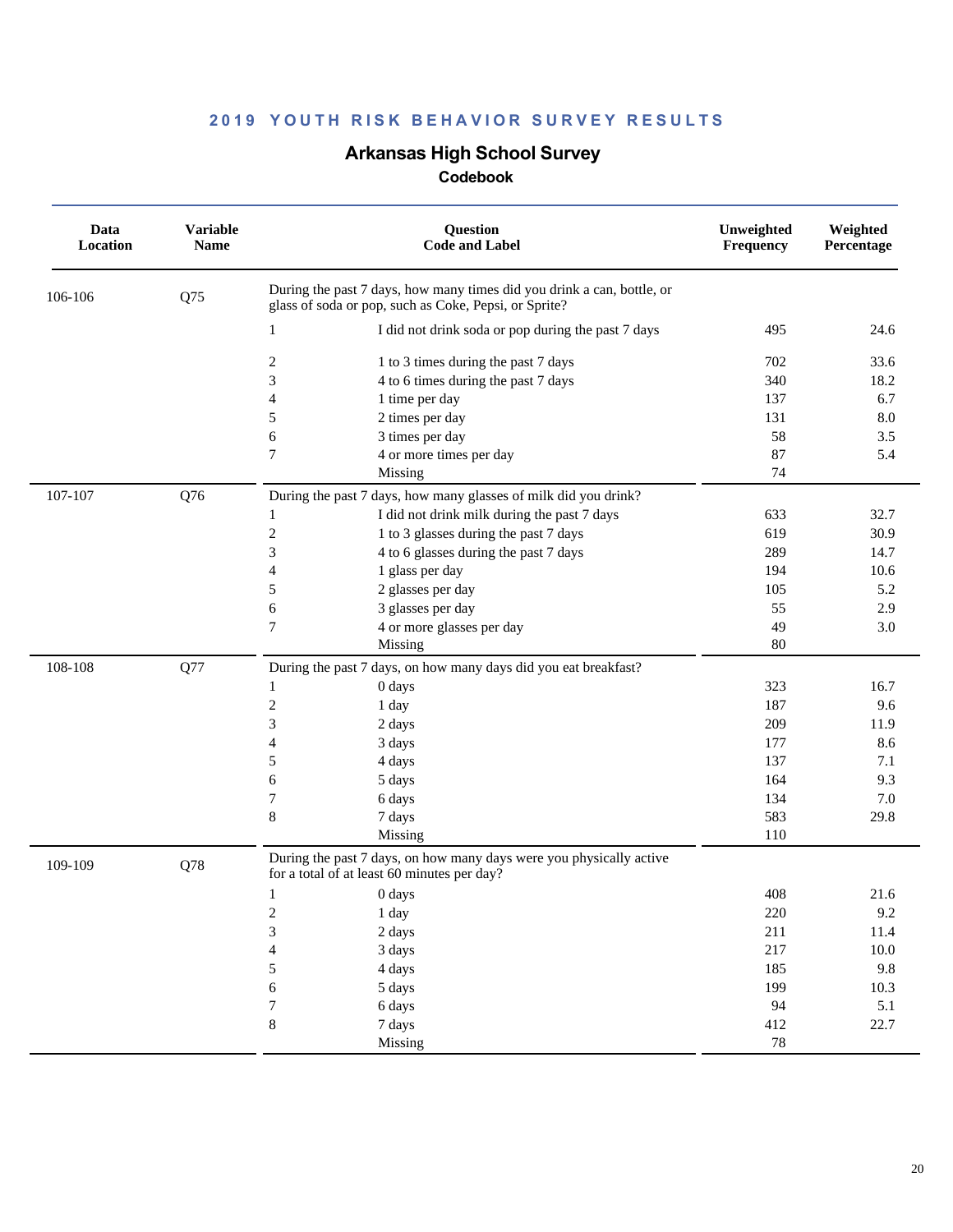# **Arkansas High School Survey**

| Data<br>Location | <b>Variable</b><br><b>Name</b> | <b>Question</b><br><b>Code and Label</b>                                                                                                    | Unweighted<br>Frequency | Weighted<br>Percentage |
|------------------|--------------------------------|---------------------------------------------------------------------------------------------------------------------------------------------|-------------------------|------------------------|
| 110-110          | Q79                            | On an average school day, how many hours do you watch TV?                                                                                   |                         |                        |
|                  |                                | I do not watch TV on an average school day<br>1                                                                                             | 588                     | 27.7                   |
|                  |                                | $\mathfrak{2}$<br>Less than 1 hour per day                                                                                                  | 379                     | 18.4                   |
|                  |                                | 3<br>1 hour per day                                                                                                                         | 263                     | 14.7                   |
|                  |                                | 2 hours per day<br>$\overline{4}$                                                                                                           | 295                     | 16.4                   |
|                  |                                | 5<br>3 hours per day                                                                                                                        | 193                     | 10.6                   |
|                  |                                | 6<br>4 hours per day                                                                                                                        | 84                      | 4.9                    |
|                  |                                | 5 or more hours per day<br>7                                                                                                                | 131                     | 7.3                    |
|                  |                                | Missing                                                                                                                                     | 91                      |                        |
| 111-111          | Q80                            | On an average school day, how many hours do you play video or<br>computer games or use a computer for something that is not school<br>work? |                         |                        |
|                  |                                | $\mathbf{1}$<br>I do not play video or computer games or use a<br>computer for something that is not school work                            | 413                     | 20.8                   |
|                  |                                | 2<br>Less than 1 hour per day                                                                                                               | 228                     | 11.3                   |
|                  |                                | 3<br>1 hour per day                                                                                                                         | 184                     | 8.5                    |
|                  |                                | 2 hours per day<br>$\overline{4}$                                                                                                           | 253                     | 13.9                   |
|                  |                                | 5<br>3 hours per day                                                                                                                        | 266                     | 12.9                   |
|                  |                                | 6<br>4 hours per day                                                                                                                        | 189                     | 10.4                   |
|                  |                                | 7<br>5 or more hours per day                                                                                                                | 392                     | 22.2                   |
|                  |                                | Missing                                                                                                                                     | 99                      |                        |
| 112-112          | Q81                            | In an average week when you are in school, on how many days do you<br>go to physical education (PE) classes?                                |                         |                        |
|                  |                                | 0 days<br>1                                                                                                                                 | 1,319                   | 66.6                   |
|                  |                                | $\overline{c}$<br>1 day                                                                                                                     | 65                      | 3.2                    |
|                  |                                | 3<br>2 days                                                                                                                                 | 89                      | 5.4                    |
|                  |                                | $\overline{4}$<br>3 days                                                                                                                    | 93                      | 6.7                    |
|                  |                                | 5<br>4 days                                                                                                                                 | 26                      | 1.5                    |
|                  |                                | 6<br>5 days                                                                                                                                 | 336                     | 16.7                   |
|                  |                                | Missing                                                                                                                                     | 96                      |                        |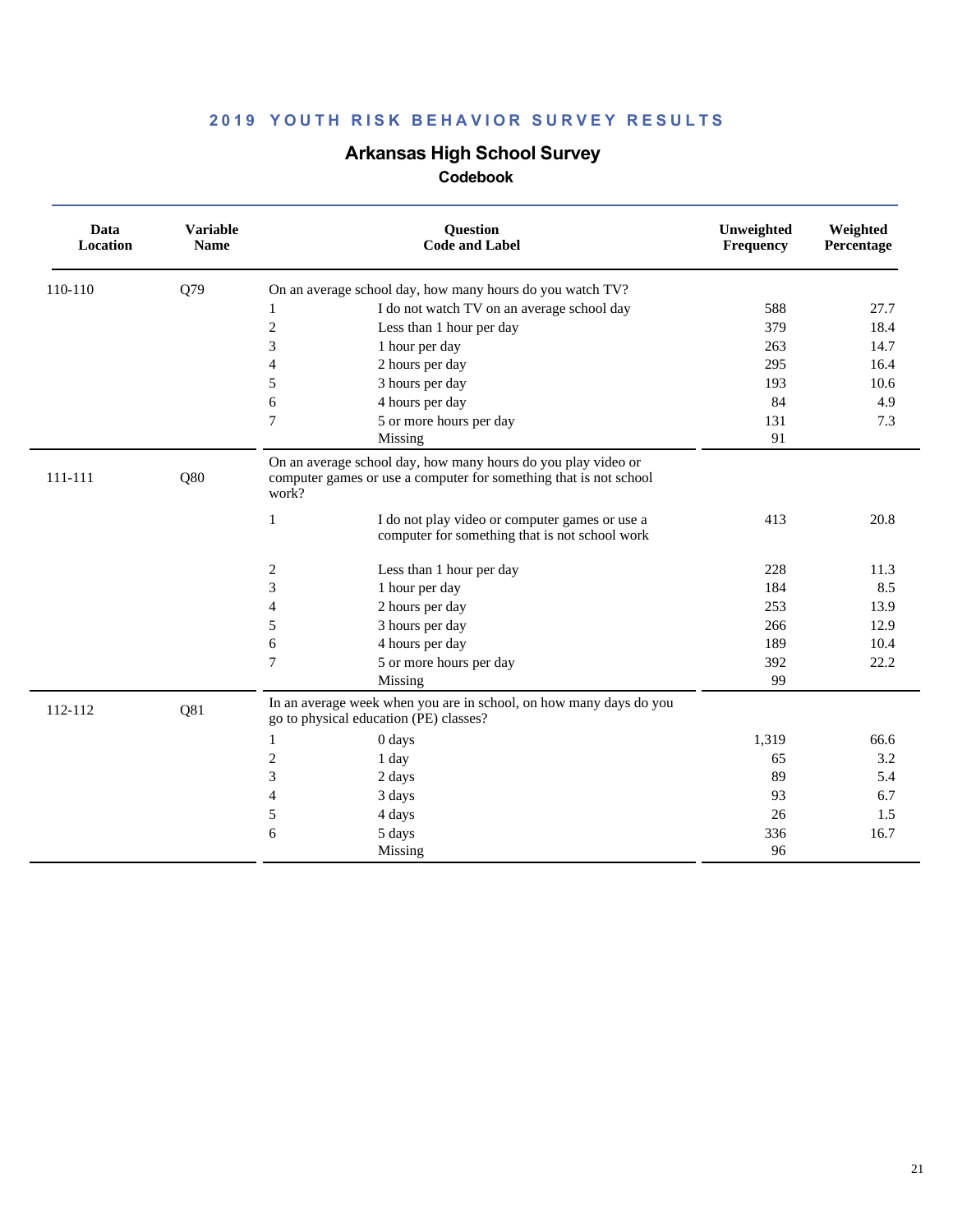# **Arkansas High School Survey**

| Data<br>Location | <b>Variable</b><br><b>Name</b> | <b>Question</b><br><b>Code and Label</b>                                                                                                       | Unweighted<br>Frequency | Weighted<br>Percentage |
|------------------|--------------------------------|------------------------------------------------------------------------------------------------------------------------------------------------|-------------------------|------------------------|
| 113-113          | Q82                            | During the past 12 months, on how many sports teams did you play?                                                                              |                         |                        |
|                  |                                | $\mathbf{1}$<br>0 teams                                                                                                                        | 1,003                   | 49.4                   |
|                  |                                | $\overline{c}$<br>1 team                                                                                                                       | 503                     | 25.8                   |
|                  |                                | 3<br>2 teams                                                                                                                                   | 274                     | 15.4                   |
|                  |                                | $\overline{\mathcal{L}}$<br>3 or more teams                                                                                                    | 146                     | 9.4                    |
|                  |                                | Missing                                                                                                                                        | 98                      |                        |
| 114-114          | Q83                            | During the past 12 months, how many times did you have a concussion<br>from playing a sport or being physically active?                        |                         |                        |
|                  |                                | 0 times<br>$\mathbf{1}$                                                                                                                        | 1,620                   | 86.4                   |
|                  |                                | $\overline{c}$<br>1 time                                                                                                                       | 145                     | 6.5                    |
|                  |                                | 3<br>2 times                                                                                                                                   | 71                      | 3.6                    |
|                  |                                | $\overline{4}$<br>3 times                                                                                                                      | 39                      | 1.8                    |
|                  |                                | 5<br>4 or more times                                                                                                                           | 32                      | 1.6                    |
|                  |                                | Missing                                                                                                                                        | 117                     |                        |
| 115-115          | Q84                            | Have you ever been tested for HIV, the virus that causes AIDS?                                                                                 |                         |                        |
|                  |                                | Yes<br>$\mathbf{1}$                                                                                                                            | 282                     | 15.2                   |
|                  |                                | $\overline{c}$<br>N <sub>0</sub>                                                                                                               | 1,403                   | 73.2                   |
|                  |                                | 3<br>Not sure                                                                                                                                  | 226                     | 11.6                   |
|                  |                                | Missing                                                                                                                                        | 113                     |                        |
| 116-116          | Q85                            | During the past 12 months, have you been tested for a sexually<br>transmitted disease (STD) other than HIV, such as chlamydia or<br>gonorrhea? |                         |                        |
|                  |                                | $\mathbf{1}$<br>Yes                                                                                                                            | 204                     | 10.9                   |
|                  |                                | $\mathfrak{2}$<br>N <sub>o</sub>                                                                                                               | 1,576                   | 82.1                   |
|                  |                                | 3<br>Not sure                                                                                                                                  | 139                     | 7.1                    |
|                  |                                | Missing                                                                                                                                        | 105                     |                        |
| 117-117          | Q86                            | When was the last time you saw a dentist for a check-up, exam, teeth<br>cleaning, or other dental work?                                        |                         |                        |
|                  |                                | $\mathbf{1}$<br>During the past 12 months                                                                                                      | 1,395                   | 73.5                   |
|                  |                                | $\mathfrak{2}$<br>Between 12 and 24 months ago                                                                                                 | 228                     | 11.3                   |
|                  |                                | 3<br>More than 24 months ago                                                                                                                   | 119                     | 6.2                    |
|                  |                                | $\overline{\mathcal{L}}$<br>Never                                                                                                              | 48                      | 2.5                    |
|                  |                                | 5<br>Not sure                                                                                                                                  | 138                     | 6.5                    |
|                  |                                | Missing                                                                                                                                        | 96                      |                        |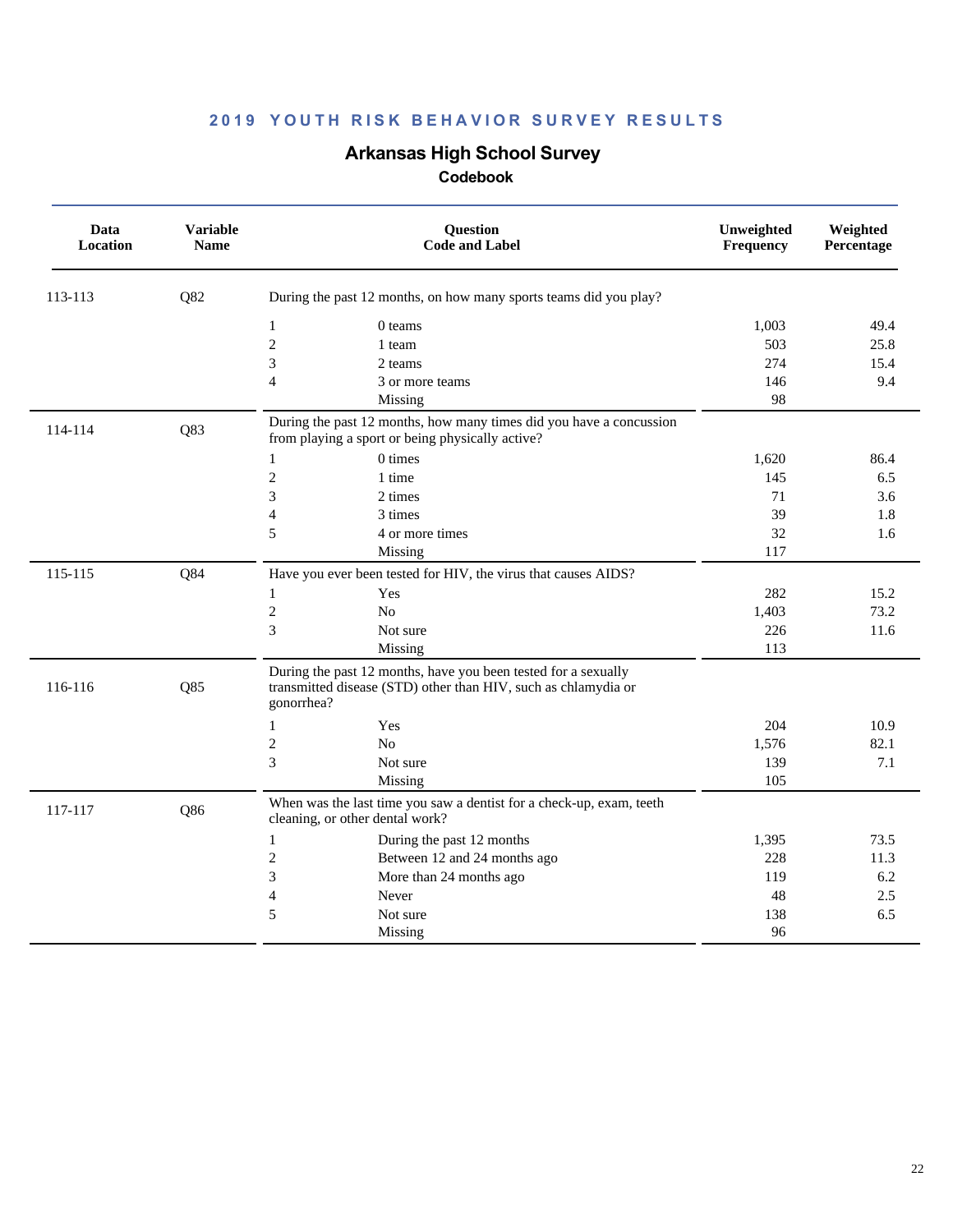# **Arkansas High School Survey**

| Data<br>Location | <b>Variable</b><br>Name | Question<br><b>Code and Label</b>                                                                         |                                                 | Unweighted<br>Frequency | Weighted<br>Percentage |
|------------------|-------------------------|-----------------------------------------------------------------------------------------------------------|-------------------------------------------------|-------------------------|------------------------|
| 118-118          | Q87                     | Has a doctor or nurse ever told you that you have asthma?                                                 |                                                 |                         |                        |
|                  |                         | $\mathbf{1}$<br>Yes                                                                                       |                                                 | 437                     | 25.6                   |
|                  |                         | $\sqrt{2}$<br>$\rm No$                                                                                    |                                                 | 1,365                   | 68.8                   |
|                  |                         | 3<br>Not sure                                                                                             |                                                 | 108                     | 5.5                    |
|                  |                         | Missing                                                                                                   |                                                 | 114                     |                        |
| 119-119          | Q88                     | On an average school night, how many hours of sleep do you get?                                           |                                                 |                         |                        |
|                  |                         | 4 or less hours<br>$\mathbf{1}$                                                                           |                                                 | 240                     | 13.0                   |
|                  |                         | $\mathfrak{2}$<br>5 hours                                                                                 |                                                 | 273                     | 13.7                   |
|                  |                         | 3<br>6 hours                                                                                              |                                                 | 456                     | 25.1                   |
|                  |                         | 7 hours<br>$\overline{4}$                                                                                 |                                                 | 515                     | 26.4                   |
|                  |                         | 5<br>8 hours                                                                                              |                                                 | 337                     | 16.3                   |
|                  |                         | 9 hours<br>6                                                                                              |                                                 | 84                      | 3.7                    |
|                  |                         | $\overline{7}$<br>10 or more hours                                                                        |                                                 | 32                      | 1.6                    |
|                  |                         | Missing                                                                                                   |                                                 | 87                      |                        |
| 120-120          | Q89                     | During the past 12 months, how would you describe your grades in<br>school?                               |                                                 |                         |                        |
|                  |                         | Mostly A's<br>1                                                                                           |                                                 | 795                     | 44.8                   |
|                  |                         | $\overline{c}$<br>Mostly B's                                                                              |                                                 | 635                     | 30.7                   |
|                  |                         | 3<br>Mostly C's                                                                                           |                                                 | 315                     | 15.2                   |
|                  |                         | $\overline{4}$<br>Mostly D's                                                                              |                                                 | 66                      | 3.2                    |
|                  |                         | 5<br>Mostly F's                                                                                           |                                                 | 19                      | 1.0                    |
|                  |                         | 6<br>None of these grades                                                                                 |                                                 | 11                      | 0.7                    |
|                  |                         | 7<br>Not sure                                                                                             |                                                 | 83                      | 4.4                    |
|                  |                         | Missing                                                                                                   |                                                 | 100                     |                        |
| 121-121          | Q90                     | When you rode an all-terrain vehicle (ATV) during the past 12 months,<br>how often did you wear a helmet? |                                                 |                         |                        |
|                  |                         | $\mathbf{1}$                                                                                              | I did not ride an ATV during the past 12 months | 1,114                   | 49.4                   |
|                  |                         | $\sqrt{2}$<br>Never wore a helmet                                                                         |                                                 | 684                     | 39.6                   |
|                  |                         | $\ensuremath{\mathfrak{Z}}$<br>Rarely wore a helmet                                                       |                                                 | 78                      | 4.2                    |
|                  |                         | Sometimes wore a helmet<br>$\overline{4}$                                                                 |                                                 | 45                      | 2.3                    |
|                  |                         | $\mathfrak s$<br>Most of the time wore a helmet                                                           |                                                 | 35                      | 1.7                    |
|                  |                         | 6<br>Always wore a helmet                                                                                 |                                                 | 53                      | 2.7                    |
|                  |                         | Missing                                                                                                   |                                                 | 15                      |                        |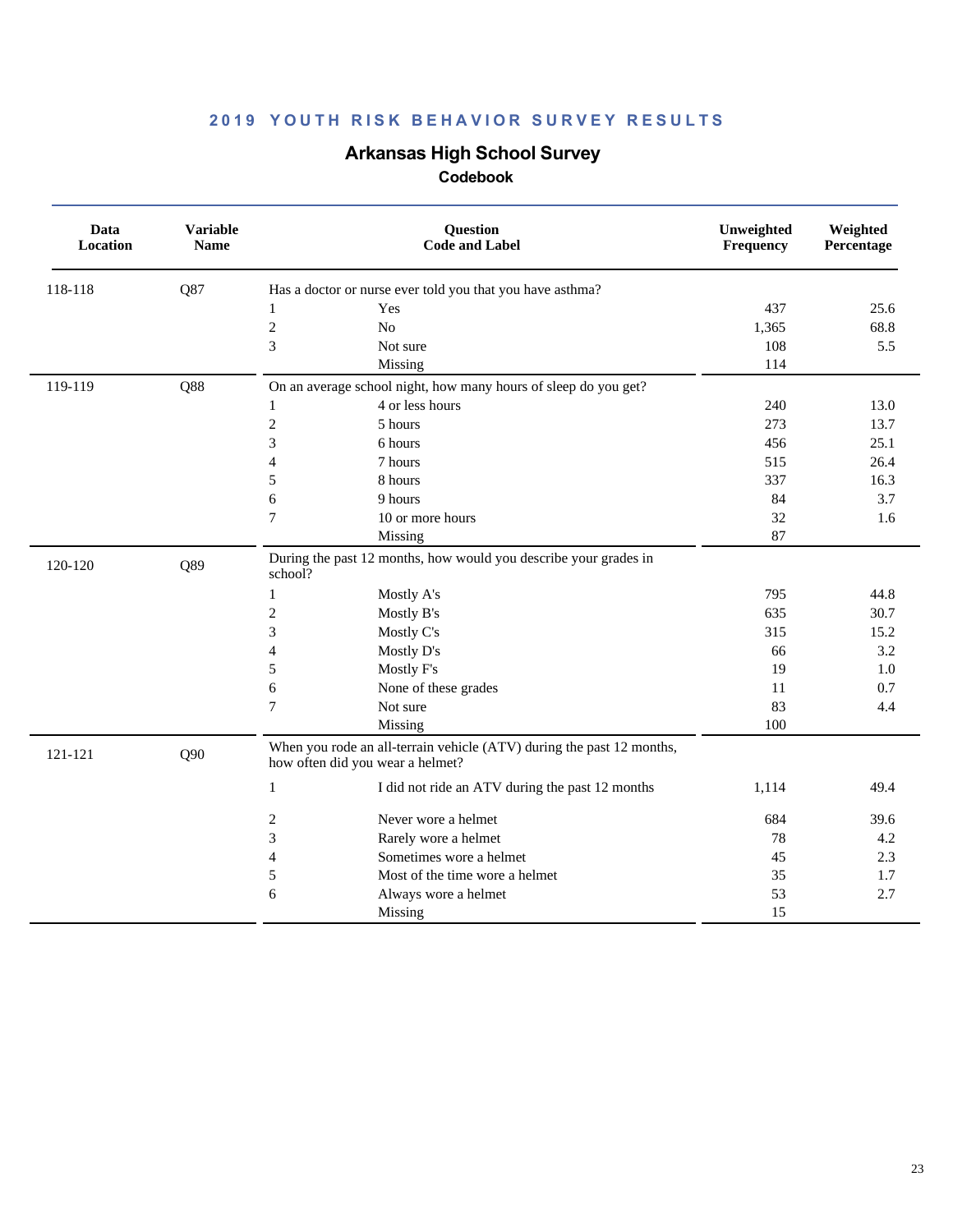### **Arkansas High School Survey**

| Data<br>Location | <b>Variable</b><br><b>Name</b> | Question<br><b>Code and Label</b>                                                                                                                                 | Unweighted<br>Frequency | Weighted<br>Percentage |
|------------------|--------------------------------|-------------------------------------------------------------------------------------------------------------------------------------------------------------------|-------------------------|------------------------|
| 122-122          | Q91                            | During the past 12 months, how many times has someone stolen or<br>deliberately damaged your property such as your car, clothing, or<br>books on school property? |                         |                        |
|                  |                                | 0 times<br>$\mathbf{1}$                                                                                                                                           | 1,665                   | 82.9                   |
|                  |                                | $\mathfrak{2}$<br>1 time                                                                                                                                          | 173                     | 8.5                    |
|                  |                                | 3<br>2 or 3 times                                                                                                                                                 | 113                     | 5.4                    |
|                  |                                | $\overline{\mathcal{L}}$<br>4 or 5 times                                                                                                                          | 30                      | 1.7                    |
|                  |                                | 5<br>6 or 7 times                                                                                                                                                 | 9                       | 0.4                    |
|                  |                                | 6<br>8 or 9 times                                                                                                                                                 | 5                       | 0.2                    |
|                  |                                | 7<br>10 or 11 times                                                                                                                                               | 2                       | 0.1                    |
|                  |                                | $\,8\,$<br>12 or more times                                                                                                                                       | 20                      | 0.8                    |
|                  |                                | Missing                                                                                                                                                           | 7                       |                        |
| 123-123          | Q92                            | During the past 12 months, have you ever been the victim of teasing or<br>name calling because someone thought you were gay, lesbian, or<br>bisexual?             |                         |                        |
|                  |                                | $\mathbf{1}$<br>Yes                                                                                                                                               | 273                     | 13.2                   |
|                  |                                | $\boldsymbol{2}$<br>${\rm No}$                                                                                                                                    | 1,705                   | 86.8                   |
|                  |                                | Missing                                                                                                                                                           | 46                      |                        |
| 124-124          | Q93                            | Do you agree or disagree that harassment and bullying by other<br>students is a problem at your school?                                                           |                         |                        |
|                  |                                | Strongly agree<br>1                                                                                                                                               | 445                     | 22.1                   |
|                  |                                | 2<br>Agree                                                                                                                                                        | 531                     | 28.3                   |
|                  |                                | 3<br>Not sure                                                                                                                                                     | 666                     | 31.6                   |
|                  |                                | $\overline{\mathcal{L}}$<br>Disagree                                                                                                                              | 252                     | 12.7                   |
|                  |                                | 5<br>Strongly disagree                                                                                                                                            | 112                     | 5.3                    |
|                  |                                | Missing                                                                                                                                                           | 18                      |                        |
| 125-125          | Q94                            | During the past 30 days, how did you usually get your own cigarettes?                                                                                             |                         |                        |
|                  |                                | $\mathbf{1}$<br>I did not smoke cigarettes during the past 30 days                                                                                                | 1,758                   | 86.1                   |
|                  |                                | 2<br>I bought them in a store such as a convenience store,<br>supermarket, discount store, or gas station                                                         | 68                      | 3.6                    |
|                  |                                | I got them on the Internet<br>3                                                                                                                                   | 18                      | 1.0                    |
|                  |                                | $\overline{\mathcal{L}}$<br>I gave someone else money to buy them for me                                                                                          | 42                      | $2.2\,$                |
|                  |                                | I borrowed (or bummed) them from someone else<br>5                                                                                                                | 47                      | 2.9                    |
|                  |                                | A person who can legally buy cigarettes gave them<br>6<br>to me                                                                                                   | 24                      | 1.4                    |
|                  |                                | 7<br>I took them from a store or family member                                                                                                                    | 19                      | 1.4                    |
|                  |                                | 8<br>I got them some other way                                                                                                                                    | 26                      | 1.4                    |
|                  |                                | Missing                                                                                                                                                           | 22                      |                        |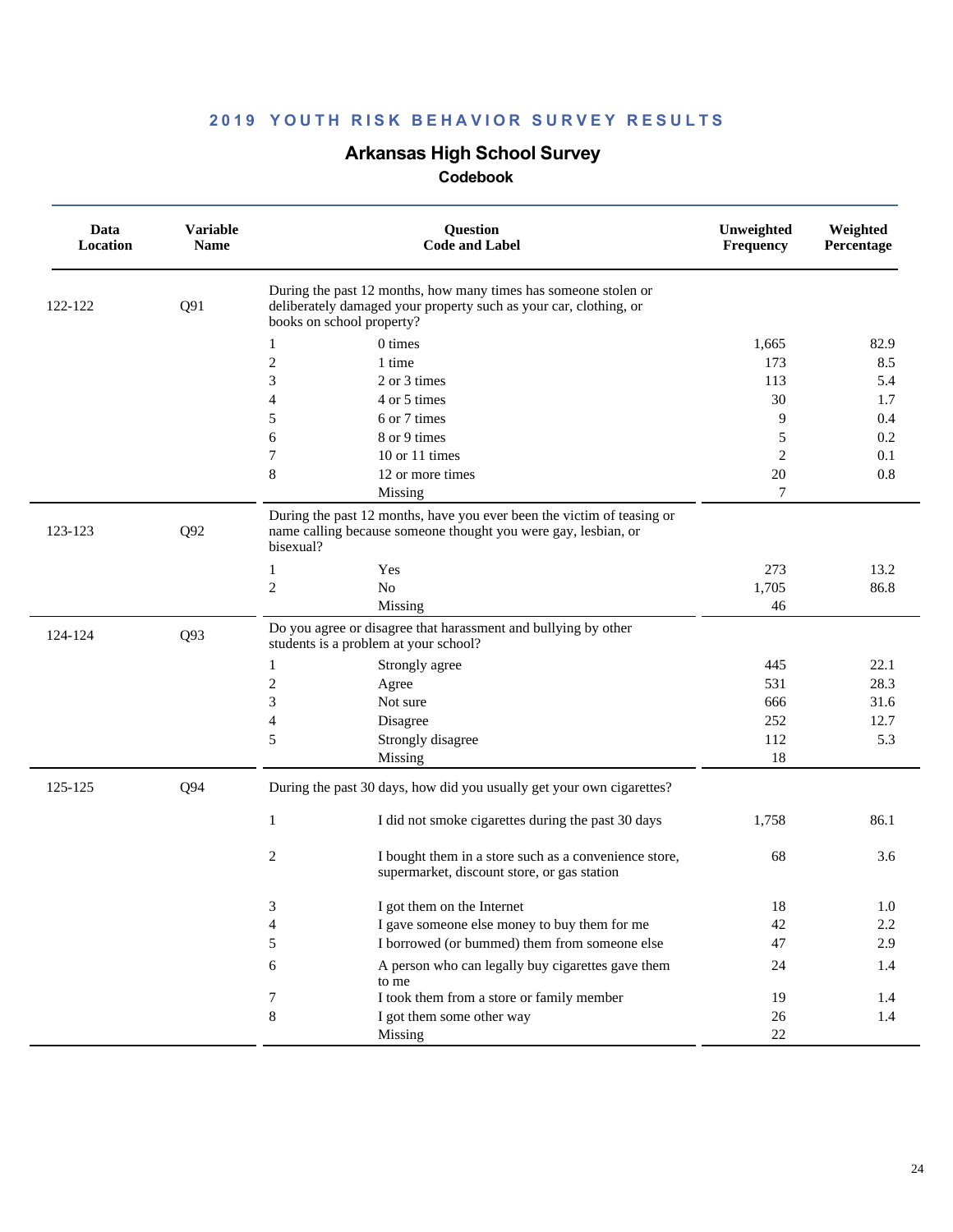### **Arkansas High School Survey**

| Data<br>Location | <b>Variable</b><br><b>Name</b> | <b>Question</b><br><b>Code and Label</b>                                                                                                                      | Unweighted<br>Frequency | Weighted<br>Percentage |
|------------------|--------------------------------|---------------------------------------------------------------------------------------------------------------------------------------------------------------|-------------------------|------------------------|
| 126-126          | Q95                            | During the past 30 days, where did you usually sleep?                                                                                                         |                         |                        |
|                  |                                | In my parent's or guardian's home                                                                                                                             | 1,759                   | 90.7                   |
|                  |                                | $\overline{c}$<br>In the home of a friend, family member, or other<br>person because I had to leave my home or my parent<br>or guardian cannot afford housing | 68                      | 3.2                    |
|                  |                                | 3<br>In a shelter or emergency housing                                                                                                                        | 38                      | 2.3                    |
|                  |                                | $\overline{4}$<br>In a motel or hotel                                                                                                                         | 16                      | 0.8                    |
|                  |                                | 5<br>In a car, park, campground, or other public place                                                                                                        | 12                      | 0.8                    |
|                  |                                | 6<br>I do not have a usual place to sleep                                                                                                                     | 17                      | 1.2                    |
|                  |                                | $\overline{7}$<br>Somewhere else                                                                                                                              | 20                      | 1.1                    |
|                  |                                | Missing                                                                                                                                                       | 94                      |                        |
| 127-127          | Q96                            | During the past 30 days, did you ever sleep away from your parents or<br>guardians because you were kicked out, ran away, or were abandoned?                  |                         |                        |
|                  |                                | Yes<br>1                                                                                                                                                      | 204                     | 10.8                   |
|                  |                                | $\overline{c}$<br>$\rm No$                                                                                                                                    | 1,691                   | 89.2                   |
|                  |                                | Missing                                                                                                                                                       | 129                     |                        |
| 128-128          | Q97                            | During the past 30 days, how often did you go hungry because there<br>was not enough food in your home?                                                       |                         |                        |
|                  |                                | Never<br>1                                                                                                                                                    | 1,472                   | 77.1                   |
|                  |                                | $\mathfrak{2}$<br>Rarely                                                                                                                                      | 273                     | 12.9                   |
|                  |                                | 3<br><b>Sometimes</b>                                                                                                                                         | 133                     | 6.7                    |
|                  |                                | $\overline{4}$<br>Most of the time                                                                                                                            | 35                      | 2.0                    |
|                  |                                | 5<br>Always                                                                                                                                                   | 19                      | 1.2                    |
|                  |                                | Missing                                                                                                                                                       | 92                      |                        |
| 129-129          | Q98                            | How often do you feel safe and secure at school?                                                                                                              |                         |                        |
|                  |                                | $\mathbf{1}$<br>Never                                                                                                                                         | 217                     | 10.9                   |
|                  |                                | $\mathfrak{2}$<br>Rarely                                                                                                                                      | 140                     | 7.4                    |
|                  |                                | 3<br>Sometimes                                                                                                                                                | 295                     | 15.7                   |
|                  |                                | $\overline{4}$<br>Most of the time                                                                                                                            | 768                     | 37.3                   |
|                  |                                | 5<br>Always                                                                                                                                                   | 503                     | 28.7                   |
|                  |                                | Missing                                                                                                                                                       | 101                     |                        |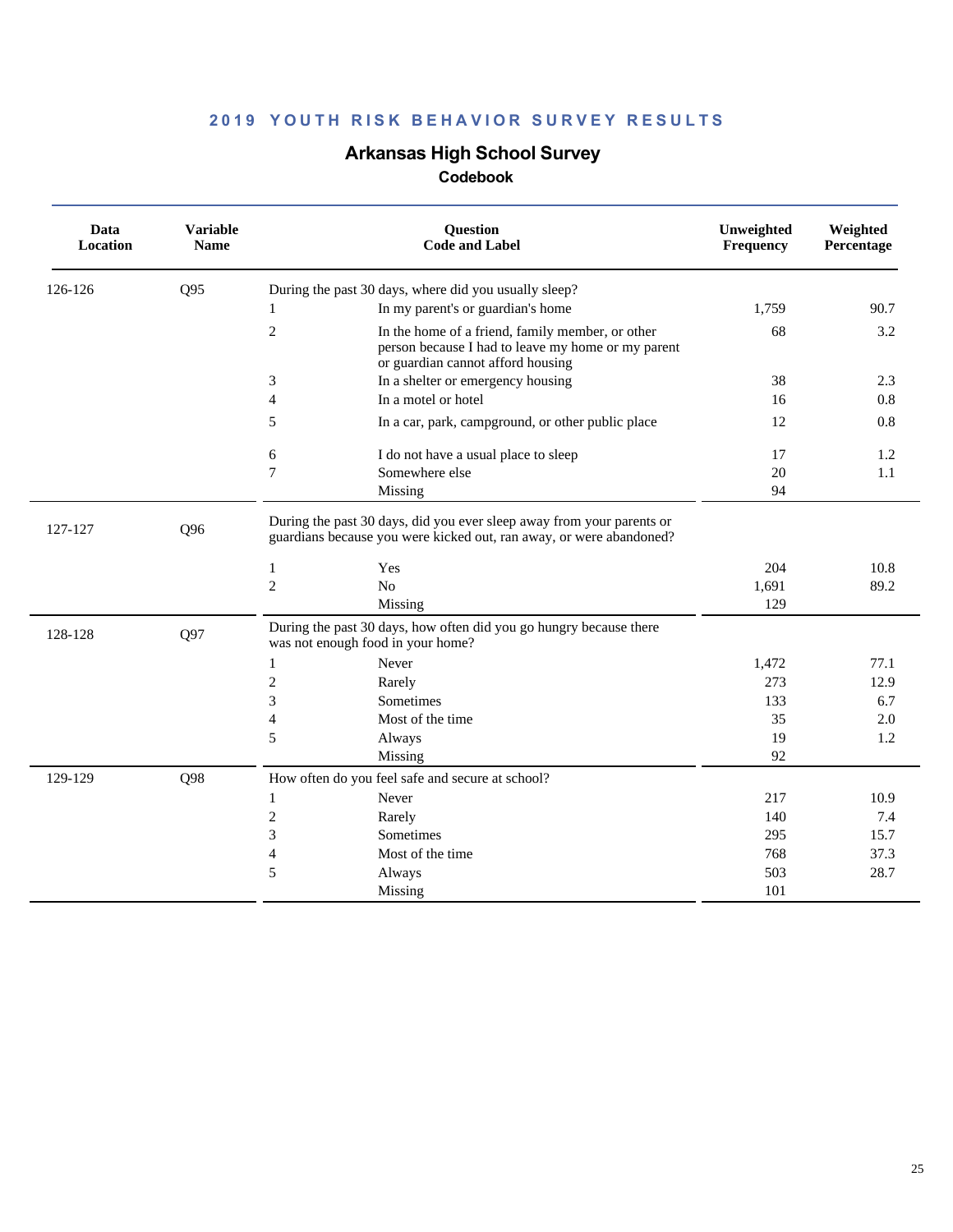# **Arkansas High School Survey**

| Data<br>Location | <b>Variable</b><br><b>Name</b> | <b>Ouestion</b><br><b>Code and Label</b>                                                                                                                                                                                                                 | Unweighted<br><b>Frequency</b> | Weighted<br>Percentage |
|------------------|--------------------------------|----------------------------------------------------------------------------------------------------------------------------------------------------------------------------------------------------------------------------------------------------------|--------------------------------|------------------------|
| 130-130          | Q99                            | Is there at least one teacher or other adult in your school that you can<br>talk to if you have a problem?                                                                                                                                               |                                |                        |
|                  |                                | Yes<br>1                                                                                                                                                                                                                                                 | 1,397                          | 74.7                   |
|                  |                                | $\overline{c}$<br>N <sub>o</sub>                                                                                                                                                                                                                         | 332                            | 15.5                   |
|                  |                                | 3<br>Not sure                                                                                                                                                                                                                                            | 192                            | 9.8                    |
|                  |                                | Missing                                                                                                                                                                                                                                                  | 103                            |                        |
| 185-185          | QN8                            | Percentage of students who rarely or never wore a seat belt (when<br>riding in a car driven by someone else)                                                                                                                                             |                                |                        |
|                  |                                | Yes<br>1                                                                                                                                                                                                                                                 | 206                            | 11.5                   |
|                  |                                | $\overline{c}$<br>N <sub>o</sub>                                                                                                                                                                                                                         | 1,803                          | 88.5                   |
|                  |                                | Missing                                                                                                                                                                                                                                                  | 15                             |                        |
| 186-186          | QN9                            | Percentage of students who rode with a driver who had been drinking<br>alcohol (in a car or other vehicle, one or more times during the 30 days<br>before the survey)                                                                                    |                                |                        |
|                  |                                | Yes<br>1                                                                                                                                                                                                                                                 | 378                            | 19.5                   |
|                  |                                | $\mathfrak{2}$<br>N <sub>o</sub>                                                                                                                                                                                                                         | 1,627                          | 80.5                   |
|                  |                                | Missing                                                                                                                                                                                                                                                  | 19                             |                        |
| 187-187          | QN10                           | Percentage of students who drove a car or other vehicle when they had<br>been drinking alcohol (one or more times during the 30 days before the<br>survey, among students who had driven a car or other vehicle during<br>the 30 days before the survey) |                                |                        |
|                  |                                | Yes<br>1                                                                                                                                                                                                                                                 | 72                             | 6.7                    |
|                  |                                | $\overline{c}$<br>No                                                                                                                                                                                                                                     | 1,068                          | 93.3                   |
|                  |                                | Missing                                                                                                                                                                                                                                                  | 884                            |                        |
| 188-188          | QN11                           | Percentage of students who texted or e-mailed while driving a car or<br>other vehicle (on at least 1 day during the 30 days before the survey,<br>among students who had driven a car or other vehicle during the 30<br>days before the survey)          |                                |                        |
|                  |                                | Yes<br>1                                                                                                                                                                                                                                                 | 514                            | 46.2                   |
|                  |                                | 2<br>N <sub>0</sub>                                                                                                                                                                                                                                      | 674                            | 53.8                   |
|                  |                                | Missing                                                                                                                                                                                                                                                  | 836                            |                        |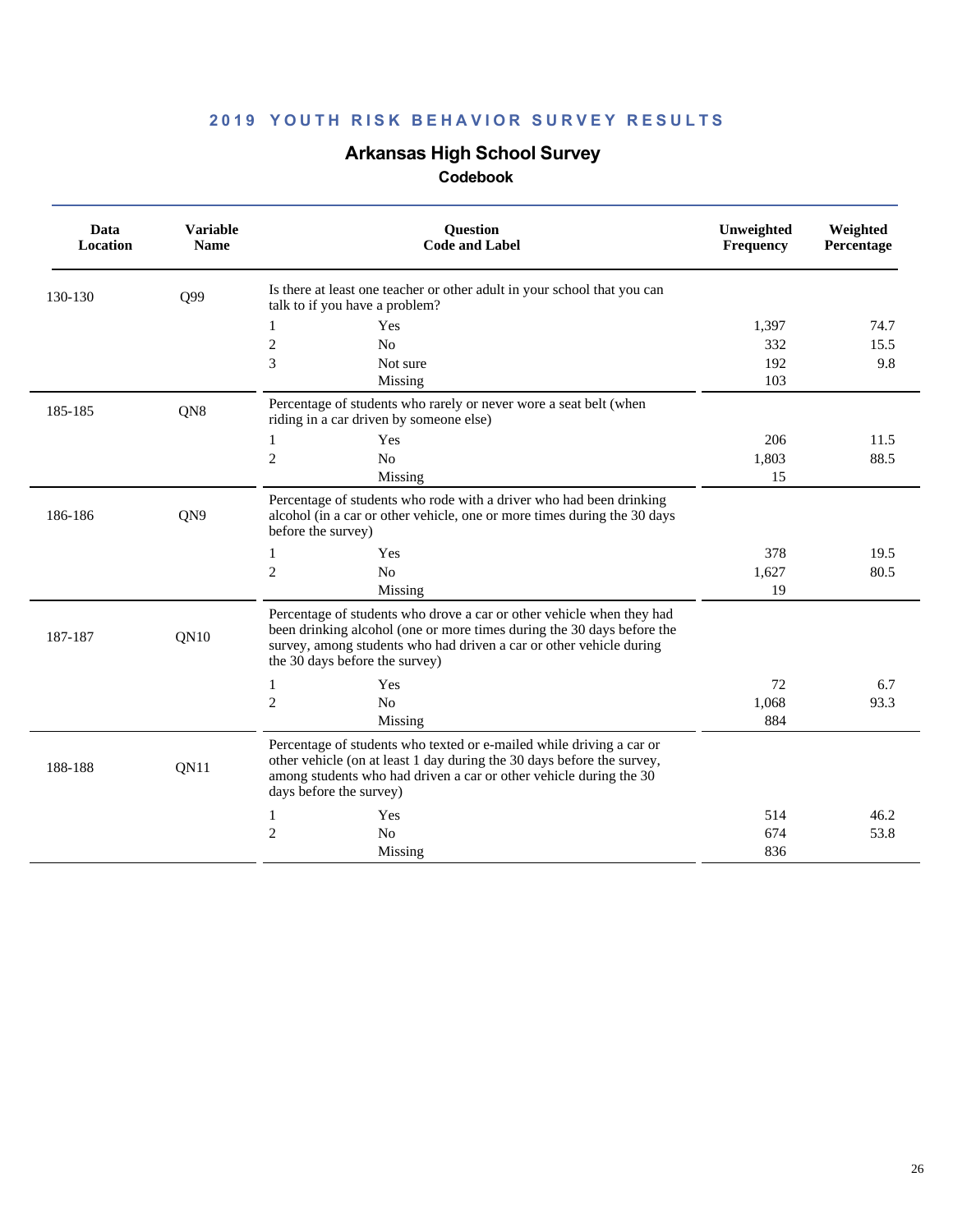# **Arkansas High School Survey**

| Data<br>Location | <b>Variable</b><br><b>Name</b> | <b>Question</b><br><b>Code and Label</b>                                                                                                                                                                         | Unweighted<br>Frequency | Weighted<br>Percentage |
|------------------|--------------------------------|------------------------------------------------------------------------------------------------------------------------------------------------------------------------------------------------------------------|-------------------------|------------------------|
| 189-189          | QN12                           | Percentage of students who carried a weapon (such as a gun, knife, or<br>club, on at least 1 day during the 30 days before the survey)                                                                           |                         |                        |
|                  |                                | $\mathbf{1}$<br>Yes<br>$\overline{c}$<br>N <sub>o</sub><br>Missing                                                                                                                                               | 360<br>1,593<br>71      | 21.2<br>78.8           |
| 190-190          | QN13                           | Percentage of students who carried a weapon on school property (such<br>as a gun, knife, or club, on at least 1 day during the 30 days before the<br>survey)                                                     |                         |                        |
|                  |                                | $\mathbf{1}$<br>Yes<br>$\overline{c}$<br>$\rm No$<br>Missing                                                                                                                                                     | 90<br>1,890<br>44       | 5.3<br>94.7            |
| 191-191          | <b>ON14</b>                    | Percentage of students who carried a gun (not counting the days when<br>they carried a gun only for hunting or for a sport such as target<br>shooting, on at least 1 day during the 12 months before the survey) |                         |                        |
|                  |                                | $\mathbf{1}$<br>Yes<br>$\overline{c}$<br>No<br>Missing                                                                                                                                                           | 153<br>1,860<br>11      | 7.7<br>92.3            |
| 192-192          | ON15                           | Percentage of students who did not go to school because they felt<br>unsafe at school or on their way to or from school (on at least 1 day<br>during the 30 days before the survey)                              |                         |                        |
|                  |                                | 1<br>Yes<br>$\overline{c}$<br>$\rm No$<br>Missing                                                                                                                                                                | 192<br>1,780<br>52      | 9.3<br>90.7            |
| 193-193          | ON16                           | Percentage of students who were threatened or injured with a weapon<br>on school property (such as a gun, knife, or club, one or more times<br>during the 12 months before the survey)                           |                         |                        |
|                  |                                | $\mathbf{1}$<br>Yes<br>$\overline{2}$<br>N <sub>0</sub><br>Missing                                                                                                                                               | 157<br>1,862<br>5       | 8.1<br>91.9            |
| 194-194          | QN17                           | Percentage of students who were in a physical fight (one or more times<br>during the 12 months before the survey)                                                                                                |                         |                        |
|                  |                                | 1<br>Yes<br>$\overline{c}$<br>N <sub>0</sub><br>Missing                                                                                                                                                          | 396<br>1,566<br>62      | 22.2<br>77.8           |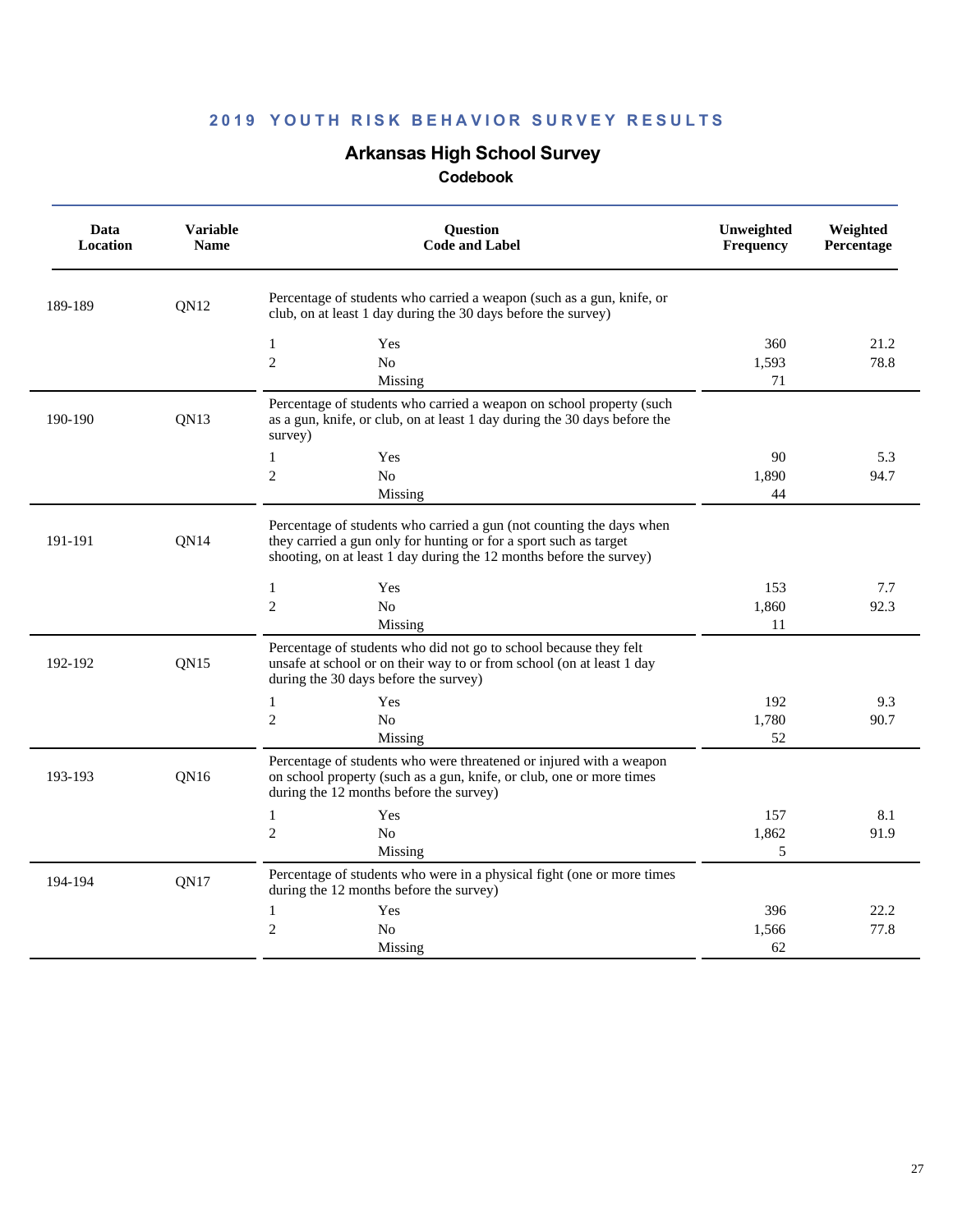# **Arkansas High School Survey**

| Data<br>Location | <b>Variable</b><br><b>Name</b> | <b>Ouestion</b><br><b>Code and Label</b>                                                                                                                                                                                                                                                                                                                                                                                                          | Unweighted<br><b>Frequency</b> | Weighted<br>Percentage |
|------------------|--------------------------------|---------------------------------------------------------------------------------------------------------------------------------------------------------------------------------------------------------------------------------------------------------------------------------------------------------------------------------------------------------------------------------------------------------------------------------------------------|--------------------------------|------------------------|
| 195-195          | QN18                           | Percentage of students who were in a physical fight on school property<br>(one or more times during the 12 months before the survey)                                                                                                                                                                                                                                                                                                              |                                |                        |
|                  |                                | 1<br>Yes<br>$\overline{c}$<br>No<br>Missing                                                                                                                                                                                                                                                                                                                                                                                                       | 148<br>1,800<br>76             | 8.3<br>91.7            |
| 196-196          | QN <sub>19</sub>               | Percentage of students who were ever physically forced to have sexual<br>intercourse (when they did not want to)                                                                                                                                                                                                                                                                                                                                  |                                |                        |
|                  |                                | 1<br>Yes<br>$\overline{c}$<br>No<br>Missing                                                                                                                                                                                                                                                                                                                                                                                                       | 258<br>1,726<br>40             | 12.6<br>87.4           |
| 197-197          | QN20                           | Percentage of students who experienced sexual violence (being forced<br>by anyone to do sexual things [counting such things as kissing,<br>touching, or being physically forced to have sexual intercourse] that<br>they did not want to, one or more times during the 12 months before<br>the survey)                                                                                                                                            |                                |                        |
|                  |                                | 1<br>Yes                                                                                                                                                                                                                                                                                                                                                                                                                                          | 262                            | 13.4                   |
|                  |                                | 2<br>No<br>Missing                                                                                                                                                                                                                                                                                                                                                                                                                                | 1,688<br>74                    | 86.6                   |
| 198-198          | QN21                           | Percentage of students who experienced sexual dating violence (being<br>forced by someone they were dating or going out with to do sexual<br>things [counting such things as kissing, touching, or being physically<br>forced to have sexual intercourse] that they did not want to, one or<br>more times during the 12 months before the survey, among students<br>who dated or went out with someone during the 12 months before the<br>survey) |                                |                        |
|                  |                                | Yes<br>1                                                                                                                                                                                                                                                                                                                                                                                                                                          | 103                            | 8.4                    |
|                  |                                | 2<br>No                                                                                                                                                                                                                                                                                                                                                                                                                                           | 1,101                          | 91.6                   |
|                  |                                | Missing                                                                                                                                                                                                                                                                                                                                                                                                                                           | 820                            |                        |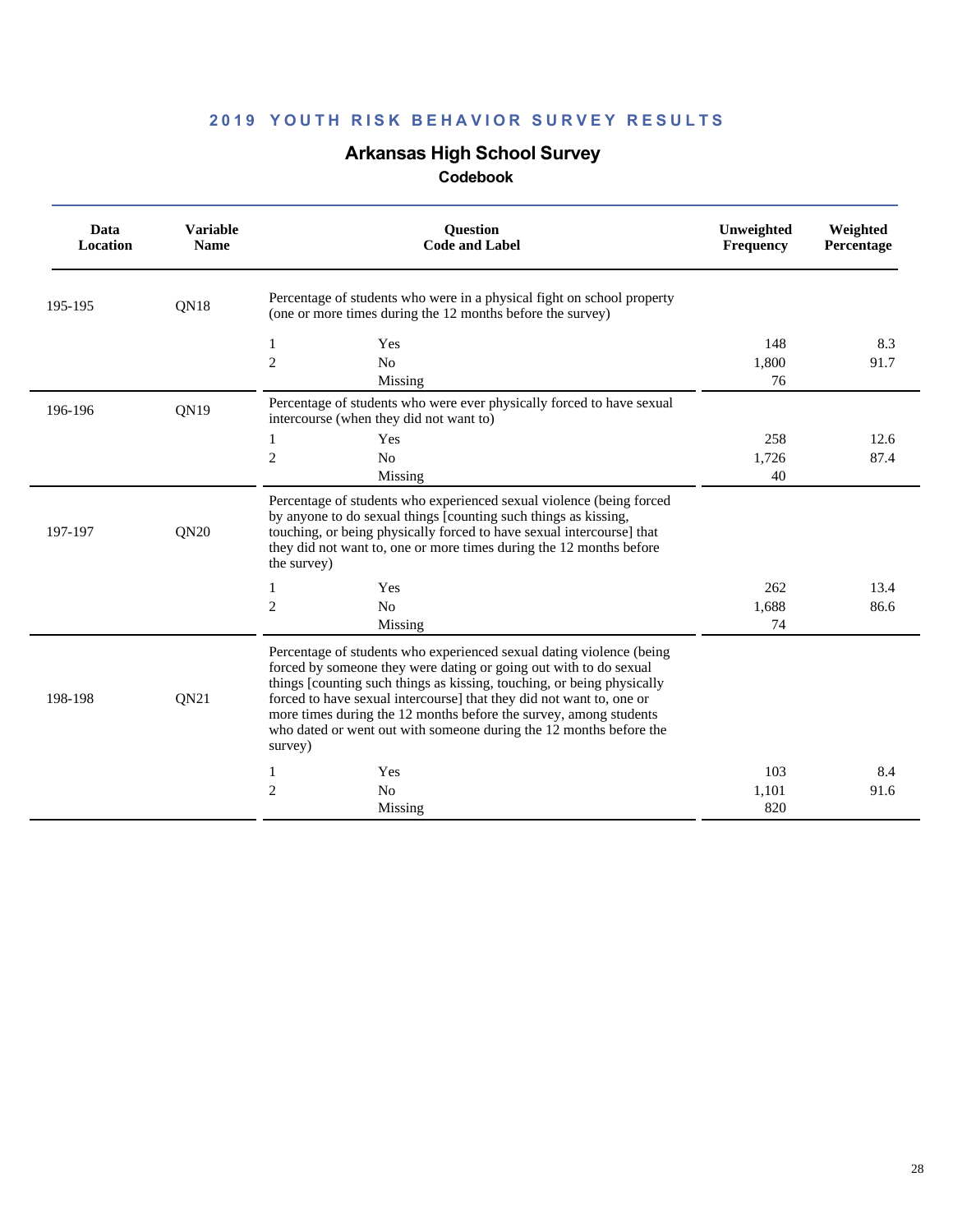### **Arkansas High School Survey**

| Percentage of students who experienced physical dating violence<br>(being physically hurt on purpose by someone they were dating or<br>going out with [counting such things as being hit, slammed into<br>199-199<br><b>ON22</b><br>something, or injured with an object or weapon] one or more times<br>during the 12 months before the survey, among students who dated or<br>went out with someone during the 12 months before the survey)<br>122<br>10.0<br>1<br>Yes<br>$\overline{c}$<br>N <sub>o</sub><br>1,126<br>90.0<br>Missing<br>776<br>Percentage of students who were bullied on school property (ever<br>QN23<br>200-200<br>during the 12 months before the survey)<br>1<br>Yes<br>438<br>22.6<br>$\overline{c}$<br>No<br>77.4<br>1,528<br>Missing<br>58<br>Percentage of students who were electronically bullied (counting being<br>QN24<br>bullied through texting, Instagram, Facebook, or other social media,<br>201-201<br>ever during the 12 months before the survey)<br>$\mathbf{1}$<br>Yes<br>343<br>17.4<br>$\overline{c}$<br>No<br>82.6<br>1,643<br>38<br>Missing<br>Percentage of students who felt sad or hopeless (almost every day for<br>QN25<br>202-202<br>$>=$ 2 weeks in a row so that they stopped doing some usual activities,<br>ever during the 12 months before the survey)<br>744<br>35.9<br>$\mathbf{1}$<br>Yes<br>$\overline{c}$<br>N <sub>o</sub><br>1,228<br>64.1<br>52<br>Missing<br>Percentage of students who seriously considered attempting suicide<br>203-203<br>QN26<br>(ever during the 12 months before the survey)<br>$\mathbf{1}$<br>Yes<br>408<br>19.7<br>2<br>N <sub>0</sub><br>80.3<br>1,575<br>41<br>Missing<br>Percentage of students who made a plan about how they would attempt<br>204-204<br><b>ON27</b><br>suicide (during the 12 months before the survey)<br>17.9<br>$\mathbf{1}$<br>Yes<br>368<br>$\overline{c}$<br>82.1<br>N <sub>0</sub><br>1,605<br>51<br>Missing | Data<br>Location | <b>Variable</b><br><b>Name</b> | <b>Ouestion</b><br><b>Code and Label</b> | Unweighted<br>Frequency | Weighted<br>Percentage |
|------------------------------------------------------------------------------------------------------------------------------------------------------------------------------------------------------------------------------------------------------------------------------------------------------------------------------------------------------------------------------------------------------------------------------------------------------------------------------------------------------------------------------------------------------------------------------------------------------------------------------------------------------------------------------------------------------------------------------------------------------------------------------------------------------------------------------------------------------------------------------------------------------------------------------------------------------------------------------------------------------------------------------------------------------------------------------------------------------------------------------------------------------------------------------------------------------------------------------------------------------------------------------------------------------------------------------------------------------------------------------------------------------------------------------------------------------------------------------------------------------------------------------------------------------------------------------------------------------------------------------------------------------------------------------------------------------------------------------------------------------------------------------------------------------------------------------------------------------------------------------------------------------------------------------------------|------------------|--------------------------------|------------------------------------------|-------------------------|------------------------|
|                                                                                                                                                                                                                                                                                                                                                                                                                                                                                                                                                                                                                                                                                                                                                                                                                                                                                                                                                                                                                                                                                                                                                                                                                                                                                                                                                                                                                                                                                                                                                                                                                                                                                                                                                                                                                                                                                                                                          |                  |                                |                                          |                         |                        |
|                                                                                                                                                                                                                                                                                                                                                                                                                                                                                                                                                                                                                                                                                                                                                                                                                                                                                                                                                                                                                                                                                                                                                                                                                                                                                                                                                                                                                                                                                                                                                                                                                                                                                                                                                                                                                                                                                                                                          |                  |                                |                                          |                         |                        |
|                                                                                                                                                                                                                                                                                                                                                                                                                                                                                                                                                                                                                                                                                                                                                                                                                                                                                                                                                                                                                                                                                                                                                                                                                                                                                                                                                                                                                                                                                                                                                                                                                                                                                                                                                                                                                                                                                                                                          |                  |                                |                                          |                         |                        |
|                                                                                                                                                                                                                                                                                                                                                                                                                                                                                                                                                                                                                                                                                                                                                                                                                                                                                                                                                                                                                                                                                                                                                                                                                                                                                                                                                                                                                                                                                                                                                                                                                                                                                                                                                                                                                                                                                                                                          |                  |                                |                                          |                         |                        |
|                                                                                                                                                                                                                                                                                                                                                                                                                                                                                                                                                                                                                                                                                                                                                                                                                                                                                                                                                                                                                                                                                                                                                                                                                                                                                                                                                                                                                                                                                                                                                                                                                                                                                                                                                                                                                                                                                                                                          |                  |                                |                                          |                         |                        |
|                                                                                                                                                                                                                                                                                                                                                                                                                                                                                                                                                                                                                                                                                                                                                                                                                                                                                                                                                                                                                                                                                                                                                                                                                                                                                                                                                                                                                                                                                                                                                                                                                                                                                                                                                                                                                                                                                                                                          |                  |                                |                                          |                         |                        |
|                                                                                                                                                                                                                                                                                                                                                                                                                                                                                                                                                                                                                                                                                                                                                                                                                                                                                                                                                                                                                                                                                                                                                                                                                                                                                                                                                                                                                                                                                                                                                                                                                                                                                                                                                                                                                                                                                                                                          |                  |                                |                                          |                         |                        |
|                                                                                                                                                                                                                                                                                                                                                                                                                                                                                                                                                                                                                                                                                                                                                                                                                                                                                                                                                                                                                                                                                                                                                                                                                                                                                                                                                                                                                                                                                                                                                                                                                                                                                                                                                                                                                                                                                                                                          |                  |                                |                                          |                         |                        |
|                                                                                                                                                                                                                                                                                                                                                                                                                                                                                                                                                                                                                                                                                                                                                                                                                                                                                                                                                                                                                                                                                                                                                                                                                                                                                                                                                                                                                                                                                                                                                                                                                                                                                                                                                                                                                                                                                                                                          |                  |                                |                                          |                         |                        |
|                                                                                                                                                                                                                                                                                                                                                                                                                                                                                                                                                                                                                                                                                                                                                                                                                                                                                                                                                                                                                                                                                                                                                                                                                                                                                                                                                                                                                                                                                                                                                                                                                                                                                                                                                                                                                                                                                                                                          |                  |                                |                                          |                         |                        |
|                                                                                                                                                                                                                                                                                                                                                                                                                                                                                                                                                                                                                                                                                                                                                                                                                                                                                                                                                                                                                                                                                                                                                                                                                                                                                                                                                                                                                                                                                                                                                                                                                                                                                                                                                                                                                                                                                                                                          |                  |                                |                                          |                         |                        |
|                                                                                                                                                                                                                                                                                                                                                                                                                                                                                                                                                                                                                                                                                                                                                                                                                                                                                                                                                                                                                                                                                                                                                                                                                                                                                                                                                                                                                                                                                                                                                                                                                                                                                                                                                                                                                                                                                                                                          |                  |                                |                                          |                         |                        |
|                                                                                                                                                                                                                                                                                                                                                                                                                                                                                                                                                                                                                                                                                                                                                                                                                                                                                                                                                                                                                                                                                                                                                                                                                                                                                                                                                                                                                                                                                                                                                                                                                                                                                                                                                                                                                                                                                                                                          |                  |                                |                                          |                         |                        |
|                                                                                                                                                                                                                                                                                                                                                                                                                                                                                                                                                                                                                                                                                                                                                                                                                                                                                                                                                                                                                                                                                                                                                                                                                                                                                                                                                                                                                                                                                                                                                                                                                                                                                                                                                                                                                                                                                                                                          |                  |                                |                                          |                         |                        |
|                                                                                                                                                                                                                                                                                                                                                                                                                                                                                                                                                                                                                                                                                                                                                                                                                                                                                                                                                                                                                                                                                                                                                                                                                                                                                                                                                                                                                                                                                                                                                                                                                                                                                                                                                                                                                                                                                                                                          |                  |                                |                                          |                         |                        |
|                                                                                                                                                                                                                                                                                                                                                                                                                                                                                                                                                                                                                                                                                                                                                                                                                                                                                                                                                                                                                                                                                                                                                                                                                                                                                                                                                                                                                                                                                                                                                                                                                                                                                                                                                                                                                                                                                                                                          |                  |                                |                                          |                         |                        |
|                                                                                                                                                                                                                                                                                                                                                                                                                                                                                                                                                                                                                                                                                                                                                                                                                                                                                                                                                                                                                                                                                                                                                                                                                                                                                                                                                                                                                                                                                                                                                                                                                                                                                                                                                                                                                                                                                                                                          |                  |                                |                                          |                         |                        |
|                                                                                                                                                                                                                                                                                                                                                                                                                                                                                                                                                                                                                                                                                                                                                                                                                                                                                                                                                                                                                                                                                                                                                                                                                                                                                                                                                                                                                                                                                                                                                                                                                                                                                                                                                                                                                                                                                                                                          |                  |                                |                                          |                         |                        |
|                                                                                                                                                                                                                                                                                                                                                                                                                                                                                                                                                                                                                                                                                                                                                                                                                                                                                                                                                                                                                                                                                                                                                                                                                                                                                                                                                                                                                                                                                                                                                                                                                                                                                                                                                                                                                                                                                                                                          |                  |                                |                                          |                         |                        |
|                                                                                                                                                                                                                                                                                                                                                                                                                                                                                                                                                                                                                                                                                                                                                                                                                                                                                                                                                                                                                                                                                                                                                                                                                                                                                                                                                                                                                                                                                                                                                                                                                                                                                                                                                                                                                                                                                                                                          |                  |                                |                                          |                         |                        |
|                                                                                                                                                                                                                                                                                                                                                                                                                                                                                                                                                                                                                                                                                                                                                                                                                                                                                                                                                                                                                                                                                                                                                                                                                                                                                                                                                                                                                                                                                                                                                                                                                                                                                                                                                                                                                                                                                                                                          |                  |                                |                                          |                         |                        |
|                                                                                                                                                                                                                                                                                                                                                                                                                                                                                                                                                                                                                                                                                                                                                                                                                                                                                                                                                                                                                                                                                                                                                                                                                                                                                                                                                                                                                                                                                                                                                                                                                                                                                                                                                                                                                                                                                                                                          |                  |                                |                                          |                         |                        |
|                                                                                                                                                                                                                                                                                                                                                                                                                                                                                                                                                                                                                                                                                                                                                                                                                                                                                                                                                                                                                                                                                                                                                                                                                                                                                                                                                                                                                                                                                                                                                                                                                                                                                                                                                                                                                                                                                                                                          |                  |                                |                                          |                         |                        |
|                                                                                                                                                                                                                                                                                                                                                                                                                                                                                                                                                                                                                                                                                                                                                                                                                                                                                                                                                                                                                                                                                                                                                                                                                                                                                                                                                                                                                                                                                                                                                                                                                                                                                                                                                                                                                                                                                                                                          |                  |                                |                                          |                         |                        |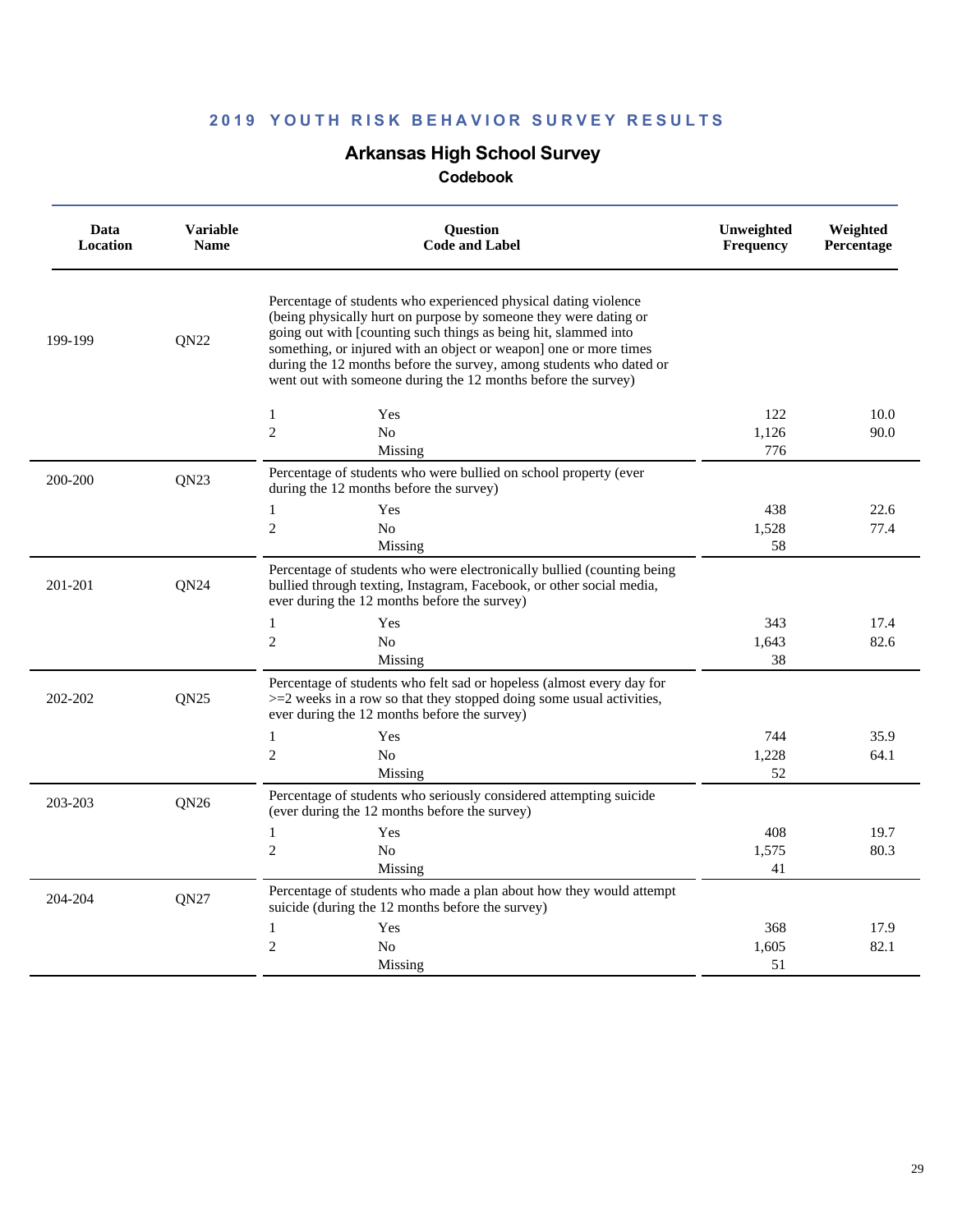# **Arkansas High School Survey**

| Data<br><b>Location</b> | <b>Variable</b><br><b>Name</b> | Question<br><b>Code and Label</b>                                                                                                                                                              | Unweighted<br>Frequency | Weighted<br>Percentage |
|-------------------------|--------------------------------|------------------------------------------------------------------------------------------------------------------------------------------------------------------------------------------------|-------------------------|------------------------|
| 205-205                 | QN28                           | Percentage of students who attempted suicide (one or more times<br>during the 12 months before the survey)                                                                                     |                         |                        |
|                         |                                | Yes<br>1                                                                                                                                                                                       | 204                     | 11.5                   |
|                         |                                | $\overline{2}$<br>N <sub>o</sub>                                                                                                                                                               | 1,521                   | 88.5                   |
|                         |                                | Missing                                                                                                                                                                                        | 299                     |                        |
| 206-206                 | QN29                           | Percentage of students who had a suicide attempt that resulted in an<br>injury, poisoning, or overdose that had to be treated by a doctor or<br>nurse (during the 12 months before the survey) |                         |                        |
|                         |                                | Yes<br>1                                                                                                                                                                                       | 84                      | 4.5                    |
|                         |                                | $\mathfrak{2}$<br>No                                                                                                                                                                           | 1,624                   | 95.5                   |
|                         |                                | Missing                                                                                                                                                                                        | 316                     |                        |
| 207-207                 | QN30                           | Percentage of students who ever tried cigarette smoking (even one or<br>two puffs)                                                                                                             |                         |                        |
|                         |                                | Yes<br>$\mathbf{1}$                                                                                                                                                                            | 515                     | 32.7                   |
|                         |                                | $\overline{2}$<br>N <sub>o</sub>                                                                                                                                                               | 1,309                   | 67.3                   |
|                         |                                | Missing                                                                                                                                                                                        | 200                     |                        |
| 208-208                 | QN31                           | Percentage of students who first tried cigarette smoking before age 13<br>years (even one or two puffs)                                                                                        |                         |                        |
|                         |                                | Yes<br>1                                                                                                                                                                                       | 214                     | 13.0                   |
|                         |                                | $\overline{2}$<br>N <sub>o</sub>                                                                                                                                                               | 1.652                   | 87.0                   |
|                         |                                | Missing                                                                                                                                                                                        | 158                     |                        |
| 209-209                 | QN32                           | Percentage of students who currently smoked cigarettes (on at least 1<br>day during the 30 days before the survey)                                                                             |                         |                        |
|                         |                                | Yes<br>1                                                                                                                                                                                       | 155                     | 9.7                    |
|                         |                                | $\mathfrak{2}$<br>N <sub>o</sub>                                                                                                                                                               | 1,743                   | 90.3                   |
|                         |                                | Missing                                                                                                                                                                                        | 126                     |                        |
| 210-210                 | <b>ON33</b>                    | Percentage of students who smoked more than 10 cigarettes per day (on<br>the days they smoked during the 30 days before the survey, among<br>students who currently smoked cigarettes)         |                         |                        |
|                         |                                | Yes<br>1                                                                                                                                                                                       | 7                       | 4.0                    |
|                         |                                | $\mathfrak{2}$<br>N <sub>o</sub>                                                                                                                                                               | 144                     | 96.0                   |
|                         |                                | Missing                                                                                                                                                                                        | 1,873                   |                        |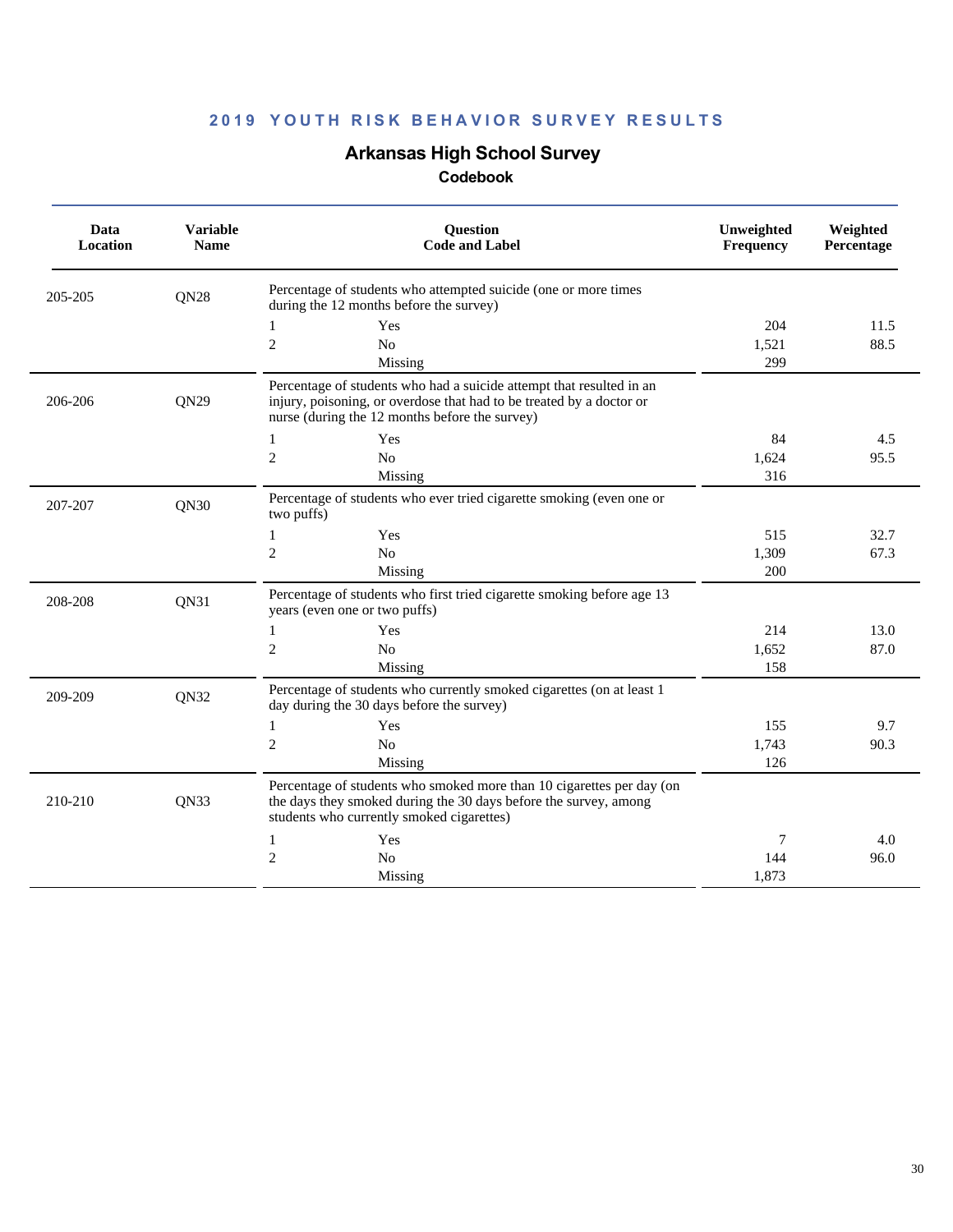# **Arkansas High School Survey**

| Data<br>Location | <b>Variable</b><br><b>Name</b> | <b>Ouestion</b><br><b>Code and Label</b>                                                                                                                                                                                                                                                                                               | Unweighted<br><b>Frequency</b> | Weighted<br>Percentage |
|------------------|--------------------------------|----------------------------------------------------------------------------------------------------------------------------------------------------------------------------------------------------------------------------------------------------------------------------------------------------------------------------------------|--------------------------------|------------------------|
| 211-211          | QN34                           | Percentage of students who ever used an electronic vapor product<br>(including e-cigarettes, e-cigars, e-pipes, vape pipes, vaping pens,<br>e-hookahs, and hookah pens [such as blu, NJOY, Vuse, MarkTen,<br>Logic, Vapin Plus, eGo, and Halo])                                                                                        |                                |                        |
|                  |                                | Yes<br>1                                                                                                                                                                                                                                                                                                                               | 952                            | 51.5                   |
|                  |                                | $\overline{2}$<br>N <sub>0</sub>                                                                                                                                                                                                                                                                                                       | 965                            | 48.5                   |
|                  |                                | Missing                                                                                                                                                                                                                                                                                                                                | 107                            |                        |
| 212-212          | QN35                           | Percentage of students who currently used an electronic vapor product<br>(including e-cigarettes, e-cigars, e-pipes, vape pipes, vaping pens,<br>e-hookahs, and hookah pens [such as blu, NJOY, Vuse, MarkTen,<br>Logic, Vapin Plus, eGo, and Halo], on at least 1 day during the 30 days<br>before the survey)                        |                                |                        |
|                  |                                | Yes<br>1                                                                                                                                                                                                                                                                                                                               | 340                            | 24.3                   |
|                  |                                | $\overline{2}$<br>N <sub>o</sub>                                                                                                                                                                                                                                                                                                       | 1,301                          | 75.7                   |
|                  |                                | Missing                                                                                                                                                                                                                                                                                                                                | 383                            |                        |
| 213-213          | QN36                           | Percentage of students who usually got their own electronic vapor<br>products by buying them in a store (such as a convenience store,<br>supermarket, discount store, gas station, or vape store, during the 30<br>days before the survey, among students who currently used electronic<br>vapor products and who were aged <18 years) |                                |                        |
|                  |                                | Yes<br>$\mathbf{1}$                                                                                                                                                                                                                                                                                                                    | 17                             | 6.2                    |
|                  |                                | $\overline{2}$<br>No                                                                                                                                                                                                                                                                                                                   | 260                            | 93.8                   |
|                  |                                | Missing                                                                                                                                                                                                                                                                                                                                | 1,747                          |                        |
| 214-214          | <b>ON37</b>                    | Percentage of students who currently used smokeless tobacco (chewing<br>tobacco, snuff, dip, snus, or dissolvable tobacco products [such as<br>Copenhagen, Grizzly, Skoal, or Camel Snus], not counting any<br>electronic vapor products, on at least 1 day during the 30 days before<br>the survey)                                   |                                |                        |
|                  |                                | Yes<br>$\mathbf{1}$                                                                                                                                                                                                                                                                                                                    | 112                            | 7.3                    |
|                  |                                | $\overline{2}$<br>N <sub>0</sub>                                                                                                                                                                                                                                                                                                       | 1,851                          | 92.7                   |
|                  |                                | Missing                                                                                                                                                                                                                                                                                                                                | 61                             |                        |
| 215-215          | QN38                           | Percentage of students who currently smoked cigars (cigars, cigarillos,<br>or little cigars, on at least 1 day during the 30 days before the survey)                                                                                                                                                                                   |                                |                        |
|                  |                                | $\mathbf{1}$<br>Yes                                                                                                                                                                                                                                                                                                                    | 144                            | 8.4                    |
|                  |                                | $\overline{2}$<br>No                                                                                                                                                                                                                                                                                                                   | 1,807                          | 91.6                   |
|                  |                                | Missing                                                                                                                                                                                                                                                                                                                                | 73                             |                        |
|                  |                                |                                                                                                                                                                                                                                                                                                                                        |                                |                        |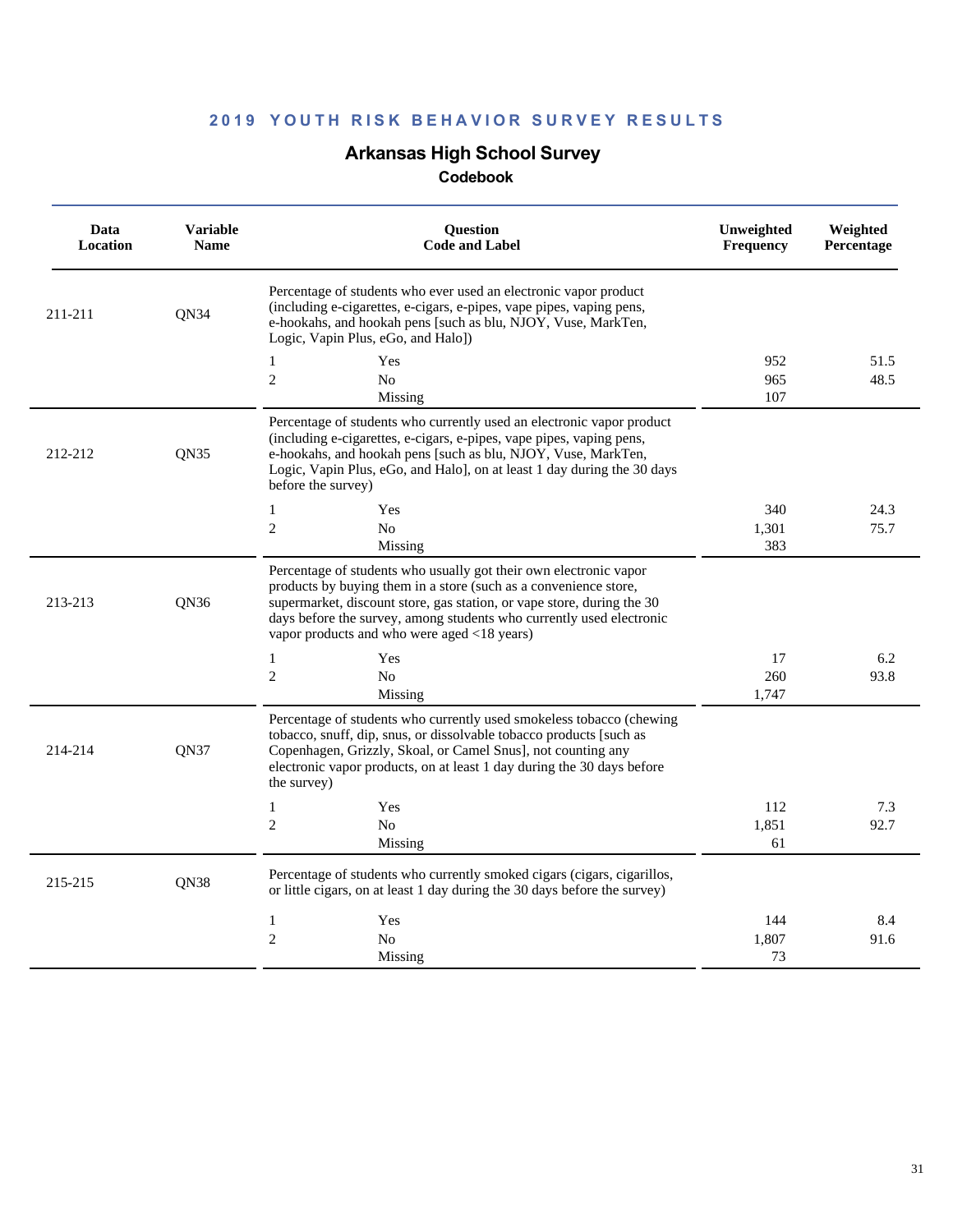### **Arkansas High School Survey**

| Data<br>Location | <b>Variable</b><br><b>Name</b> | <b>Ouestion</b><br><b>Code and Label</b>                                                                                                                                                                                                                                                                                     | Unweighted<br>Frequency | Weighted<br>Percentage |
|------------------|--------------------------------|------------------------------------------------------------------------------------------------------------------------------------------------------------------------------------------------------------------------------------------------------------------------------------------------------------------------------|-------------------------|------------------------|
| 216-216          | QN39                           | Percentage of students who tried to quit using all tobacco products<br>(including cigarettes, cigars, smokeless tobacco, shisha or hookah<br>tobacco, and electronic vapor products, ever during the 12 months<br>before the survey, among students who used any tobacco products<br>during the 12 months before the survey) |                         |                        |
|                  |                                | Yes<br>$\mathbf{1}$<br>$\overline{c}$<br>No                                                                                                                                                                                                                                                                                  | 234<br>277<br>1.513     | 42.7<br>57.3           |
| 217-217          | QN40                           | Missing<br>Percentage of students who had their first drink of alcohol before age<br>13 years (other than a few sips)                                                                                                                                                                                                        |                         |                        |
|                  |                                | 1<br>Yes<br>$\overline{c}$<br>N <sub>o</sub><br>Missing                                                                                                                                                                                                                                                                      | 375<br>1,526<br>123     | 21.3<br>78.7           |
| 218-218          | QN41                           | Percentage of students who currently drank alcohol (at least one drink<br>of alcohol, on at least 1 day during the 30 days before the survey)                                                                                                                                                                                |                         |                        |
|                  |                                | 1<br>Yes<br>$\overline{c}$<br>N <sub>o</sub><br>Missing                                                                                                                                                                                                                                                                      | 430<br>1,352<br>242     | 25.4<br>74.6           |
| 219-219          | QN42                           | Percentage of students who currently were binge drinking (had four or<br>more drinks of alcohol in a row for female students or five or more<br>drinks of alcohol in a row for male students, within a couple of hours,<br>on at least 1 day during the 30 days before the survey)                                           |                         |                        |
|                  |                                | Yes<br>1<br>$\overline{c}$<br>$\rm No$<br>Missing                                                                                                                                                                                                                                                                            | 203<br>1,643<br>178     | 12.2<br>87.8           |
| 220-220          | QN43                           | Percentage of students who reported that the largest number of drinks<br>they had in a row was 10 or more (within a couple of hours, during the<br>30 days before the survey)                                                                                                                                                |                         |                        |
|                  |                                | Yes<br>1<br>$\overline{c}$<br>No<br>Missing                                                                                                                                                                                                                                                                                  | 64<br>1,645<br>315      | 4.3<br>95.7            |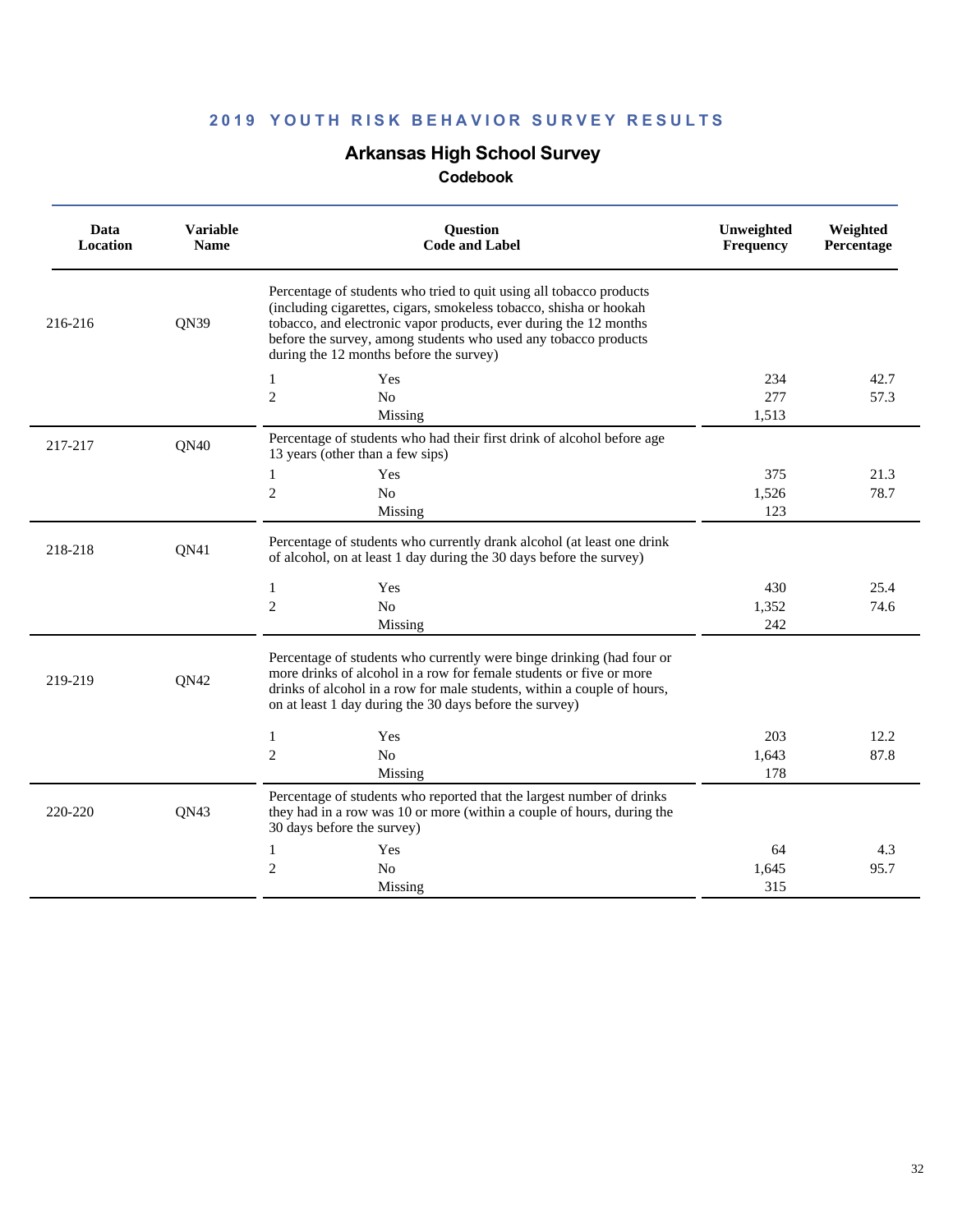# **Arkansas High School Survey**

| Data<br><b>Location</b> | <b>Variable</b><br><b>Name</b> | Question<br><b>Code and Label</b>                                                                                                                                                                                                                                                  | Unweighted<br>Frequency | Weighted<br>Percentage |  |
|-------------------------|--------------------------------|------------------------------------------------------------------------------------------------------------------------------------------------------------------------------------------------------------------------------------------------------------------------------------|-------------------------|------------------------|--|
| 221-221                 | QN44                           | Percentage of students who usually got the alcohol they drank by<br>someone giving it to them (during the 30 days before the survey,<br>among students who currently drank alcohol)                                                                                                |                         |                        |  |
|                         |                                | $\mathbf{1}$<br>Yes                                                                                                                                                                                                                                                                | 147                     | 32.6                   |  |
|                         |                                | $\overline{2}$<br>N <sub>o</sub><br>Missing                                                                                                                                                                                                                                        | 281<br>1,596            | 67.4                   |  |
| 222-222                 | QN45                           | Percentage of students who ever used marijuana (one or more times<br>during their life)                                                                                                                                                                                            |                         |                        |  |
|                         |                                | Yes<br>1                                                                                                                                                                                                                                                                           | 611                     | 33.9                   |  |
|                         |                                | $\overline{2}$<br>No                                                                                                                                                                                                                                                               | 1,291                   | 66.1                   |  |
|                         |                                | Missing                                                                                                                                                                                                                                                                            | 122                     |                        |  |
| 223-223                 | QN46                           | Percentage of students who tried marijuana for the first time before age<br>13 years                                                                                                                                                                                               |                         |                        |  |
|                         |                                | $\mathbf{1}$<br>Yes                                                                                                                                                                                                                                                                | 130                     | 7.5                    |  |
|                         |                                | $\overline{2}$<br>$\rm No$                                                                                                                                                                                                                                                         | 1,795                   | 92.5                   |  |
|                         |                                | Missing                                                                                                                                                                                                                                                                            | 99                      |                        |  |
| 224-224                 | QN47                           | Percentage of students who currently used marijuana (one or more<br>times during the 30 days before the survey)                                                                                                                                                                    |                         |                        |  |
|                         |                                | $\mathbf{1}$<br>Yes                                                                                                                                                                                                                                                                | 323                     | 17.5                   |  |
|                         |                                | $\overline{2}$<br>$\rm No$                                                                                                                                                                                                                                                         | 1,604                   | 82.5                   |  |
|                         |                                | Missing                                                                                                                                                                                                                                                                            | 97                      |                        |  |
| 225-225                 | QN48                           | Percentage of students who ever used synthetic marijuana (one or more<br>times during their life)                                                                                                                                                                                  |                         |                        |  |
|                         |                                | $\mathbf{1}$<br>Yes                                                                                                                                                                                                                                                                | 157                     | 7.3                    |  |
|                         |                                | $\overline{c}$<br>$\rm No$                                                                                                                                                                                                                                                         | 1,816                   | 92.7                   |  |
|                         |                                | Missing                                                                                                                                                                                                                                                                            | 51                      |                        |  |
| 226-226                 | QN49                           | Percentage of students who ever took prescription pain medicine<br>without a doctor's prescription or differently than how a doctor told<br>them to use it (counting drugs such as codeine, Vicodin, OxyContin,<br>Hydrocodone, and Percocet, one or more times during their life) |                         |                        |  |
|                         |                                | Yes<br>$\mathbf{1}$                                                                                                                                                                                                                                                                | 333                     | 17.9                   |  |
|                         |                                | $\mathfrak{2}$<br>$\rm No$                                                                                                                                                                                                                                                         | 1,632                   | 82.1                   |  |
|                         |                                | Missing                                                                                                                                                                                                                                                                            | 59                      |                        |  |
|                         |                                |                                                                                                                                                                                                                                                                                    |                         |                        |  |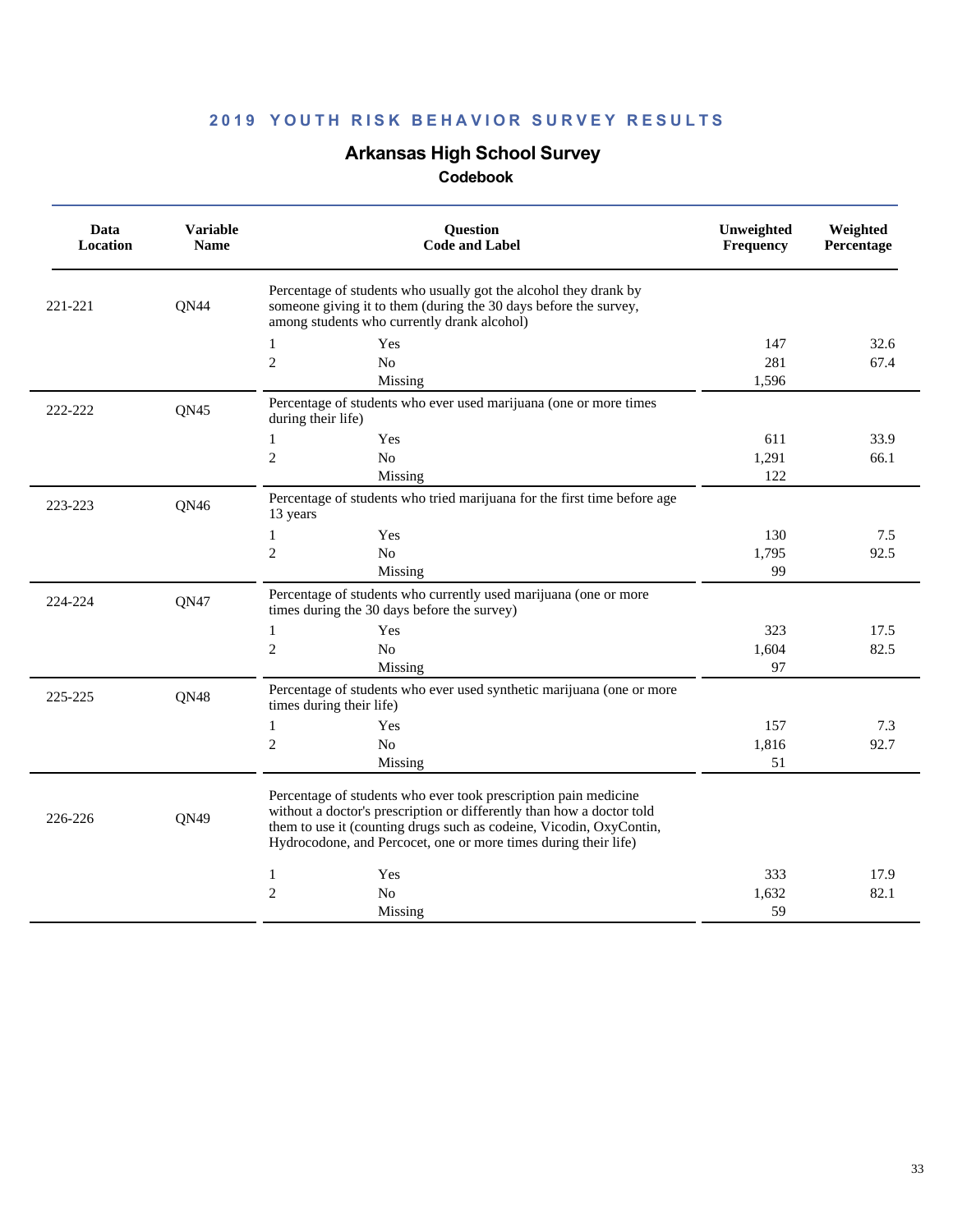# **Arkansas High School Survey**

| Data<br>Location | <b>Variable</b><br><b>Name</b> | Question<br><b>Code and Label</b>                                                                                                                                                                  | Unweighted<br>Frequency | Weighted<br>Percentage |
|------------------|--------------------------------|----------------------------------------------------------------------------------------------------------------------------------------------------------------------------------------------------|-------------------------|------------------------|
| 227-227          | QN50                           | Percentage of students who ever used cocaine (any form of cocaine,<br>including powder, crack, or freebase, one or more times during their<br>life)                                                |                         |                        |
|                  |                                | $\mathbf{1}$<br>Yes<br>$\mathfrak{2}$<br>No<br>Missing                                                                                                                                             | 122<br>1,807<br>95      | 5.7<br>94.3            |
| 228-228          | QN51                           | Percentage of students who ever used inhalants (sniffed glue, breathed<br>the contents of aerosol spray cans, or inhaled any paints or sprays to get<br>high, one or more times during their life) |                         |                        |
|                  |                                | Yes<br>1<br>$\overline{2}$<br>No<br>Missing                                                                                                                                                        | 167<br>1,805<br>52      | 8.8<br>91.2            |
| 229-229          | QN52                           | Percentage of students who ever used heroin (also called "smack,"<br>"junk," or "China White," one or more times during their life)                                                                |                         |                        |
|                  |                                | Yes<br>1<br>$\overline{2}$<br>N <sub>o</sub><br>Missing                                                                                                                                            | 92<br>1,876<br>56       | 4.7<br>95.3            |
| 230-230          | QN53                           | Percentage of students who ever used methamphetamines (also called<br>"speed," "crystal meth," "crank," "ice," or "meth," one or more times<br>during their life)                                  |                         |                        |
|                  |                                | Yes<br>$\mathbf{1}$<br>$\overline{2}$<br>N <sub>o</sub><br>Missing                                                                                                                                 | 97<br>1,853<br>74       | 4.9<br>95.1            |
| 231-231          | <b>QN54</b>                    | Percentage of students who ever used ecstasy (also called "MDMA,"<br>one or more times during their life)                                                                                          |                         |                        |
|                  |                                | Yes<br>$\mathbf{1}$<br>$\overline{2}$<br>N <sub>o</sub><br>Missing                                                                                                                                 | 115<br>1,854<br>55      | 6.1<br>93.9            |
| 232-232          | QN55                           | Percentage of students who ever took steroids without a doctor's<br>prescription (pills or shots, one or more times during their life)                                                             |                         |                        |
|                  |                                | $\mathbf{1}$<br>Yes<br>$\overline{2}$<br>No<br>Missing                                                                                                                                             | 99<br>1.884<br>41       | 5.0<br>95.0            |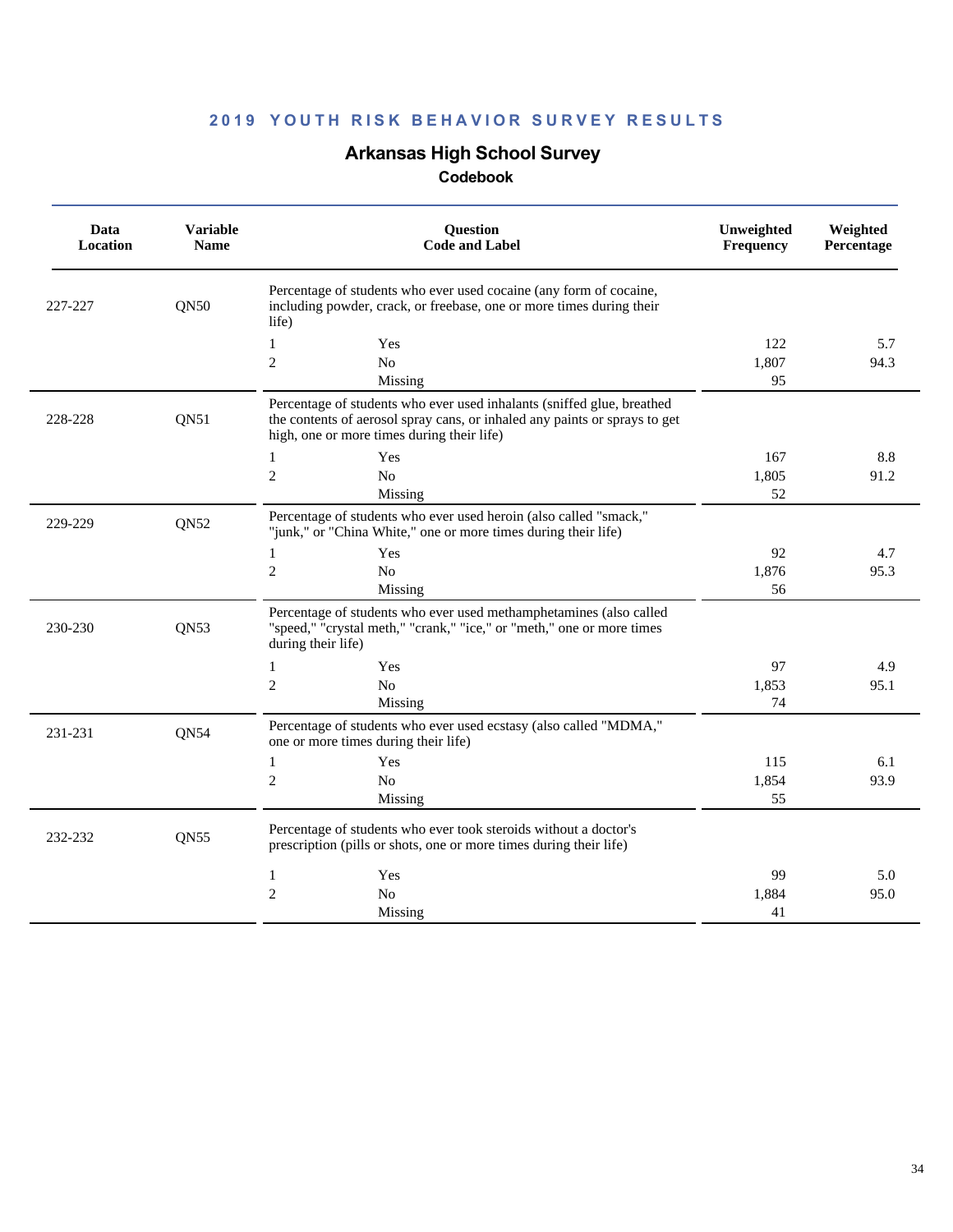# **Arkansas High School Survey**

| Data<br>Location | <b>Variable</b><br><b>Name</b> | Question<br><b>Code and Label</b>                                                                                                                               | Unweighted<br><b>Frequency</b> | Weighted<br>Percentage |
|------------------|--------------------------------|-----------------------------------------------------------------------------------------------------------------------------------------------------------------|--------------------------------|------------------------|
| 233-233          | QN56                           | Percentage of students who ever injected any illegal drug (used a<br>needle to inject any illegal drug into their body, one or more times<br>during their life) |                                |                        |
|                  |                                | Yes<br>1                                                                                                                                                        | 85                             | 4.4                    |
|                  |                                | $\mathfrak{2}$<br>N <sub>o</sub>                                                                                                                                | 1,878                          | 95.6                   |
|                  |                                | Missing                                                                                                                                                         | 61                             |                        |
| 234-234          | <b>QN57</b>                    | Percentage of students who were offered, sold, or given an illegal drug<br>on school property (during the 12 months before the survey)                          |                                |                        |
|                  |                                | $\mathbf{1}$<br>Yes                                                                                                                                             | 528                            | 26.7                   |
|                  |                                | $\overline{c}$<br>No                                                                                                                                            | 1,425                          | 73.3                   |
|                  |                                | Missing                                                                                                                                                         | 71                             |                        |
| 235-235          | QN58                           | Percentage of students who ever had sexual intercourse                                                                                                          |                                |                        |
|                  |                                | $\mathbf{1}$<br>Yes                                                                                                                                             | 656                            | 42.7                   |
|                  |                                | $\mathfrak{2}$<br>N <sub>o</sub>                                                                                                                                | 997                            | 57.3                   |
|                  |                                | Missing                                                                                                                                                         | 371                            |                        |
| 236-236          | QN59                           | Percentage of students who had sexual intercourse for the first time<br>before age 13 years                                                                     |                                |                        |
|                  |                                | $\mathbf{1}$<br>Yes                                                                                                                                             | 74                             | 4.4                    |
|                  |                                | $\overline{c}$<br>No                                                                                                                                            | 1,583                          | 95.6                   |
|                  |                                | Missing                                                                                                                                                         | 367                            |                        |
| 237-237          | QN60                           | Percentage of students who had sexual intercourse with four or more<br>persons during their life                                                                |                                |                        |
|                  |                                | Yes<br>1                                                                                                                                                        | 166                            | 11.2                   |
|                  |                                | $\mathfrak{2}$<br>$\rm No$                                                                                                                                      | 1,502                          | 88.8                   |
|                  |                                | Missing                                                                                                                                                         | 356                            |                        |
| 238-238          | QN61                           | Percentage of students who were currently sexually active (had sexual<br>intercourse with at least one person, during the 3 months before the<br>survey)        |                                |                        |
|                  |                                | $\mathbf{1}$<br>Yes                                                                                                                                             | 474                            | 29.8                   |
|                  |                                | $\mathfrak{2}$<br>N <sub>o</sub>                                                                                                                                | 1,188                          | 70.2                   |
|                  |                                | Missing                                                                                                                                                         | 362                            |                        |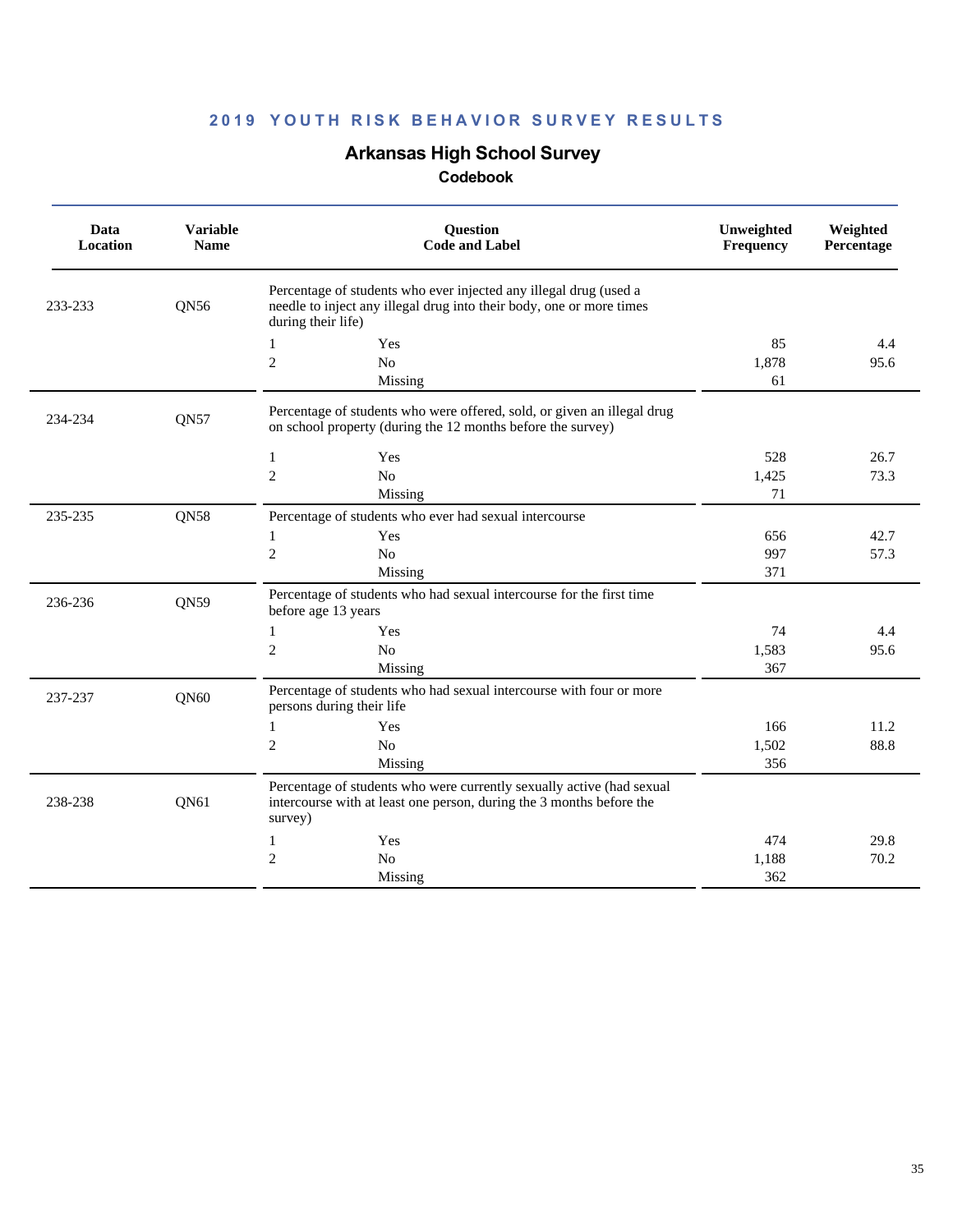# **Arkansas High School Survey**

| Percentage of students who drank alcohol or used drugs before last<br>239-239<br>QN62<br>sexual intercourse (among students who were currently sexually active)<br>$\mathbf{1}$<br>17.8<br>Yes<br>86<br>$\sqrt{2}$<br>No<br>82.2<br>377<br>Missing<br>1,561<br>Percentage of students who used a condom during last sexual<br>240-240<br>QN63<br>intercourse (among students who were currently sexually active)<br>$\mathbf{1}$<br>219<br>49.3<br>Yes<br>$\overline{2}$<br>N <sub>0</sub><br>231<br>50.7<br>1,574<br>Missing<br>Percentage of students who used birth control pills before last sexual<br>QN64<br>241-241<br>intercourse (to prevent pregnancy, among students who were currently<br>sexually active)<br>18.2<br>$\mathbf{1}$<br>Yes<br>81<br>$\overline{2}$<br>373<br>No<br>81.8<br>1,570<br>Missing<br>Percentage of students who described themselves as slightly or very<br>244-244<br>QN67<br>overweight<br>$\mathbf{1}$<br>Yes<br>679<br>35.1<br>$\overline{c}$<br>$\rm No$<br>1,281<br>64.9<br>Missing<br>64<br>245-245<br>QN68<br>Percentage of students who were trying to lose weight<br>Yes<br>973<br>48.9<br>$\mathbf{1}$<br>$\overline{2}$<br>N <sub>o</sub><br>978<br>51.1<br>73<br>Missing<br>Percentage of students who did not drink fruit juice (100% fruit juices<br>246-246<br>QN69<br>one or more times during the 7 days before the survey)<br>$\mathbf{1}$<br>36.1<br>Yes<br>652<br>$\overline{c}$<br>No<br>1,305<br>63.9<br>Missing<br>67<br>Percentage of students who did not eat fruit (one or more times during<br>QN70<br>247-247<br>the 7 days before the survey)<br>22.2<br>$\mathbf{1}$<br>Yes<br>368<br>$\overline{c}$<br>1,583<br>77.8<br>N <sub>o</sub><br>Missing<br>73 | Data<br>Location | <b>Variable</b><br><b>Name</b> | Question<br><b>Code and Label</b> | Unweighted<br>Frequency | Weighted<br>Percentage |
|------------------------------------------------------------------------------------------------------------------------------------------------------------------------------------------------------------------------------------------------------------------------------------------------------------------------------------------------------------------------------------------------------------------------------------------------------------------------------------------------------------------------------------------------------------------------------------------------------------------------------------------------------------------------------------------------------------------------------------------------------------------------------------------------------------------------------------------------------------------------------------------------------------------------------------------------------------------------------------------------------------------------------------------------------------------------------------------------------------------------------------------------------------------------------------------------------------------------------------------------------------------------------------------------------------------------------------------------------------------------------------------------------------------------------------------------------------------------------------------------------------------------------------------------------------------------------------------------------------------------------------------------------------------------------------------------------------------------------|------------------|--------------------------------|-----------------------------------|-------------------------|------------------------|
|                                                                                                                                                                                                                                                                                                                                                                                                                                                                                                                                                                                                                                                                                                                                                                                                                                                                                                                                                                                                                                                                                                                                                                                                                                                                                                                                                                                                                                                                                                                                                                                                                                                                                                                              |                  |                                |                                   |                         |                        |
|                                                                                                                                                                                                                                                                                                                                                                                                                                                                                                                                                                                                                                                                                                                                                                                                                                                                                                                                                                                                                                                                                                                                                                                                                                                                                                                                                                                                                                                                                                                                                                                                                                                                                                                              |                  |                                |                                   |                         |                        |
|                                                                                                                                                                                                                                                                                                                                                                                                                                                                                                                                                                                                                                                                                                                                                                                                                                                                                                                                                                                                                                                                                                                                                                                                                                                                                                                                                                                                                                                                                                                                                                                                                                                                                                                              |                  |                                |                                   |                         |                        |
|                                                                                                                                                                                                                                                                                                                                                                                                                                                                                                                                                                                                                                                                                                                                                                                                                                                                                                                                                                                                                                                                                                                                                                                                                                                                                                                                                                                                                                                                                                                                                                                                                                                                                                                              |                  |                                |                                   |                         |                        |
|                                                                                                                                                                                                                                                                                                                                                                                                                                                                                                                                                                                                                                                                                                                                                                                                                                                                                                                                                                                                                                                                                                                                                                                                                                                                                                                                                                                                                                                                                                                                                                                                                                                                                                                              |                  |                                |                                   |                         |                        |
|                                                                                                                                                                                                                                                                                                                                                                                                                                                                                                                                                                                                                                                                                                                                                                                                                                                                                                                                                                                                                                                                                                                                                                                                                                                                                                                                                                                                                                                                                                                                                                                                                                                                                                                              |                  |                                |                                   |                         |                        |
|                                                                                                                                                                                                                                                                                                                                                                                                                                                                                                                                                                                                                                                                                                                                                                                                                                                                                                                                                                                                                                                                                                                                                                                                                                                                                                                                                                                                                                                                                                                                                                                                                                                                                                                              |                  |                                |                                   |                         |                        |
|                                                                                                                                                                                                                                                                                                                                                                                                                                                                                                                                                                                                                                                                                                                                                                                                                                                                                                                                                                                                                                                                                                                                                                                                                                                                                                                                                                                                                                                                                                                                                                                                                                                                                                                              |                  |                                |                                   |                         |                        |
|                                                                                                                                                                                                                                                                                                                                                                                                                                                                                                                                                                                                                                                                                                                                                                                                                                                                                                                                                                                                                                                                                                                                                                                                                                                                                                                                                                                                                                                                                                                                                                                                                                                                                                                              |                  |                                |                                   |                         |                        |
|                                                                                                                                                                                                                                                                                                                                                                                                                                                                                                                                                                                                                                                                                                                                                                                                                                                                                                                                                                                                                                                                                                                                                                                                                                                                                                                                                                                                                                                                                                                                                                                                                                                                                                                              |                  |                                |                                   |                         |                        |
|                                                                                                                                                                                                                                                                                                                                                                                                                                                                                                                                                                                                                                                                                                                                                                                                                                                                                                                                                                                                                                                                                                                                                                                                                                                                                                                                                                                                                                                                                                                                                                                                                                                                                                                              |                  |                                |                                   |                         |                        |
|                                                                                                                                                                                                                                                                                                                                                                                                                                                                                                                                                                                                                                                                                                                                                                                                                                                                                                                                                                                                                                                                                                                                                                                                                                                                                                                                                                                                                                                                                                                                                                                                                                                                                                                              |                  |                                |                                   |                         |                        |
|                                                                                                                                                                                                                                                                                                                                                                                                                                                                                                                                                                                                                                                                                                                                                                                                                                                                                                                                                                                                                                                                                                                                                                                                                                                                                                                                                                                                                                                                                                                                                                                                                                                                                                                              |                  |                                |                                   |                         |                        |
|                                                                                                                                                                                                                                                                                                                                                                                                                                                                                                                                                                                                                                                                                                                                                                                                                                                                                                                                                                                                                                                                                                                                                                                                                                                                                                                                                                                                                                                                                                                                                                                                                                                                                                                              |                  |                                |                                   |                         |                        |
|                                                                                                                                                                                                                                                                                                                                                                                                                                                                                                                                                                                                                                                                                                                                                                                                                                                                                                                                                                                                                                                                                                                                                                                                                                                                                                                                                                                                                                                                                                                                                                                                                                                                                                                              |                  |                                |                                   |                         |                        |
|                                                                                                                                                                                                                                                                                                                                                                                                                                                                                                                                                                                                                                                                                                                                                                                                                                                                                                                                                                                                                                                                                                                                                                                                                                                                                                                                                                                                                                                                                                                                                                                                                                                                                                                              |                  |                                |                                   |                         |                        |
|                                                                                                                                                                                                                                                                                                                                                                                                                                                                                                                                                                                                                                                                                                                                                                                                                                                                                                                                                                                                                                                                                                                                                                                                                                                                                                                                                                                                                                                                                                                                                                                                                                                                                                                              |                  |                                |                                   |                         |                        |
|                                                                                                                                                                                                                                                                                                                                                                                                                                                                                                                                                                                                                                                                                                                                                                                                                                                                                                                                                                                                                                                                                                                                                                                                                                                                                                                                                                                                                                                                                                                                                                                                                                                                                                                              |                  |                                |                                   |                         |                        |
|                                                                                                                                                                                                                                                                                                                                                                                                                                                                                                                                                                                                                                                                                                                                                                                                                                                                                                                                                                                                                                                                                                                                                                                                                                                                                                                                                                                                                                                                                                                                                                                                                                                                                                                              |                  |                                |                                   |                         |                        |
|                                                                                                                                                                                                                                                                                                                                                                                                                                                                                                                                                                                                                                                                                                                                                                                                                                                                                                                                                                                                                                                                                                                                                                                                                                                                                                                                                                                                                                                                                                                                                                                                                                                                                                                              |                  |                                |                                   |                         |                        |
|                                                                                                                                                                                                                                                                                                                                                                                                                                                                                                                                                                                                                                                                                                                                                                                                                                                                                                                                                                                                                                                                                                                                                                                                                                                                                                                                                                                                                                                                                                                                                                                                                                                                                                                              |                  |                                |                                   |                         |                        |
|                                                                                                                                                                                                                                                                                                                                                                                                                                                                                                                                                                                                                                                                                                                                                                                                                                                                                                                                                                                                                                                                                                                                                                                                                                                                                                                                                                                                                                                                                                                                                                                                                                                                                                                              |                  |                                |                                   |                         |                        |
|                                                                                                                                                                                                                                                                                                                                                                                                                                                                                                                                                                                                                                                                                                                                                                                                                                                                                                                                                                                                                                                                                                                                                                                                                                                                                                                                                                                                                                                                                                                                                                                                                                                                                                                              |                  |                                |                                   |                         |                        |
|                                                                                                                                                                                                                                                                                                                                                                                                                                                                                                                                                                                                                                                                                                                                                                                                                                                                                                                                                                                                                                                                                                                                                                                                                                                                                                                                                                                                                                                                                                                                                                                                                                                                                                                              |                  |                                |                                   |                         |                        |
|                                                                                                                                                                                                                                                                                                                                                                                                                                                                                                                                                                                                                                                                                                                                                                                                                                                                                                                                                                                                                                                                                                                                                                                                                                                                                                                                                                                                                                                                                                                                                                                                                                                                                                                              |                  |                                |                                   |                         |                        |
|                                                                                                                                                                                                                                                                                                                                                                                                                                                                                                                                                                                                                                                                                                                                                                                                                                                                                                                                                                                                                                                                                                                                                                                                                                                                                                                                                                                                                                                                                                                                                                                                                                                                                                                              |                  |                                |                                   |                         |                        |
|                                                                                                                                                                                                                                                                                                                                                                                                                                                                                                                                                                                                                                                                                                                                                                                                                                                                                                                                                                                                                                                                                                                                                                                                                                                                                                                                                                                                                                                                                                                                                                                                                                                                                                                              |                  |                                |                                   |                         |                        |
|                                                                                                                                                                                                                                                                                                                                                                                                                                                                                                                                                                                                                                                                                                                                                                                                                                                                                                                                                                                                                                                                                                                                                                                                                                                                                                                                                                                                                                                                                                                                                                                                                                                                                                                              |                  |                                |                                   |                         |                        |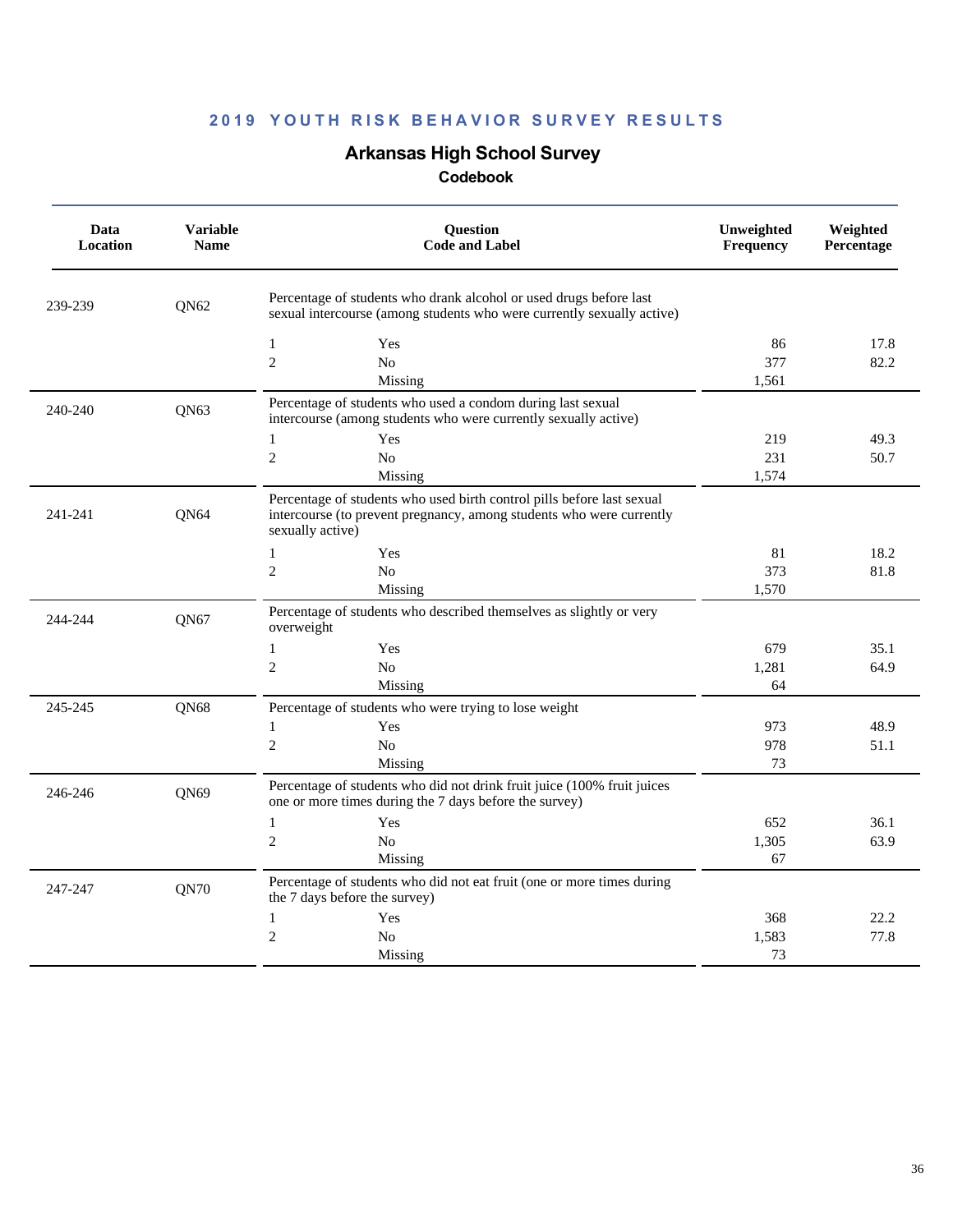# **Arkansas High School Survey**

| Data<br>Location | <b>Variable</b><br><b>Name</b> | Question<br><b>Code and Label</b>                                                                                                                                                               | Unweighted<br><b>Frequency</b> | Weighted<br>Percentage |
|------------------|--------------------------------|-------------------------------------------------------------------------------------------------------------------------------------------------------------------------------------------------|--------------------------------|------------------------|
| 248-248          | QN71                           | Percentage of students who did not eat green salad (one or more times<br>during the 7 days before the survey)                                                                                   |                                |                        |
|                  |                                | Yes<br>1                                                                                                                                                                                        | 997                            | 52.7                   |
|                  |                                | $\overline{c}$<br>N <sub>o</sub>                                                                                                                                                                | 940                            | 47.3                   |
|                  |                                | Missing                                                                                                                                                                                         | 87                             |                        |
| 249-249          | QN72                           | Percentage of students who did not eat potatoes (one or more times<br>during the 7 days before the survey)                                                                                      |                                |                        |
|                  |                                | Yes<br>1                                                                                                                                                                                        | 782                            | 40.0                   |
|                  |                                | $\sqrt{2}$<br>No                                                                                                                                                                                | 1,169                          | 60.0                   |
|                  |                                | Missing                                                                                                                                                                                         | 73                             |                        |
| 250-250          | QN73                           | Percentage of students who did not eat carrots (one or more times<br>during the 7 days before the survey)                                                                                       |                                |                        |
|                  |                                | Yes<br>1                                                                                                                                                                                        | 1,190                          | 63.5                   |
|                  |                                | $\overline{c}$<br>No                                                                                                                                                                            | 757                            | 36.5                   |
|                  |                                | Missing                                                                                                                                                                                         | 77                             |                        |
| 251-251          | QN74                           | Percentage of students who did not eat other vegetables (one or more<br>times during the 7 days before the survey)                                                                              |                                |                        |
|                  |                                | Yes<br>$\mathbf{1}$                                                                                                                                                                             | 527                            | 29.2                   |
|                  |                                | $\overline{2}$<br>N <sub>0</sub>                                                                                                                                                                | 1,402                          | 70.8                   |
|                  |                                | Missing                                                                                                                                                                                         | 95                             |                        |
| 252-252          | QN75                           | Percentage of students who did not drink a can, bottle, or glass of soda<br>or pop (such as Coke, Pepsi, or Sprite, not counting diet soda or diet<br>pop, during the 7 days before the survey) |                                |                        |
|                  |                                | 1<br>Yes                                                                                                                                                                                        | 495                            | 24.6                   |
|                  |                                | $\mathfrak{2}$<br>No                                                                                                                                                                            | 1,455                          | 75.4                   |
|                  |                                | Missing                                                                                                                                                                                         | 74                             |                        |
| 253-253          | QN76                           | Percentage of students who did not drink milk (during the 7 days<br>before the survey)                                                                                                          |                                |                        |
|                  |                                | Yes<br>1                                                                                                                                                                                        | 633                            | 32.7                   |
|                  |                                | $\mathfrak{2}$<br>N <sub>0</sub>                                                                                                                                                                | 1,311                          | 67.3                   |
|                  |                                | Missing                                                                                                                                                                                         | 80                             |                        |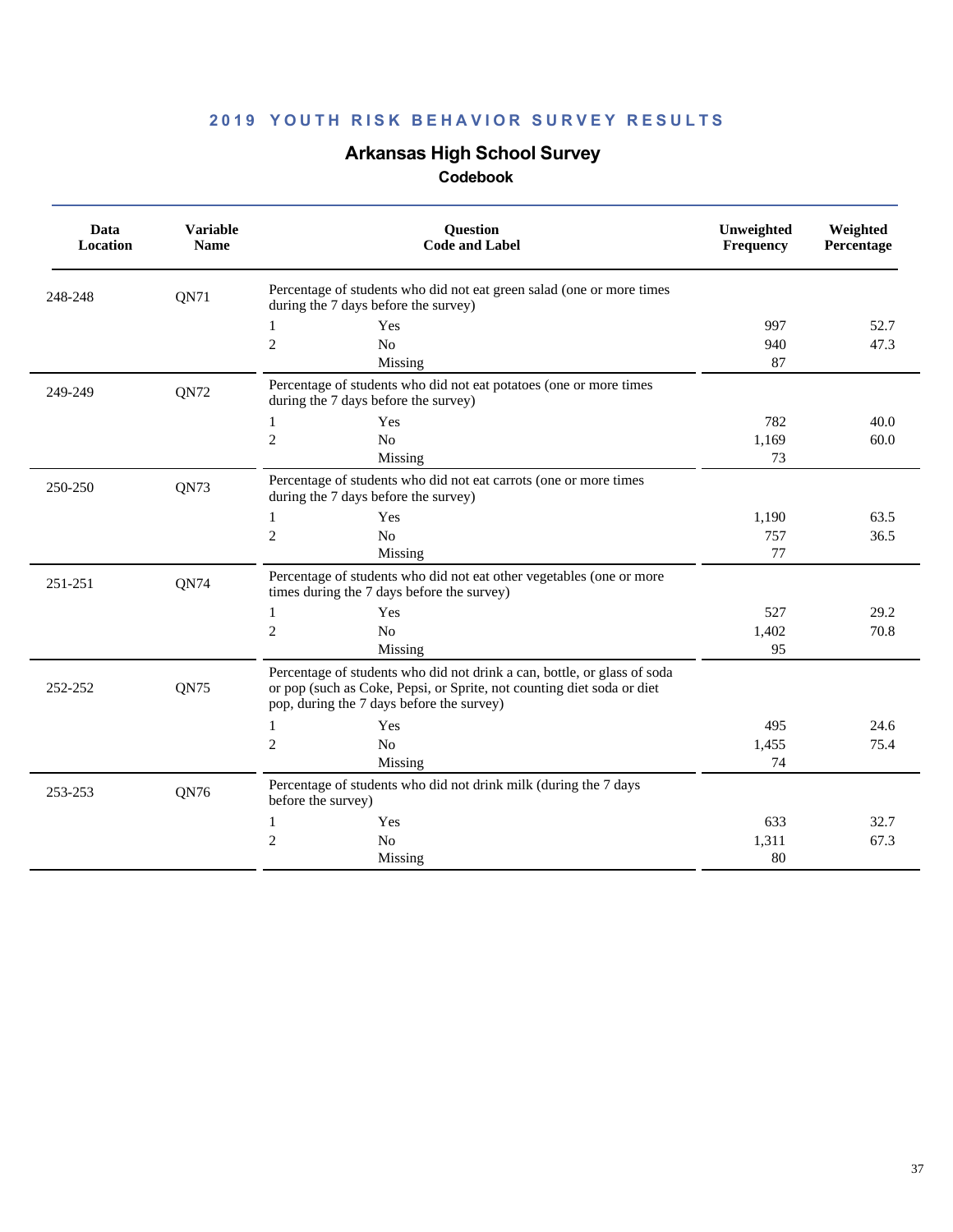# **Arkansas High School Survey**

| Data<br>Location | <b>Variable</b><br><b>Name</b> | <b>Question</b><br><b>Code and Label</b>                                                                                                                                                                                                                                                                                                          | Unweighted<br>Frequency | Weighted<br>Percentage |
|------------------|--------------------------------|---------------------------------------------------------------------------------------------------------------------------------------------------------------------------------------------------------------------------------------------------------------------------------------------------------------------------------------------------|-------------------------|------------------------|
| 254-254          | QN77                           | Percentage of students who did not eat breakfast (during the 7 days<br>before the survey)                                                                                                                                                                                                                                                         |                         |                        |
|                  |                                | 1<br>Yes                                                                                                                                                                                                                                                                                                                                          | 323                     | 16.7                   |
|                  |                                | $\mathfrak{2}$<br>No                                                                                                                                                                                                                                                                                                                              | 1,591                   | 83.3                   |
|                  |                                | Missing                                                                                                                                                                                                                                                                                                                                           | 110                     |                        |
| 255-255          | QN78                           | Percentage of students who were physically active at least 60 minutes<br>per day on 5 or more days (in any kind of physical activity that<br>increased their heart rate and made them breathe hard some of the time<br>during the 7 days before the survey)                                                                                       |                         |                        |
|                  |                                | $\mathbf{1}$<br>Yes                                                                                                                                                                                                                                                                                                                               | 705                     | 38.0                   |
|                  |                                | $\overline{c}$<br>No                                                                                                                                                                                                                                                                                                                              | 1.241                   | 62.0                   |
|                  |                                | Missing                                                                                                                                                                                                                                                                                                                                           | 78                      |                        |
| 256-256          | QN79                           | Percentage of students who watched television 3 or more hours per day<br>(on an average school day)                                                                                                                                                                                                                                               |                         |                        |
|                  |                                | 1<br>Yes                                                                                                                                                                                                                                                                                                                                          | 408                     | 22.8                   |
|                  |                                | $\overline{2}$<br>No                                                                                                                                                                                                                                                                                                                              | 1,525                   | 77.2                   |
|                  |                                | Missing                                                                                                                                                                                                                                                                                                                                           | 91                      |                        |
| 257-257          | QN80                           | Percentage of students who played video or computer games or used a<br>computer 3 or more hours per day (counting time spent on things such<br>as Xbox, PlayStation, an iPad or other tablet, a smartphone, texting,<br>YouTube, Instagram, Facebook, or other social media, for something<br>that was not school work, on an average school day) |                         |                        |
|                  |                                | $\mathbf{1}$<br>Yes                                                                                                                                                                                                                                                                                                                               | 847                     | 45.5                   |
|                  |                                | $\mathfrak{2}$<br>No                                                                                                                                                                                                                                                                                                                              | 1,078                   | 54.5                   |
|                  |                                | Missing                                                                                                                                                                                                                                                                                                                                           | 99                      |                        |
| 258-258          | QN81                           | Percentage of students who attended physical education (PE) classes on<br>1 or more days (in an average week when they were in school)                                                                                                                                                                                                            |                         |                        |
|                  |                                | Yes<br>1                                                                                                                                                                                                                                                                                                                                          | 609                     | 33.4                   |
|                  |                                | $\mathbf{2}$<br>N <sub>0</sub>                                                                                                                                                                                                                                                                                                                    | 1,319                   | 66.6                   |
|                  |                                | Missing                                                                                                                                                                                                                                                                                                                                           | 96                      |                        |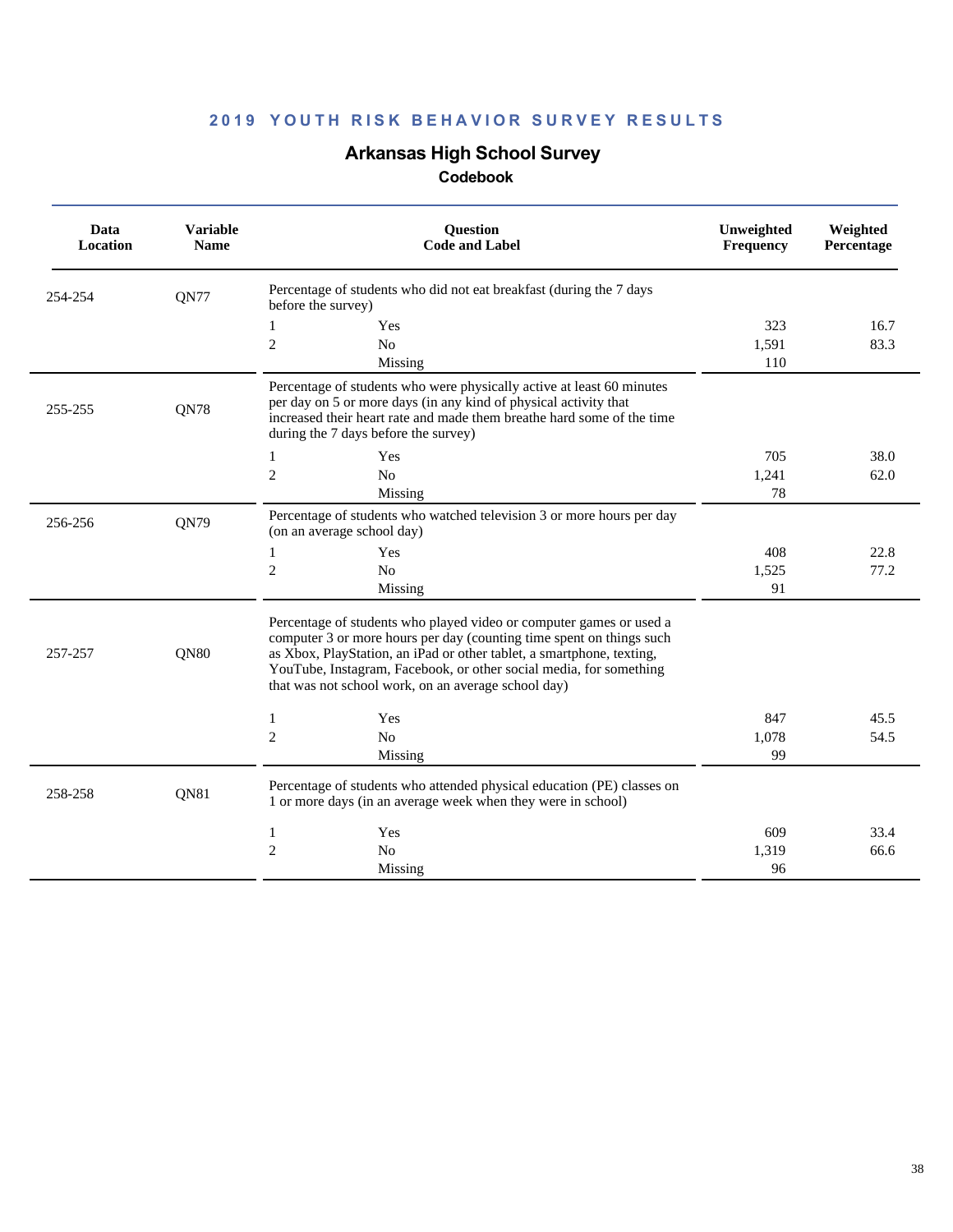# **Arkansas High School Survey**

| Data<br>Location | <b>Variable</b><br><b>Name</b> | <b>Question</b><br><b>Code and Label</b>                                                                                                                                      | Unweighted<br>Frequency | Weighted<br>Percentage |
|------------------|--------------------------------|-------------------------------------------------------------------------------------------------------------------------------------------------------------------------------|-------------------------|------------------------|
| 259-259          | <b>QN82</b>                    | Percentage of students who played on at least one sports team<br>(counting any teams run by their school or community groups, during<br>the 12 months before the survey)      |                         |                        |
|                  |                                | Yes<br>$\mathbf{1}$                                                                                                                                                           | 923                     | 50.6                   |
|                  |                                | $\overline{c}$<br>N <sub>0</sub>                                                                                                                                              | 1,003                   | 49.4                   |
|                  |                                | Missing                                                                                                                                                                       | 98                      |                        |
| 260-260          | QN83                           | Percentage of students who had a concussion from playing a sport or<br>being physically active (one or more times during the 12 months before<br>the survey)                  |                         |                        |
|                  |                                | 1<br>Yes                                                                                                                                                                      | 287                     | 13.6                   |
|                  |                                | $\overline{c}$<br>No                                                                                                                                                          | 1,620                   | 86.4                   |
|                  |                                | Missing                                                                                                                                                                       | 117                     |                        |
| 261-261          | QN84                           | Percentage of students who were ever tested for human<br>immunodeficiency virus (HIV) (not counting tests done if they donated<br>blood)                                      |                         |                        |
|                  |                                | $\mathbf{1}$<br>Yes                                                                                                                                                           | 282                     | 15.2                   |
|                  |                                | $\mathbf{2}$<br>No                                                                                                                                                            | 1,629                   | 84.8                   |
|                  |                                | Missing                                                                                                                                                                       | 113                     |                        |
| 262-262          | <b>QN85</b>                    | Percentage of students who were tested for a sexually transmitted<br>disease (STD) other than HIV, such as chlamydia or gonorrhea (during<br>the 12 months before the survey) |                         |                        |
|                  |                                | $\mathbf{1}$<br>Yes                                                                                                                                                           | 204                     | 10.9                   |
|                  |                                | $\overline{c}$<br>No                                                                                                                                                          | 1.715                   | 89.1                   |
|                  |                                | Missing                                                                                                                                                                       | 105                     |                        |
| 263-263          | QN86                           | Percentage of students who saw a dentist (for a check-up, exam, teeth<br>cleaning, or other dental work, during the 12 months before the survey)                              |                         |                        |
|                  |                                | $\mathbf{1}$<br>Yes                                                                                                                                                           | 1,395                   | 73.5                   |
|                  |                                | $\overline{c}$<br>N <sub>0</sub>                                                                                                                                              | 533                     | 26.5                   |
|                  |                                | Missing                                                                                                                                                                       | 96                      |                        |
| 264-264          | <b>QN87</b>                    | Percentage of students who had ever been told by a doctor or nurse that<br>they had asthma                                                                                    |                         |                        |
|                  |                                | Yes<br>1                                                                                                                                                                      | 437                     | 25.6                   |
|                  |                                | $\overline{c}$<br>N <sub>0</sub>                                                                                                                                              | 1,473                   | 74.4                   |
|                  |                                | Missing                                                                                                                                                                       | 114                     |                        |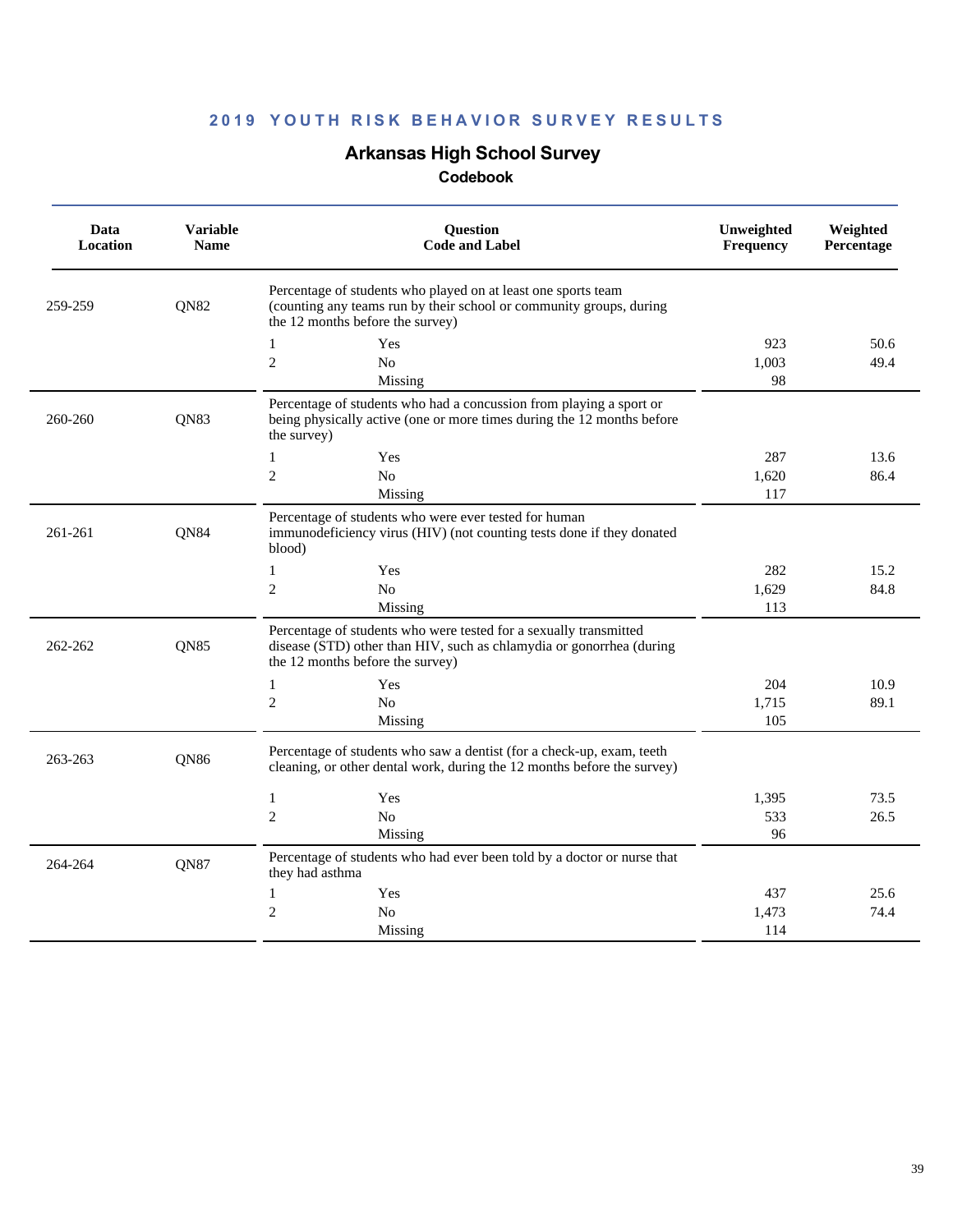### **Arkansas High School Survey**

| Data<br>Location | <b>Variable</b><br><b>Name</b> | <b>Question</b><br><b>Code and Label</b>                                                                                                                                                                                   | Unweighted<br>Frequency | Weighted<br>Percentage |
|------------------|--------------------------------|----------------------------------------------------------------------------------------------------------------------------------------------------------------------------------------------------------------------------|-------------------------|------------------------|
| 265-265          | QN88                           | Percentage of students who got 8 or more hours of sleep (on an average<br>school night)                                                                                                                                    |                         |                        |
|                  |                                | Yes<br>$\mathbf{1}$                                                                                                                                                                                                        | 453                     | 21.7                   |
|                  |                                | $\overline{c}$<br>No                                                                                                                                                                                                       | 1,484                   | 78.3                   |
|                  |                                | Missing                                                                                                                                                                                                                    | 87                      |                        |
| 266-266          | QN89                           | Percentage of students who described their grades in school as mostly<br>A's or B's (during the 12 months before the survey)                                                                                               |                         |                        |
|                  |                                | $\mathbf{1}$<br>Yes                                                                                                                                                                                                        | 1,430                   | 75.5                   |
|                  |                                | $\overline{2}$<br>N <sub>0</sub>                                                                                                                                                                                           | 494                     | 24.5                   |
|                  |                                | Missing                                                                                                                                                                                                                    | 100                     |                        |
| 267-267          | QN90                           | Percentage of students who never or rarely wore a helmet when they<br>rode an all-terrain vehicle (ATV) (among students who rode an ATV<br>during the 12 months before the survey)                                         |                         |                        |
|                  |                                | 1<br>Yes                                                                                                                                                                                                                   | 762                     | 86.8                   |
|                  |                                | $\overline{2}$<br>N <sub>0</sub>                                                                                                                                                                                           | 133                     | 13.2                   |
|                  |                                | Missing                                                                                                                                                                                                                    | 1,129                   |                        |
| 268-268          | QN91                           | Percentage of students who reported that their property had been stolen<br>or deliberately damaged on school property one or more times (such as<br>their car, clothing, or books, during the 12 months before the survey) |                         |                        |
|                  |                                | $\mathbf{1}$<br>Yes                                                                                                                                                                                                        | 352                     | 17.1                   |
|                  |                                | $\overline{c}$<br>N <sub>0</sub>                                                                                                                                                                                           | 1,665                   | 82.9                   |
|                  |                                | Missing                                                                                                                                                                                                                    | 7                       |                        |
| 269-269          | QN92                           | Percentage of students who have been the victim of teasing or name<br>calling because someone thought they were gay, lesbian, or bisexual<br>(during the 12 months before the survey)                                      |                         |                        |
|                  |                                | Yes<br>$\mathbf{1}$                                                                                                                                                                                                        | 273                     | 13.2                   |
|                  |                                | $\mathfrak{2}$<br>N <sub>0</sub>                                                                                                                                                                                           | 1,705                   | 86.8                   |
|                  |                                | Missing                                                                                                                                                                                                                    | 46                      |                        |
| 270-270          | QN93                           | Percentage of students who disagree or strongly disagree that<br>harassment and bullying by other students is a problem at their school                                                                                    |                         |                        |
|                  |                                | 1<br>Yes                                                                                                                                                                                                                   | 364                     | 18.0                   |
|                  |                                | $\overline{2}$<br>N <sub>0</sub>                                                                                                                                                                                           | 1,642                   | 82.0                   |
|                  |                                | Missing                                                                                                                                                                                                                    | 18                      |                        |
|                  |                                |                                                                                                                                                                                                                            |                         |                        |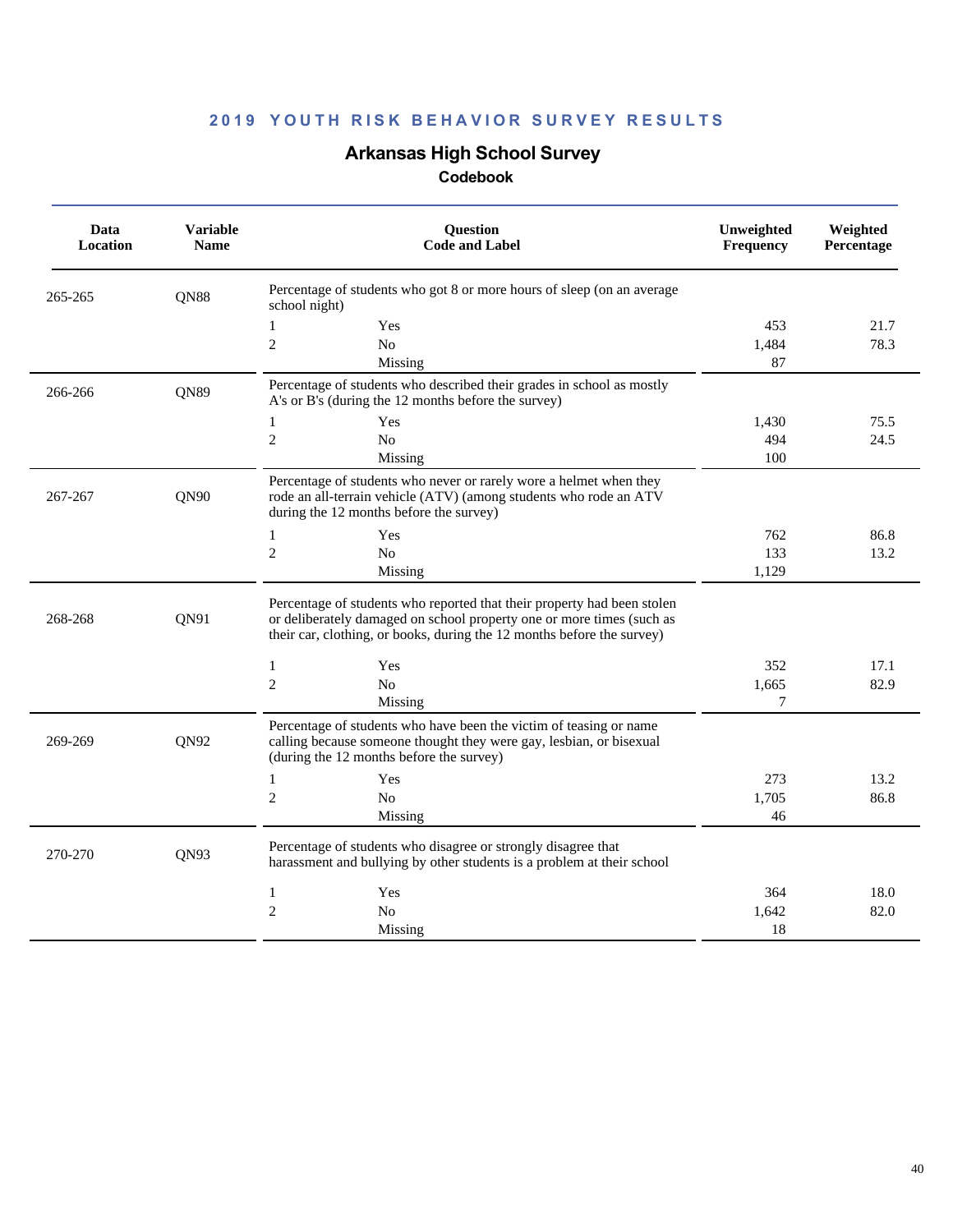# **Arkansas High School Survey**

| Data<br>Location | <b>Variable</b><br><b>Name</b> | <b>Question</b><br><b>Code and Label</b>                                                                                                                                                                                                                        | Unweighted<br>Frequency | Weighted<br>Percentage |
|------------------|--------------------------------|-----------------------------------------------------------------------------------------------------------------------------------------------------------------------------------------------------------------------------------------------------------------|-------------------------|------------------------|
| 271-271          | QN94                           | Percentage of students who usually obtained their own cigarettes by<br>buying them in a store or gas station (during the 30 days before the<br>survey among students who smoked cigarettes during the 30 days<br>before the survey and who were aged <18 years) |                         |                        |
|                  |                                | 1<br>Yes                                                                                                                                                                                                                                                        | 34                      | 15.5                   |
|                  |                                | $\overline{c}$<br>N <sub>o</sub><br>Missing                                                                                                                                                                                                                     | 152<br>1,838            | 84.5                   |
| 272-272          | QN95                           | Percentage of students who did not usually sleep in their parent's or<br>guardian's home (during the 30 days before the survey)                                                                                                                                 |                         |                        |
|                  |                                | 1<br>Yes                                                                                                                                                                                                                                                        | 151                     | 8.2                    |
|                  |                                | $\mathfrak{2}$<br>N <sub>o</sub>                                                                                                                                                                                                                                | 1.779                   | 91.8                   |
|                  |                                | Missing                                                                                                                                                                                                                                                         | 94                      |                        |
| 273-273          | QN96                           | Percentage of students who have ever slept away from their parents or<br>guardians because they were kicked out, ran away, or were abandoned<br>(during the 30 days before the survey)                                                                          |                         |                        |
|                  |                                | Yes<br>1                                                                                                                                                                                                                                                        | 204                     | 10.8                   |
|                  |                                | $\overline{c}$<br>N <sub>o</sub>                                                                                                                                                                                                                                | 1.691                   | 89.2                   |
|                  |                                | Missing                                                                                                                                                                                                                                                         | 129                     |                        |
| 274-274          | QN97                           | Percentage of students who most of the time or always went hungry<br>because there was not enough food in their home (during the 30 days<br>before the survey)                                                                                                  |                         |                        |
|                  |                                | $\mathbf{1}$<br>Yes                                                                                                                                                                                                                                             | 54                      | 3.3                    |
|                  |                                | 2<br>N <sub>0</sub>                                                                                                                                                                                                                                             | 1,878                   | 96.7                   |
|                  |                                | Missing                                                                                                                                                                                                                                                         | 92                      |                        |
| 275-275          | <b>QN98</b>                    | Percentage of students who most of the time or always feel safe and<br>secure at school                                                                                                                                                                         |                         |                        |
|                  |                                | Yes<br>$\mathbf{1}$                                                                                                                                                                                                                                             | 1,271                   | 66.0                   |
|                  |                                | $\overline{c}$<br>No                                                                                                                                                                                                                                            | 652<br>101              | 34.0                   |
|                  |                                | Missing                                                                                                                                                                                                                                                         |                         |                        |
| 276-276          | QN99                           | Percentage of students who reported there is at least one teacher or<br>other adult in their school that they can talk to if they have a problem                                                                                                                |                         |                        |
|                  |                                | Yes<br>1                                                                                                                                                                                                                                                        | 1,397                   | 74.7                   |
|                  |                                | $\overline{c}$<br>N <sub>o</sub>                                                                                                                                                                                                                                | 524                     | 25.3                   |
|                  |                                | Missing                                                                                                                                                                                                                                                         | 103                     |                        |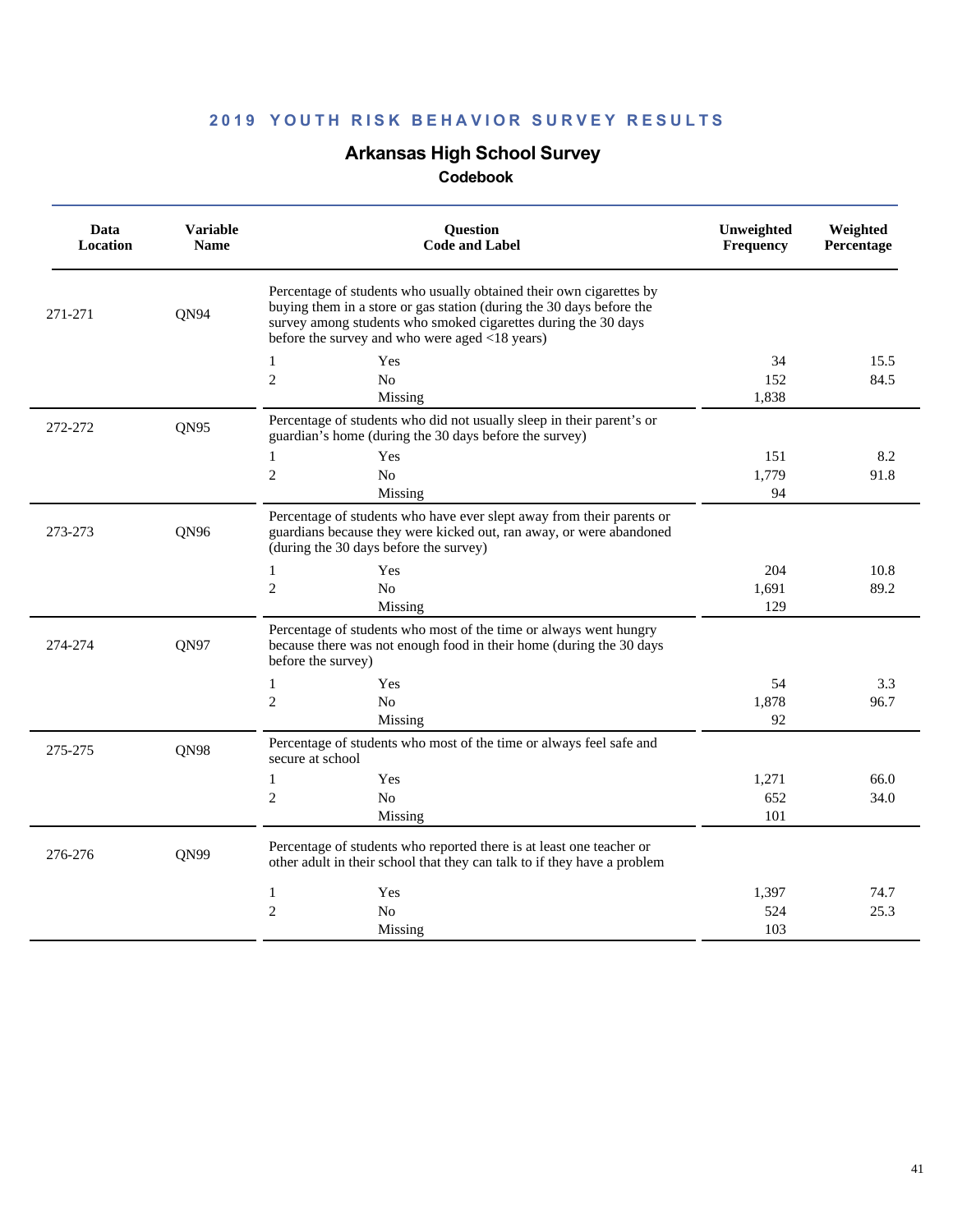# **Arkansas High School Survey**

|         | Data<br>Location | <b>Variable</b><br><b>Name</b> | Question<br><b>Code and Label</b>                                                                                                                         | Unweighted<br>Frequency | Weighted<br>Percentage |  |
|---------|------------------|--------------------------------|-----------------------------------------------------------------------------------------------------------------------------------------------------------|-------------------------|------------------------|--|
| 350-350 |                  | QNFRCIG                        | Percentage of students who currently smoked cigarettes frequently (on<br>20 or more days during the 30 days before the survey)                            |                         |                        |  |
|         |                  |                                | Yes<br>1                                                                                                                                                  | 35                      | 2.2                    |  |
|         |                  |                                | $\mathbf{2}$<br>N <sub>o</sub>                                                                                                                            | 1,863                   | 97.8                   |  |
|         |                  |                                | Missing                                                                                                                                                   | 126                     |                        |  |
| 351-351 |                  | QNDAYCIG                       | Percentage of students who currently smoked cigarettes daily (on all 30<br>days during the 30 days before the survey)                                     |                         |                        |  |
|         |                  |                                | Yes<br>1                                                                                                                                                  | 23                      | 1.5                    |  |
|         |                  |                                | $\overline{c}$<br>No                                                                                                                                      | 1,875                   | 98.5                   |  |
|         |                  |                                | Missing                                                                                                                                                   | 126                     |                        |  |
| 352-352 |                  | <b>QNFREVP</b>                 | Percentage of students who currently used electronic vapor products<br>frequently (on 20 or more days during the 30 days before the survey)               |                         |                        |  |
|         |                  |                                | $\mathbf{1}$<br>Yes                                                                                                                                       | 137                     | 10.1                   |  |
|         |                  |                                | $\mathfrak{2}$<br>N <sub>o</sub>                                                                                                                          | 1,504                   | 89.9                   |  |
|         |                  |                                | Missing                                                                                                                                                   | 383                     |                        |  |
| 353-353 |                  | <b>ONDAYEVP</b>                | Percentage of students who currently used electronic vapor products<br>daily (on all 30 days during the 30 days before the survey)                        |                         |                        |  |
|         |                  |                                | $\mathbf{1}$<br>Yes                                                                                                                                       | 110                     | 8.5                    |  |
|         |                  |                                | $\mathbf{2}$<br>No                                                                                                                                        | 1,531                   | 91.5                   |  |
|         |                  |                                | Missing                                                                                                                                                   | 383                     |                        |  |
| 354-354 |                  | QNTB2                          | Percentage of students who currently smoked cigarettes or cigars (on at<br>least 1 day during the 30 days before the survey)                              |                         |                        |  |
|         |                  |                                | Yes<br>1                                                                                                                                                  | 215                     | 13.0                   |  |
|         |                  |                                | $\overline{c}$<br>N <sub>0</sub>                                                                                                                          | 1,682                   | 87.0                   |  |
|         |                  |                                | Missing                                                                                                                                                   | 127                     |                        |  |
| 355-355 |                  | QNTB3                          | Percentage of students who currently smoked cigarettes or cigars or<br>used smokeless tobacco (on at least 1 day during the 30 days before the<br>survey) |                         |                        |  |
|         |                  |                                | Yes<br>1                                                                                                                                                  | 253                     | 16.1                   |  |
|         |                  |                                | $\mathbf{2}$<br>N <sub>o</sub>                                                                                                                            | 1,650                   | 83.9                   |  |
|         |                  |                                | Missing                                                                                                                                                   | 121                     |                        |  |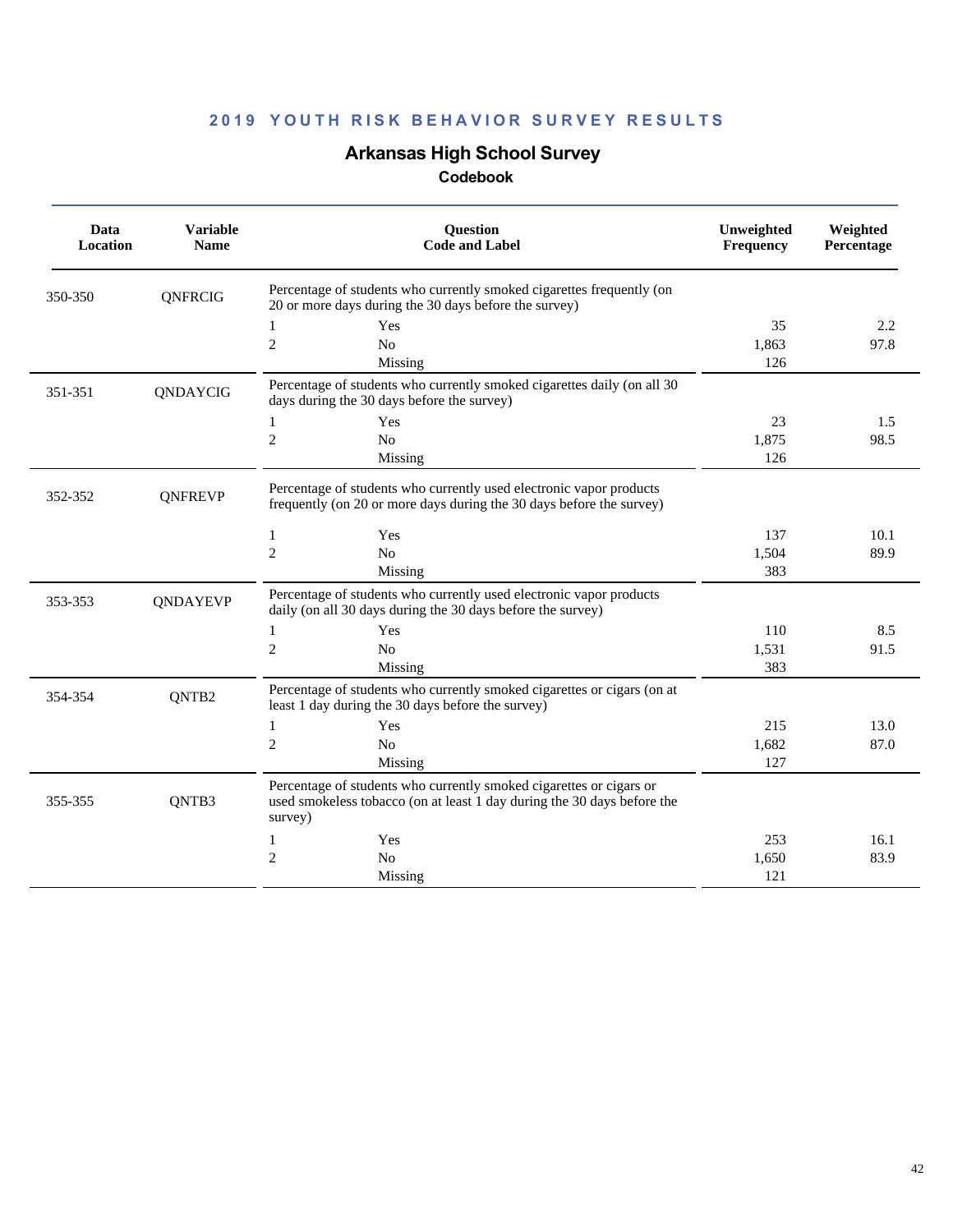# **Arkansas High School Survey**

| Data<br>Location | <b>Variable</b><br><b>Name</b> | Question<br><b>Code and Label</b>                                                                                                                                                                                                                                                                                                                               | Unweighted<br>Frequency | Weighted<br>Percentage |
|------------------|--------------------------------|-----------------------------------------------------------------------------------------------------------------------------------------------------------------------------------------------------------------------------------------------------------------------------------------------------------------------------------------------------------------|-------------------------|------------------------|
| 356-356          | ONTB4                          | Percentage of students who currently smoked cigarettes or cigars or<br>used smokeless tobacco or electronic vapor products (on at least 1 day<br>during the 30 days before the survey)                                                                                                                                                                          |                         |                        |
|                  |                                | Yes<br>2<br>N <sub>o</sub><br>Missing                                                                                                                                                                                                                                                                                                                           | 416<br>1,237<br>371     | 29.2<br>70.8           |
| 357-357          | QNTB5                          | Percentage of students who currently smoked cigarettes or used<br>electronic vapor products (on at least 1 day during the 30 days before<br>the survey)                                                                                                                                                                                                         |                         |                        |
|                  |                                | Yes<br>$\overline{c}$<br>N <sub>o</sub><br>Missing                                                                                                                                                                                                                                                                                                              | 368<br>1,267<br>389     | 26.2<br>73.8           |
| 358-358          | QNIUDIMP                       | Percentage of students who used an IUD (such as Mirena or ParaGard)<br>or implant (such as Implanon or Nexplanon) before last sexual<br>intercourse (to prevent pregnancy, among students who were currently<br>sexually active)                                                                                                                                |                         |                        |
|                  |                                | Yes<br>1<br>2<br>N <sub>o</sub><br>Missing                                                                                                                                                                                                                                                                                                                      | 18<br>436<br>1.570      | 4.5<br>95.5            |
| 359-359          | <b>QNOTHHPL</b>                | Percentage of students who used birth control pills; an IUD (such as<br>Mirena or ParaGard) or implant (such as Implanon or Nexplanon); or a<br>shot (such as Depo-Provera), patch (such as OrthoEvra), or birth<br>control ring (such as NuvaRing) before last sexual intercourse (to<br>prevent pregnancy, among students who were currently sexually active) |                         |                        |
|                  |                                | Yes<br>1<br>2<br>N <sub>0</sub><br>Missing                                                                                                                                                                                                                                                                                                                      | 127<br>327<br>1,570     | 30.2<br>69.8           |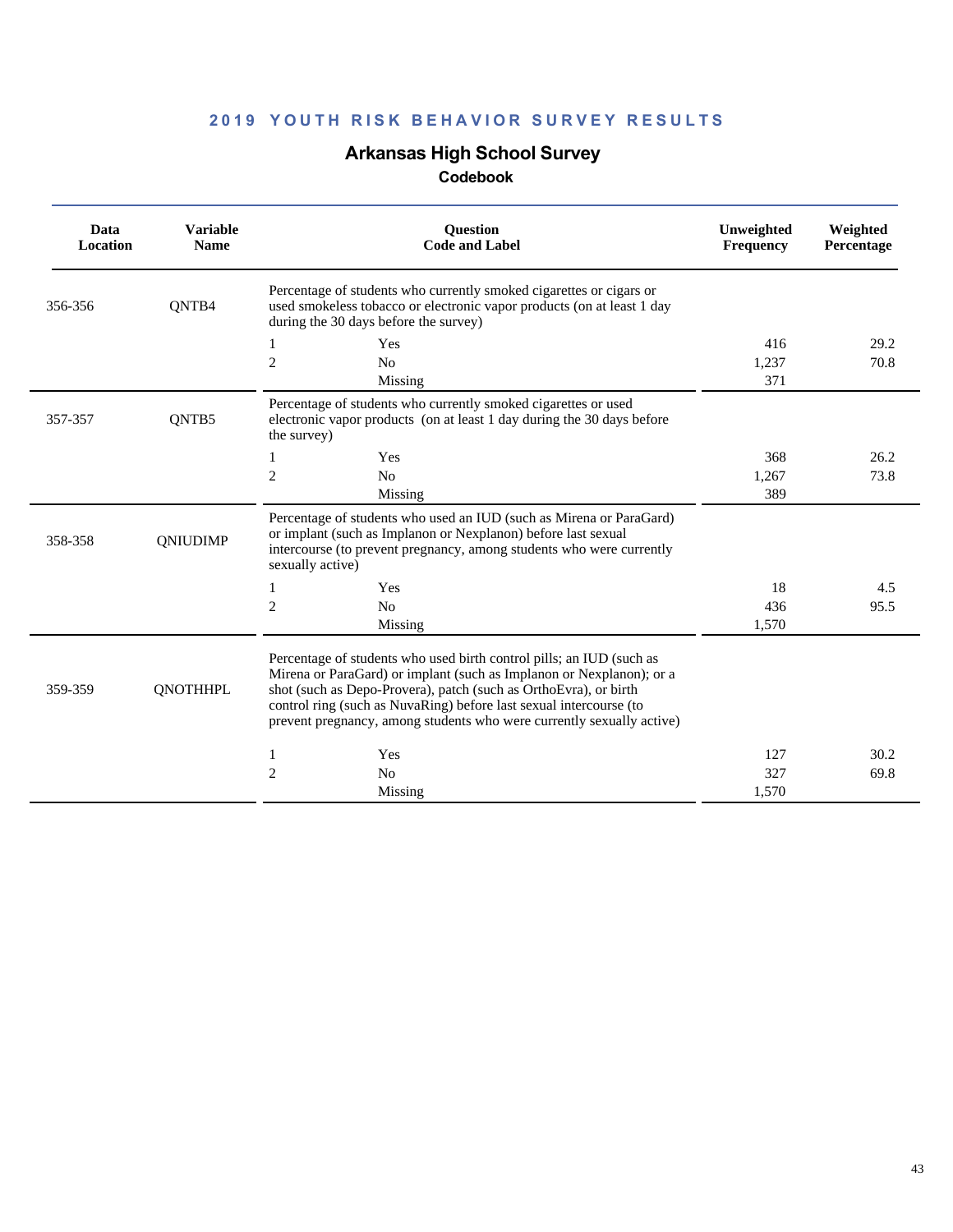# **Arkansas High School Survey**

| Data<br>Location | <b>Variable</b><br><b>Name</b> | <b>Ouestion</b><br><b>Code and Label</b>                                                                                                                                                                                                                                                                                                                                                                            | Unweighted<br><b>Frequency</b> | Weighted<br>Percentage |
|------------------|--------------------------------|---------------------------------------------------------------------------------------------------------------------------------------------------------------------------------------------------------------------------------------------------------------------------------------------------------------------------------------------------------------------------------------------------------------------|--------------------------------|------------------------|
| 360-360          | <b>QNDUALBC</b>                | Percentage of students who used both a condom during last sexual<br>intercourse and birth control pills; an IUD (such as Mirena or<br>ParaGard) or implant (such as Implanon or Nexplanon); or a shot (such<br>as Depo-Provera), patch (such as OrthoEvra), or birth control ring<br>(such as NuvaRing) before last sexual intercourse (to prevent<br>pregnancy, among students who were currently sexually active) |                                |                        |
|                  |                                | Yes<br>1                                                                                                                                                                                                                                                                                                                                                                                                            | 46                             | 10.6                   |
|                  |                                | $\overline{c}$<br>No                                                                                                                                                                                                                                                                                                                                                                                                | 401                            | 89.4                   |
|                  |                                | Missing                                                                                                                                                                                                                                                                                                                                                                                                             | 1,577                          |                        |
| 361-361          | <b>QNBCNONE</b>                | Percentage of students who did not use any method to prevent<br>pregnancy during last sexual intercourse (among students who were<br>currently sexually active)                                                                                                                                                                                                                                                     |                                |                        |
|                  |                                | $\mathbf{1}$<br>Yes                                                                                                                                                                                                                                                                                                                                                                                                 | 103                            | 21.2                   |
|                  |                                | $\overline{c}$<br>No                                                                                                                                                                                                                                                                                                                                                                                                | 351                            | 78.8                   |
|                  |                                | Missing                                                                                                                                                                                                                                                                                                                                                                                                             | 1,570                          |                        |
| 362-362          | QNFR <sub>0</sub>              | Percentage of students who did not eat fruit or drink 100% fruit juices<br>(such as orange juice, apple juice, or grape juice, during the 7 days<br>before the survey)                                                                                                                                                                                                                                              |                                |                        |
|                  |                                | 1<br>Yes                                                                                                                                                                                                                                                                                                                                                                                                            | 208                            | 12.3                   |
|                  |                                | $\overline{2}$<br>N <sub>o</sub>                                                                                                                                                                                                                                                                                                                                                                                    | 1,735                          | 87.7                   |
|                  |                                | Missing                                                                                                                                                                                                                                                                                                                                                                                                             | 81                             |                        |
| 363-363          | QNFR1                          | Percentage of students who ate fruit or drank 100% fruit juices one or<br>more times per day (such as orange juice, apple juice, or grape juice,<br>during the 7 days before the survey)                                                                                                                                                                                                                            |                                |                        |
|                  |                                | $\mathbf{1}$<br>Yes                                                                                                                                                                                                                                                                                                                                                                                                 | 1,014                          | 48.0                   |
|                  |                                | $\overline{c}$<br>N <sub>o</sub>                                                                                                                                                                                                                                                                                                                                                                                    | 929                            | 52.0                   |
|                  |                                | Missing                                                                                                                                                                                                                                                                                                                                                                                                             | 81                             |                        |
| 364-364          | QNFR2                          | Percentage of students who ate fruit or drank 100% fruit juices two or<br>more times per day (such as orange juice, apple juice, or grape juice,<br>during the 7 days before the survey)                                                                                                                                                                                                                            |                                |                        |
|                  |                                | $\mathbf{1}$<br>Yes                                                                                                                                                                                                                                                                                                                                                                                                 | 453                            | 21.9                   |
|                  |                                | 2<br>N <sub>0</sub>                                                                                                                                                                                                                                                                                                                                                                                                 | 1,490                          | 78.1                   |
|                  |                                | Missing                                                                                                                                                                                                                                                                                                                                                                                                             | 81                             |                        |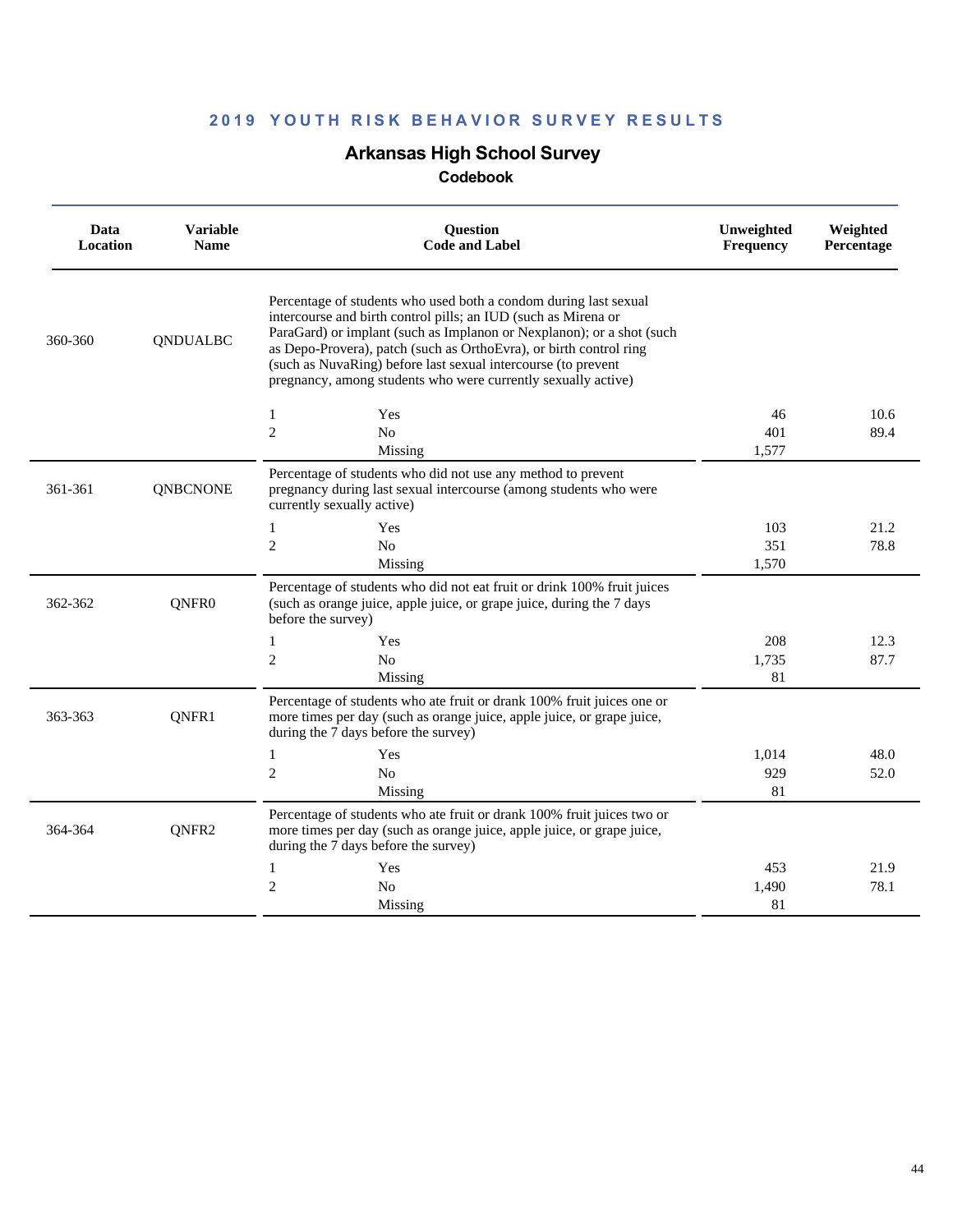# **Arkansas High School Survey**

| Data<br>Location | <b>Variable</b><br><b>Name</b> | <b>Ouestion</b><br><b>Code and Label</b>                                                                                                                                                                                         | Unweighted<br><b>Frequency</b> | Weighted<br>Percentage |
|------------------|--------------------------------|----------------------------------------------------------------------------------------------------------------------------------------------------------------------------------------------------------------------------------|--------------------------------|------------------------|
| 365-365          | QNVEG0                         | Percentage of students who did not eat vegetables (green salad,<br>potatoes [excluding French fries, fried potatoes, or potato chips],<br>carrots, or other vegetables, during the 7 days before the survey)                     |                                |                        |
|                  |                                | Yes<br>1<br>$\overline{c}$<br>No<br>Missing                                                                                                                                                                                      | 232<br>1,665<br>127            | 12.2<br>87.8           |
| 366-366          | QNVEG1                         | Percentage of students who ate vegetables one or more times per day<br>(green salad, potatoes [excluding French fries, fried potatoes, or potato<br>chips], carrots, or other vegetables, during the 7 days before the survey)   |                                |                        |
|                  |                                | Yes<br>1<br>$\overline{c}$<br>No<br>Missing                                                                                                                                                                                      | 946<br>951<br>127              | 49.2<br>50.8           |
| 367-367          | QNVEG2                         | Percentage of students who ate vegetables two or more times per day<br>(green salad, potatoes [excluding French fries, fried potatoes, or potato<br>chips], carrots, or other vegetables, during the 7 days before the survey)   |                                |                        |
|                  |                                | $\mathbf{1}$<br>Yes<br>$\overline{c}$<br>$\rm No$<br>Missing                                                                                                                                                                     | 379<br>1,518<br>127            | 18.9<br>81.1           |
| 368-368          | QNVEG3                         | Percentage of students who ate vegetables three or more times per day<br>(green salad, potatoes [excluding French fries, fried potatoes, or potato<br>chips], carrots, or other vegetables, during the 7 days before the survey) |                                |                        |
|                  |                                | $\mathbf{1}$<br>Yes<br>$\mathbf{2}$<br>No<br>Missing                                                                                                                                                                             | 215<br>1,682<br>127            | 10.1<br>89.9           |
| 369-369          | QNSODA1                        | Percentage of students who drank a can, bottle, or glass of soda or pop<br>one or more times per day (such as Coke, Pepsi, or Sprite, not counting<br>diet soda or diet pop, during the 7 days before the survey)                |                                |                        |
|                  |                                | $\mathbf{1}$<br>Yes<br>$\overline{c}$<br>N <sub>0</sub><br>Missing                                                                                                                                                               | 413<br>1,537<br>74             | 23.6<br>76.4           |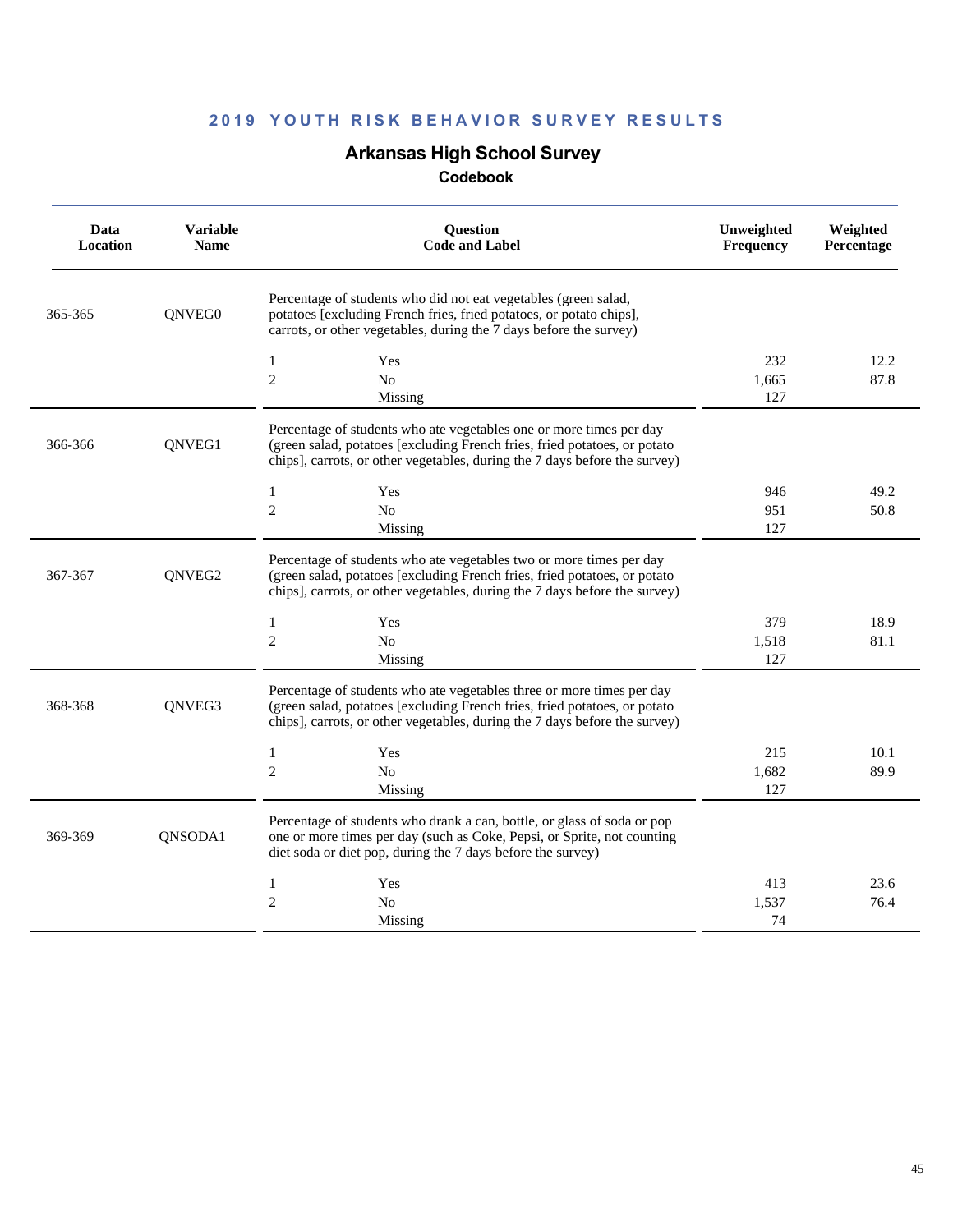# **Arkansas High School Survey**

| Data<br>Location | <b>Variable</b><br><b>Name</b> | <b>Ouestion</b><br><b>Code and Label</b>                                                                                                                                                                                                                                       | Unweighted<br>Frequency | Weighted<br>Percentage |
|------------------|--------------------------------|--------------------------------------------------------------------------------------------------------------------------------------------------------------------------------------------------------------------------------------------------------------------------------|-------------------------|------------------------|
| 370-370          | QNSODA2                        | Percentage of students who drank a can, bottle, or glass of soda or pop<br>two or more times per day (such as Coke, Pepsi, or Sprite, not counting<br>diet soda or diet pop, during the 7 days before the survey)                                                              |                         |                        |
|                  |                                | $\mathbf{1}$<br>Yes<br>$\overline{c}$<br>N <sub>0</sub><br>Missing                                                                                                                                                                                                             | 276<br>1,674<br>74      | 16.9<br>83.1           |
| 371-371          | QNMILK1                        | Percentage of students who drank one or more glasses per day of milk<br>(counting the milk they drank in a glass or cup, from a carton, or with<br>cereal and counting the half pint of milk served at school as equal to<br>one glass, during the 7 days before the survey)   |                         |                        |
|                  |                                | $\mathbf{1}$<br>Yes<br>$\mathbf{2}$<br>No<br>Missing                                                                                                                                                                                                                           | 403<br>1,541<br>80      | 21.7<br>78.3           |
| 372-372          | QNMILK3                        | Percentage of students who drank three or more glasses per day of milk<br>(counting the milk they drank in a glass or cup, from a carton, or with<br>cereal and counting the half pint of milk served at school as equal to<br>one glass, during the 7 days before the survey) |                         |                        |
|                  |                                | $\mathbf{1}$<br>Yes<br>$\mathfrak{2}$<br>No                                                                                                                                                                                                                                    | 104<br>1,840            | 5.9<br>94.1            |
| 373-373          | QNBK7DAY                       | Missing<br>Percentage of students who ate breakfast on all 7 days (during the 7<br>days before the survey)                                                                                                                                                                     | 80                      |                        |
|                  |                                | $\mathbf{1}$<br>Yes<br>$\mathfrak{2}$<br>No<br>Missing                                                                                                                                                                                                                         | 583<br>1,331<br>110     | 29.8<br>70.2           |
| 374-374          | <b>QNPA0DAY</b>                | Percentage of students who did not participate in at least 60 minutes of<br>physical activity on at least 1 day (in any kind of physical activity that<br>increased their heart rate and made them breathe hard some of the time<br>during the 7 days before the survey)       |                         |                        |
|                  |                                | $\mathbf{1}$<br>Yes                                                                                                                                                                                                                                                            | 408                     | 21.6                   |
|                  |                                | $\mathfrak{2}$<br>N <sub>0</sub>                                                                                                                                                                                                                                               | 1,538<br>78             | 78.4                   |
|                  |                                | Missing                                                                                                                                                                                                                                                                        |                         |                        |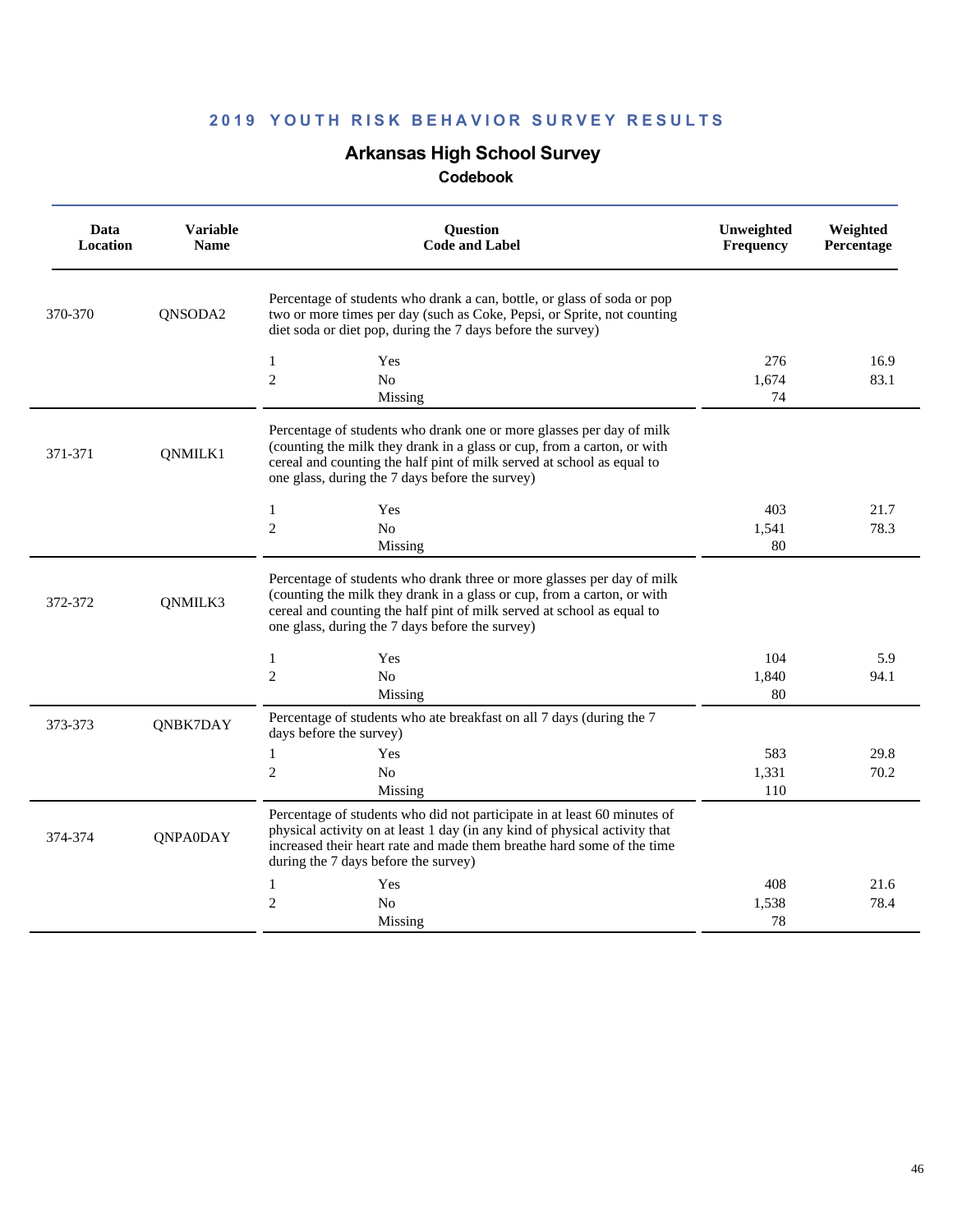# **Arkansas High School Survey**

| Data<br>Location | <b>Variable</b><br><b>Name</b> | <b>Question</b><br><b>Code and Label</b>                                                                                                                                                                                                                | Unweighted<br>Frequency | Weighted<br>Percentage |
|------------------|--------------------------------|---------------------------------------------------------------------------------------------------------------------------------------------------------------------------------------------------------------------------------------------------------|-------------------------|------------------------|
| 375-375          | QNPA7DAY                       | Percentage of students who were physically active at least 60 minutes<br>per day on all 7 days (in any kind of physical activity that increased<br>their heart rate and made them breathe hard some of the time during the<br>7 days before the survey) |                         |                        |
|                  |                                | Yes<br>1                                                                                                                                                                                                                                                | 412                     | 22.7                   |
|                  |                                | $\overline{2}$<br>No<br>Missing                                                                                                                                                                                                                         | 1,534<br>78             | 77.3                   |
| 376-376          | <b>QNDLYPE</b>                 | Percentage of students who attended physical education (PE) classes on<br>all 5 days (in an average week when they were in school)                                                                                                                      |                         |                        |
|                  |                                | Yes<br>1                                                                                                                                                                                                                                                | 336                     | 16.7                   |
|                  |                                | $\overline{c}$<br>N <sub>0</sub>                                                                                                                                                                                                                        | 1,592                   | 83.3                   |
|                  |                                | Missing                                                                                                                                                                                                                                                 | 96                      |                        |
| 377-377          | <b>QNNODNT</b>                 | Percentage of students who never saw a dentist (for a check-up, exam,<br>teeth cleaning, or other dental work)                                                                                                                                          |                         |                        |
|                  |                                | $\mathbf{1}$<br>Yes                                                                                                                                                                                                                                     | 48                      | 2.5                    |
|                  |                                | $\overline{c}$<br>N <sub>0</sub>                                                                                                                                                                                                                        | 1,880                   | 97.5                   |
|                  |                                | Missing                                                                                                                                                                                                                                                 | 96                      |                        |
| 384-384          | <b>ONOBESE</b>                 | Percentage of students who had obesity $(>= 95$ th percentile for body<br>mass index, based on sex- and age-specific reference data from the<br>2000 CDC growth charts)                                                                                 |                         |                        |
|                  |                                | $\mathbf{1}$<br>Yes                                                                                                                                                                                                                                     | 392                     | 22.1                   |
|                  |                                | $\overline{2}$<br>No                                                                                                                                                                                                                                    | 1,497                   | 77.9                   |
|                  |                                | Missing                                                                                                                                                                                                                                                 | 135                     |                        |
| 385-385          | <b>QNOWT</b>                   | Percentage of students who were overweight $(>= 85$ th percentile but<br><95th percentile for body mass index, based on sex- and age-specific<br>reference data from the 2000 CDC growth charts)                                                        |                         |                        |
|                  |                                | $\mathbf{1}$<br>Yes                                                                                                                                                                                                                                     | 368                     | 19.8                   |
|                  |                                | $\overline{2}$<br>N <sub>0</sub>                                                                                                                                                                                                                        | 1,521                   | 80.2                   |
|                  |                                | Missing                                                                                                                                                                                                                                                 | 135                     |                        |
| 386-395          | <b>WEIGHT</b>                  |                                                                                                                                                                                                                                                         |                         |                        |
| 396-398          | <b>STRATUM</b>                 |                                                                                                                                                                                                                                                         |                         |                        |
| 399-404          | <b>PSU</b>                     |                                                                                                                                                                                                                                                         |                         |                        |